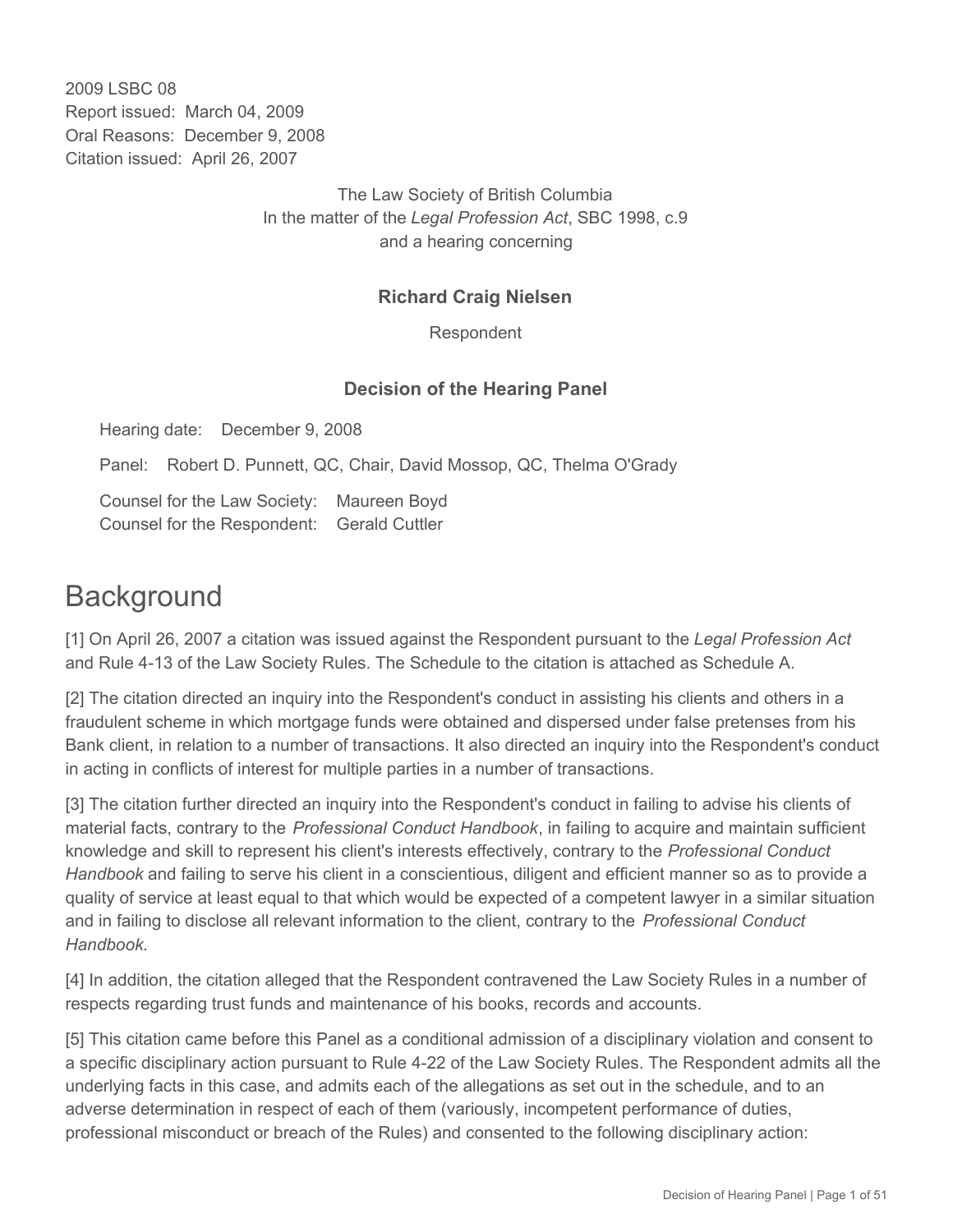(a) a suspension of six months commencing February 1, 2009; and

(b) costs in the amount of \$4,500, payable by February 1, 2010.

[6] In addition, the Respondent continues to be bound by an undertaking not to practise real estate law until such time as he may be released from the undertaking by the Discipline Committee.

[7] On November 13, 2008, the Discipline Committee considered and accepted this proposal. Pursuant to Rule 4-22(4), discipline counsel was instructed to recommend the acceptance of this proposal to this Hearing Panel.

[8] The requirements for service of the citation upon the Respondent pursuant to Rule 4-15 were admitted by the Respondent.

## **Statement of Agreed Facts**

[9] Counsel submitted a Statement of Agreed Facts, some 51 pages in length. The Statement of Agreed Facts is appended to these reasons as Appendix B.

[10] The transactions in question are commonly referred to as " Oklahoma Flips" . In a *Notice to the Profession* dated August 10, 2005, the Law Society of British Columbia alerted the profession to such fraudulent schemes and stated the following:

The schemes typically involve a fraudster who purchases real property and resells it to a complicit purchaser at an artificially inflated price. This positions the new purchaser to deceive a mortgage lender as to the true value of the property when obtaining a mortgage loan.

## **Discipline Violations**

[11] The Schedule to the citation sets out eight allegations, summaries of which are set out below, each with the adverse determination pursuant to section 38(4)(b) of the *Legal Profession* Act that is admitted by the Respondent:

#### **Allegation 1**

He assisted his client and others in a fraudulent scheme to obtain and disburse mortgage funds from his client, Bank A, under false pretences in 12 property transactions, which occurred between November 2004 and March 2005 - Incompetent performance of duties

#### **Allegation 2**

He assisted his client and others in a fraudulent scheme to obtain and disburse mortgage funds from his client, Bank B, under false pretences in a property transaction, which completed on March 7, 2005 - Incompetent performance of duties

#### **Allegation 3**

He acted in a conflict of interest in respect of 14 property transactions in which he acted for multiple parties, where the transactions were not simple conveyances, he failed to disclose material facts to his lender client, and he failed to provide written disclosure of potential conflict issues and failed to give undivided loyalty to each of his clients when he preferred the interests of some clients or himself over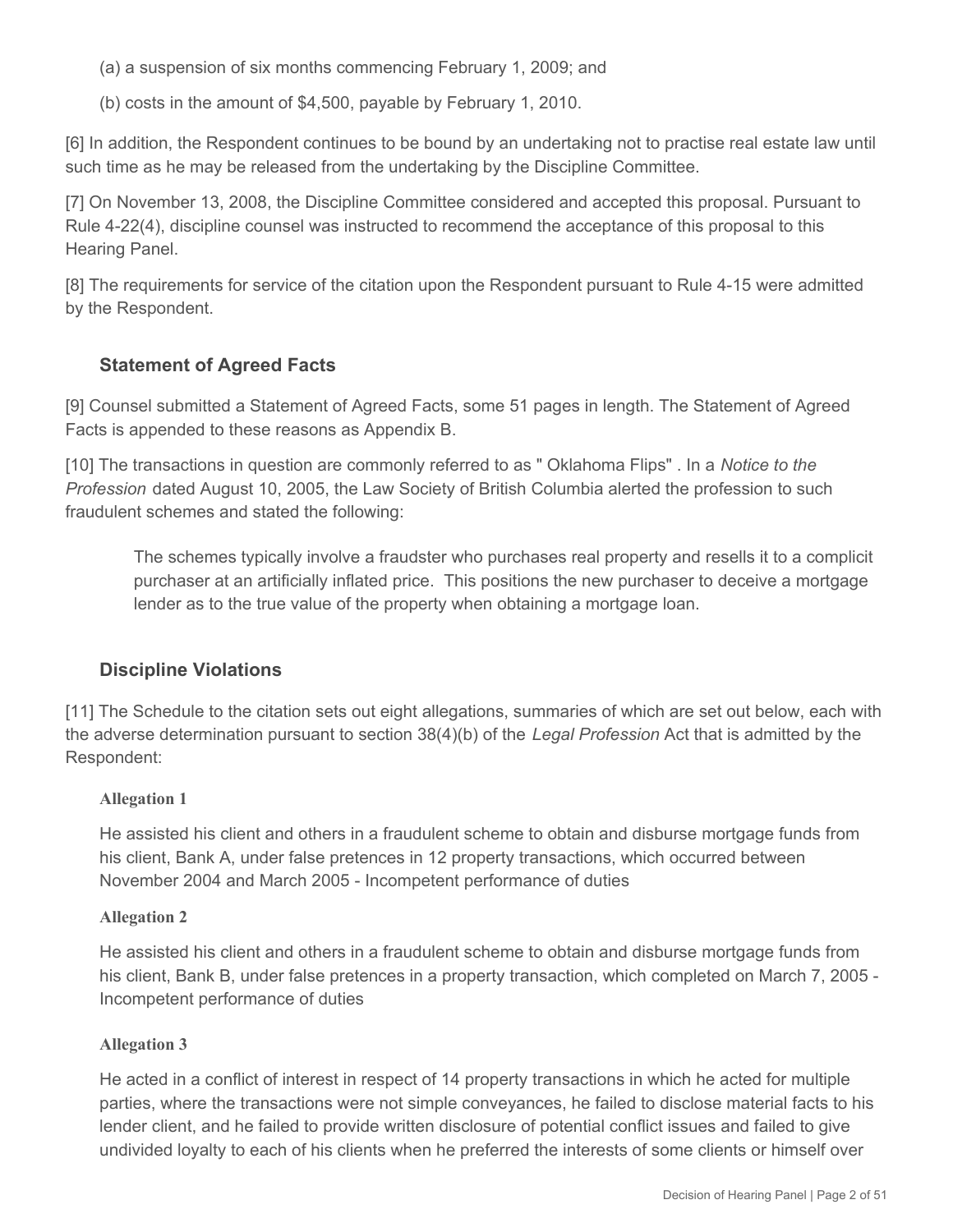the interests of another client, contrary to Chapter 6, Rule 1 of the *Professional Conduct Handbook* - Professional misconduct

#### **Allegation 4**

In acting for his lender client, Bank A and in one transaction Bank B, he failed to advise his lender client of material facts, contrary to Chapter 1, Rule 3 of the *Professional Conduct Handbook*; acquire and maintain sufficient knowledge and skill to represent his clients' interest effectively, contrary to Chapter 3, Rule 1 of the *Professional Conduct Handbook*; and provide a quality of service at least equal to that which would be expected of a competent lawyer in a similar situation, contrary to Chapter 3, Rule 3 of the *Professional Conduct Handbook,* by failing to disclose all relevant information - Professional misconduct

#### **Allegation 5**

He allowed a trust shortage of over \$2,500 to continue for six months between June and December 2004 without correcting it or making the report required pursuant to Rule 3-55 - Breach of the Rules

#### **Allegation 6**

He paid himself \$3,000 from trust funds held to the credit of a purchaser client without written direction from the client and without first preparing a bill, contrary to Rules 3-56 and 3-57(2) - Breach of the Rules

#### **Allegation 7**

He issued a trust cheque of \$2,000 payable to himself and authorized the withdrawal of these funds held to the credit of his purchaser client without written directions from his client and without first preparing a bill to the client, contrary to Rules 3-56(1) and 3-57(2) - Breach of the Rules

#### **Allegation 8**

He failed to maintain his books, records and accounts in accordance with Part 3, Division 7 of the Law Society Rules - Breach of the Rules

[12] These allegations, which the Respondent has admitted, are significant and serious. However, the first seven allegations all relate to his involvement in a real estate flip scheme (" Oklahoma flips" ), by which his primary clients I Ltd. and Q Ltd. bought properties (13 in total), within a few days assigned the contract of purchase and sale to a nominee purchaser with a significantly higher purchase price, then arranged for and received mortgage funds in respect of this second contract in an amount which exceeded the initial purchase price. All of the conduct occurred in a period between November 2004 and early March 2005. These transactions are summarized in table form as follows:

| <b>Property</b>   | <b>Closing Date</b> | <b>1st Purchase Price</b> | 2nd Purchase<br>Price | <b>Amount of</b><br>Mortgage |
|-------------------|---------------------|---------------------------|-----------------------|------------------------------|
| [address] Pacific | Jan. 24, 2005       | \$229,000                 | \$265,000             | \$253,068.75                 |
| [address] Parker  | Jan. 28, 2005       | \$310,000                 | \$398,900             | \$367,087.73                 |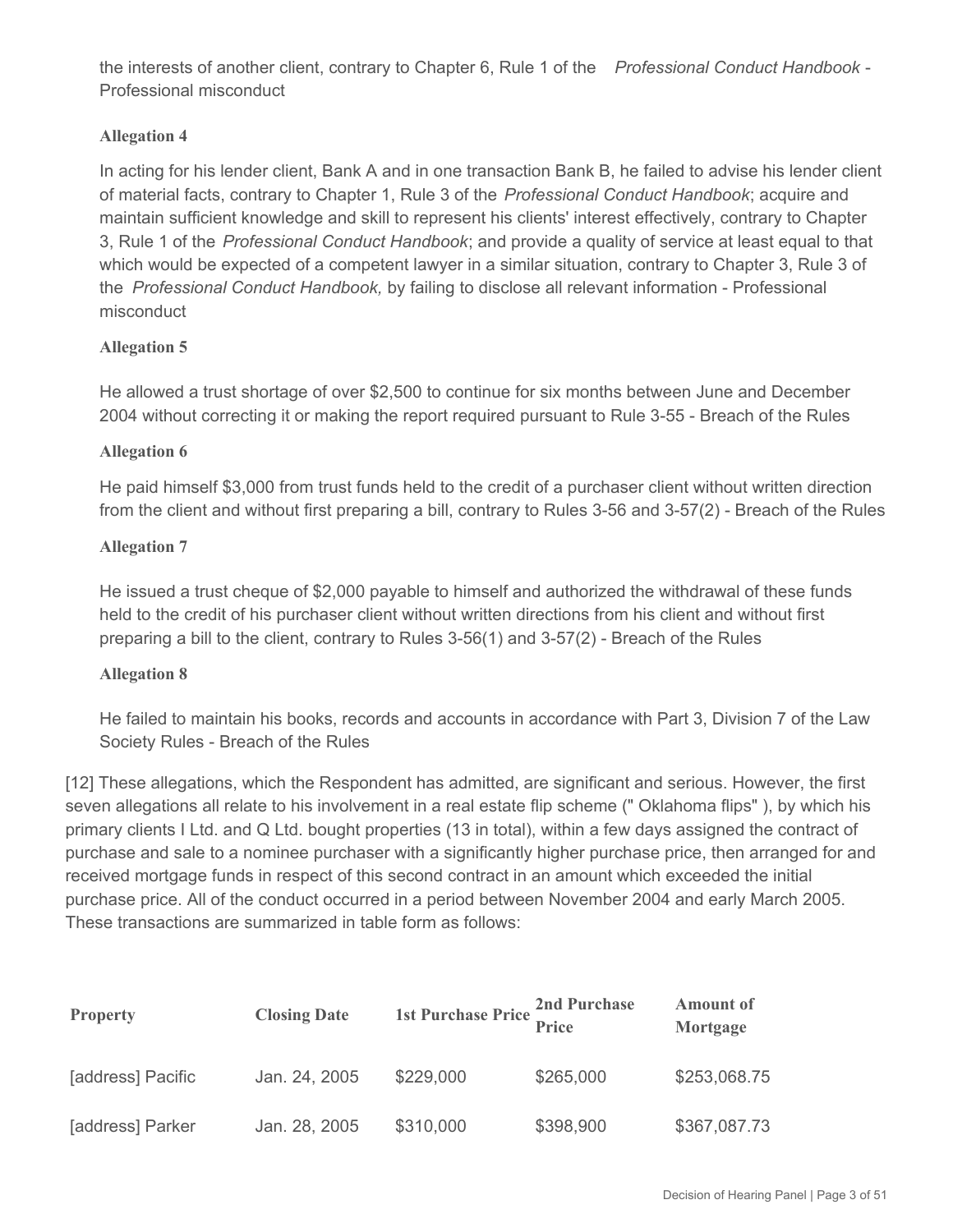| [address] Cardero                           | Feb. 3, 2005  | \$670,000         | \$749,000             | \$689,267.25 |
|---------------------------------------------|---------------|-------------------|-----------------------|--------------|
| [address] W. Pender                         | Feb. 7,2005   | \$450,000         | \$549,800             | \$505,953.45 |
| [address] Keefer                            | Feb. 10, 2005 | \$440,000         | No second<br>contract | \$542,763.45 |
| [address] W. Georgia                        | Feb. 10, 2005 | \$425,000         | \$498,000             | \$458,284.50 |
| [address] W. Georgia                        | Feb. 15,2005  | \$405,000         | No contract           | \$422,394.75 |
| <b>6 Strata Lots at</b><br>[address] Dunbar |               | \$2,598,000 total |                       |              |
| Strata Lot 1                                | Mar. 7, 2005  | $($519,600)*$     | \$650,000             | \$589,162.50 |
| Strata Lot 2                                | Mar. 7, 2005  | (\$337,740)       | \$438,000             | \$403,069.50 |
| Strata Lot 3                                | Mar. 7, 2005  | (\$389,700)       | \$489,000             | \$450,002.25 |
| Strata Lot 4                                | Mar. 7, 2005  | (\$363,720)       | \$438,000             | \$403,069.50 |
| Strata Lot 5                                | Mar. 7, 2005  | (\$389,700)       | \$489,000             | \$450,002.25 |
| Strata Lot 6                                | Mar. 7, 2005  | (\$597,540)       | \$750,000             | \$561,352.50 |

*\*Brackets denote the amount listed as Fair Market Value and amount of consideration on the Form A Transfer to the nominee purchaser*

[13] Even in a sharply rising real estate market as existed at the time, these increases in price between the first and second sales - in most cases in a matter of days - are excessive and must call into question their *bona fides*. Added to these circumstances are the fact that the Respondent:

(a) improperly acted for multiple parties in a real estate transaction that was not a simple transaction as defined in Appendix 3 of the *Professional Conduct Handbook*;

(b) failed to provide written disclosure of potential conflict issues to all clients and obtain written instructions from all clients allowing him to act despite the conflict, contrary to Chapter 6, Rules 4 to 6 of the *Professional Conduct Handbook*;

(c) having failed to recognize that he was acting in a situation of divided loyalties, continued to act and by his conduct preferred the interests of some of his clients (the corporate assignors) over those of other clients (the lender banks and the nominee purchasers) and took his instructions from a principal of the corporate assignors who also completed a number of the transactions on behalf of the nominee purchaser through the use of a power of attorney;

(d) acted in a conflict of interest between his own interests and those of his clients (in particular, the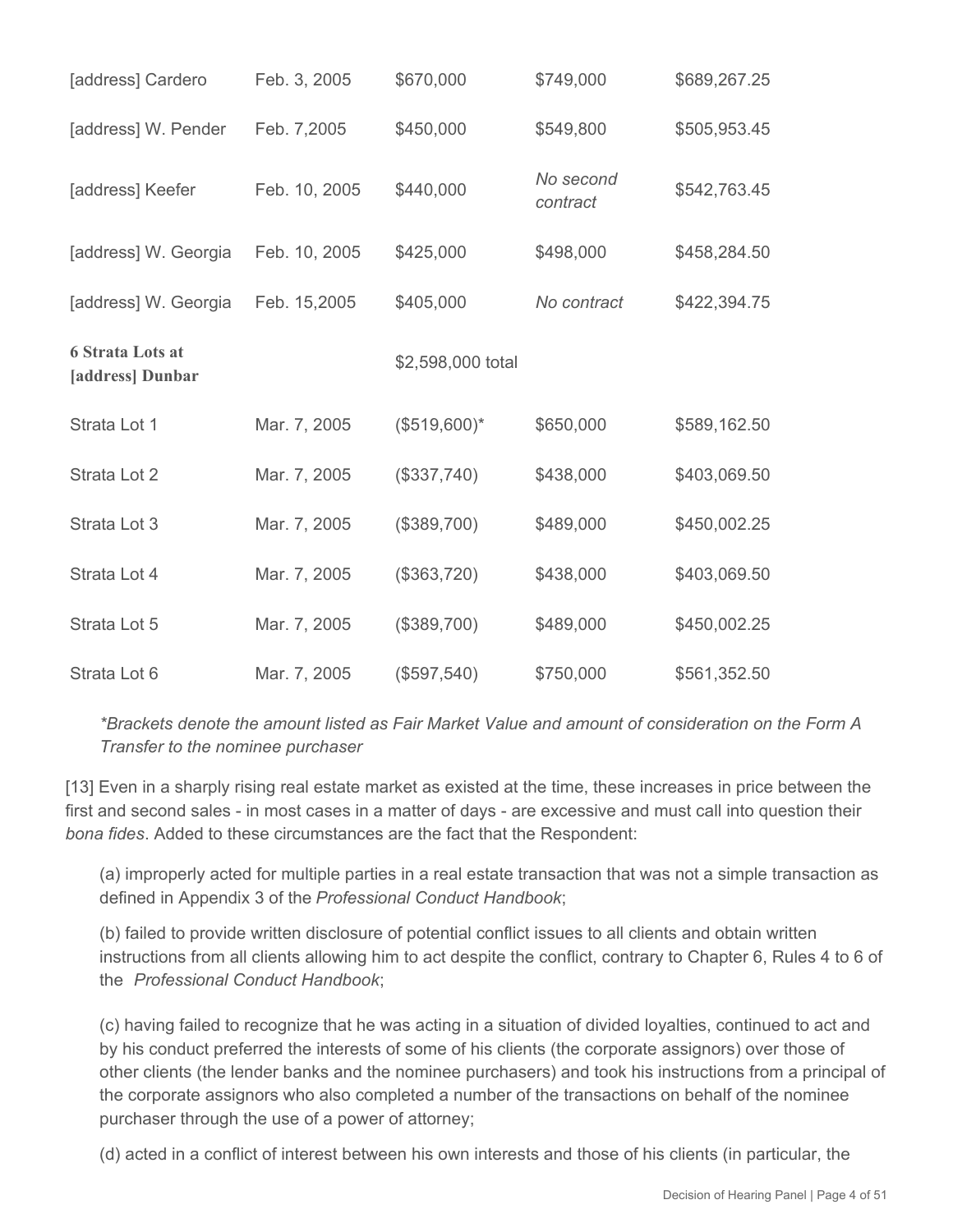Cardero Street transaction in which he was paid a \$3,000 bonus from the excess mortgage proceeds);

(e) failed to disclose material facts to his lender clients, including that the mortgage funds exceeded the amount of the first purchase price and that these excess funds were disbursed to persons unrelated to the transaction at the direction of the principal of the corporate assignor (rather than the nominee purchaser who was the mortgagor), and

(f) completed Property Transfer Tax Returns and Form A Transfers that showed the consideration for the purchase as the first purchase price, rather than the second purchase price.

[14] If the Respondent had paid attention to - and complied with - the " formalities" of real estate practice and the principles of conflict of interest, it is doubtful that he would have participated in this scheme, or at least that his participation would have been cut short. However, the record of his conduct clearly reveals that he acted oblivious to these requirements, which are fundamental to the practice of law.

[15] There is no doubt that his conduct in the whole of this matter constitutes " a marked departure from that conduct the Law Society expects of its members" (*Law Society of BC v. Martin*, 2005 LSBC 16 at para. [171]).

[16] The Respondent's explanation is set out in his letter dated September 19, 2005, and is, in essence, that he was a dupe. In *Law Society of Upper Canada v. Peddle Jr.*, [2001] LSDD No. 64, the Panel commented at paragraph 1 about the nature of " dupe" cases as follows:

... The facts of dupe cases are generally unbelievable and strain credulity. Yet that is the very essence of dupe cases. Dupes are suckers, pawns or patsies. Dupes are victims of unscrupulous individuals. When the dupe is a lawyer, the level of incredulity often rises to the point that an objective observer could conclude that the lawyer was willfully blind or advertent to the reality of the scheme brought to bear on him or her. However, a Hearing Panel must be vigilant to determine both the blameworthiness and penalty of a duped lawyer charged with professional misconduct within the parameters of the ethical turpitude involved: ...

[17] The Respondent's explanation is that the fraudsters were referred to him as clients by a bank employee who knew that he was trying to build a conveyancing practice. He was retained in the summer of 2004 by their company to represent it on a commercial real estate transaction which never proceeded (which was used to justify the payment of the \$3,000 bonus to him later). He retained another more experienced lawyer to advise him on that transaction, who was paid \$10,000, but the Respondent was not paid. He was told by the fraudsters that the company's business was to help clients moving to Canada to obtain visas, and the properties were bought at favourable prices from clients, and sold by the company to other clients to assist in the immigration process. He understood that the properties were used in the immigration process, rather than as investments.

[18] The Respondent took a number of steps which he characterized as " due diligence" , in which he did raise some concerns and sought advice about the transactions and the proper way to document them. Although these inquiries themselves arguably display a marked departure from the conduct the Law Society expects of its members, they are inconsistent with knowing participation in a fraud and consistent with a general lack of judgment, skill and diligence. These inquiries include:

(a) On November 30, 2004, he called a Law Society Practice Advisor and advised her that the registered owner was going to sell the property to a purchaser, who would then sell it to a second purchaser, and that he was going to represent both the second purchaser and the bank. He also advised that the first purchase price was \$40,000 less than the second, so the bank may not have the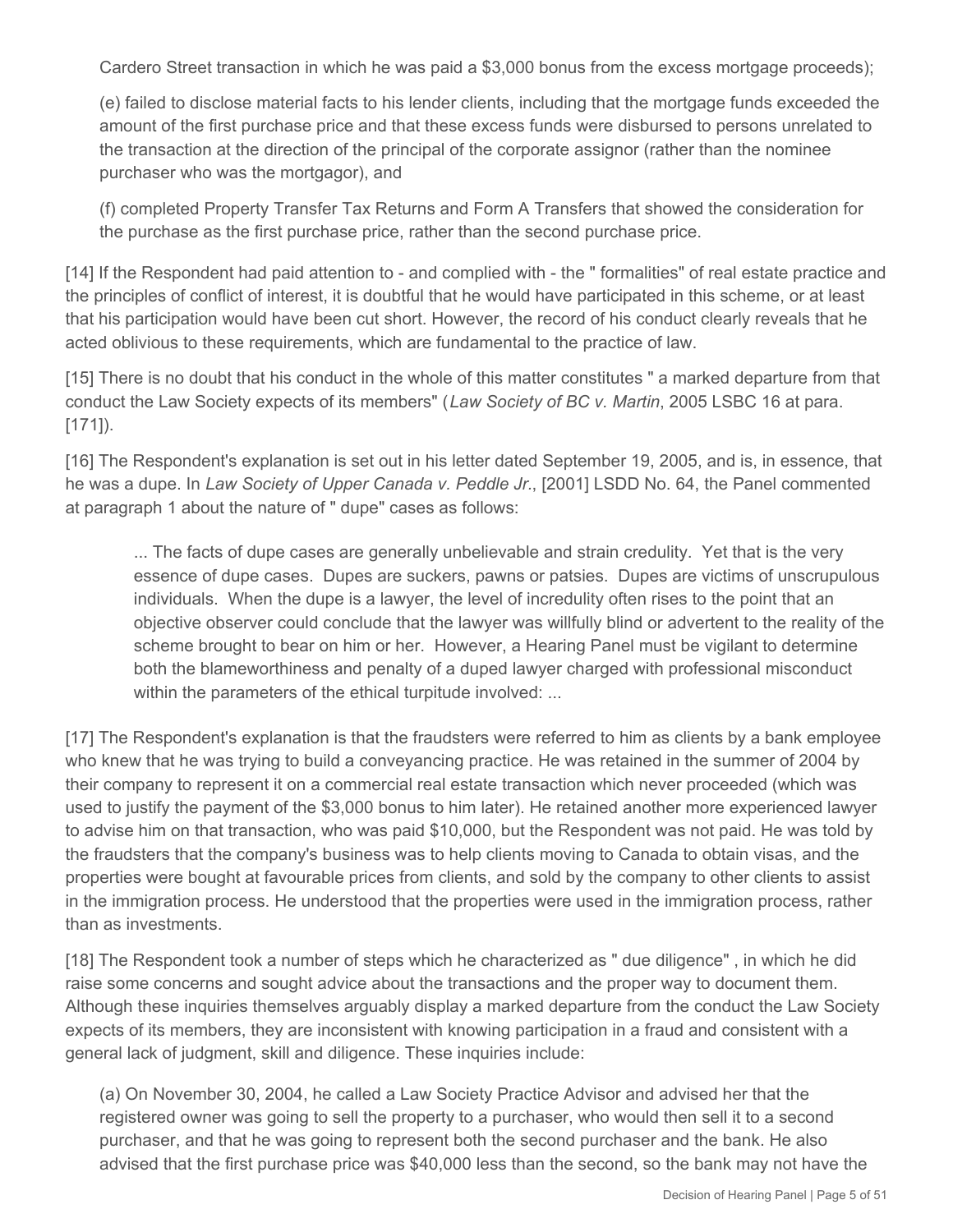security it thought. She told him that it was " all okay if the bank knows, but if not, then it is not okay," and advised him to tell the bank and get instructions in writing that it was okay to proceed. However, he did not ever get such written instructions from the banks (See Statement of Agreed Facts, paragraphs 13 and 14).

(b) In January 2005, the Respondent did contact the Bank Mortgage Centre and told a person identified as " Linda" that he had some concerns about the nature of some upcoming transactions involving purchases of properties with two contracts, and that the second contract had a significantly higher purchase price. He told her he was concerned that the Bank was basing its mortgage on the second purchase price. He was told that the Bank relied on its own property appraisals in satisfying itself that the purchase price was reflective of the market price in order to grant the mortgage, and that he did not have any role in funding the mortgage (See Statement of Agreed Facts, paragraphs 15 and 16).

(c) He contacted a conveyancer at his former firm for advice on what amount to state as the fair market value in the Form A Transfer, and was told to use the amount from the first contract.

[19] The Respondent has admitted to various adverse determinations pursuant to s. 38(4)(b) of the *Legal Profession Act*, which sets out four alternative determinations:

- (a) professional misconduct;
- (b) conduct unbecoming a lawyer;
- (c) a breach of the Act or the Rules; or
- (d) incompetent performance of duties undertaken in the capacity of a lawyer.

[20] " Professional misconduct" is not defined in the *Act*, but was extensively discussed in *Law Society of BC v. Martin*, (*supra*), (reviewed on penalty only at 2007 LSBC 20), in which it was determined at paragraphs [138] to [171] that a finding of professional misconduct no longer may be made only when the conduct is " disgraceful or " dishonourable" . The Panel concluded at para. [154] that:

... This Panel agrees that the gravamen of the citation alleged is not properly cast in terms of " honour" . The real question to be determined is essentially whether the Respondent's behaviour displays culpability which is grounded in a fundamental degree of fault, that is whether it displays gross culpable neglect of his duties as a lawyer.

It then articulated the test for professional misconduct (at para. [171]) as follows:

The test that this Panel finds is appropriate is whether the facts as made out disclose a marked departure from that conduct the Law Society expects of its members; if so, it is professional misconduct.

[21] The nature of " incompetence" was considered in *Law Society of BC v. Goldberg*, 2007 LSBC 03, affirmed 2008 LSBC 13. In the hearing decision, the Panel commented upon competency at para. [50]:

A useful discussion of competence can be found in *The Regulation of Professions in Canada* by James T. Casey, commencing at page 13 through to page 14. In summary, the question is whether or not a mistake or mistakes made by a professional will be of such significance so as to demonstrate incompetence. Assessing incompetence is a function of looking at the nature and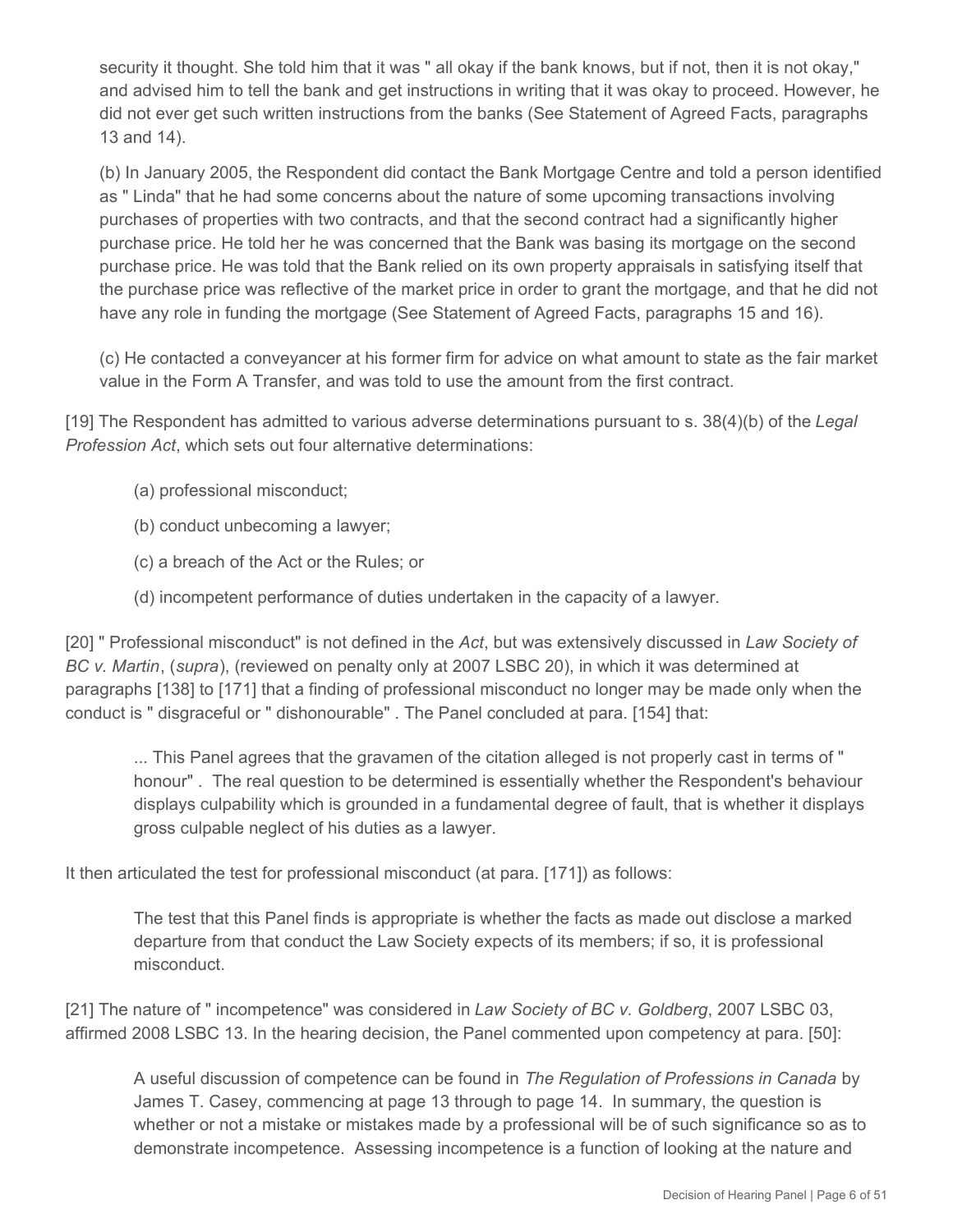extent of the mistake or mistakes and the circumstances giving rise to it or them. It may be self-inflicted or the result of negligence or ignorance. ...

Further, at para. [63], the Hearing Panel concluded that:

... the affidavits drawn by the Respondent demonstrate a complete lack of knowledge of the law of evidence. The Respondent's written material demonstrated a serious lack of knowledge and skill for the reasons set out above. ...

[22] On Review, the Benchers upheld the finding of incompetence in respect of the Respondent's preparation and submission to Court of materials in four criminal appeals. In doing so, it observed at para. [15] that, " [i]ncompetence is the want of ability suitable to the task (see *Mason v. Registered Nurses' Association of British Columbia* (1979), 13 BCLR 218 (SC) ..." ) In that case, at p. 236 the Court stated that:

The want of capacity, ability or fitness may arise from a lack of physical or mental attributes. However, a person not lacking in physical or mental attributes may nonetheless be incompetent by reason of a deficiency of disposition to use his or her abilities and experience properly.

[23] This case law illustrates that there is a degree of overlap between these various adverse determinations. It is a fine point whether conduct that betrays an effective lack of any " lawyering" or judgment constitutes professional misconduct or incompetence. In this case, the Respondent has admitted to incompetence in respect of Allegations 1 and 2, as it is his view that the root cause is lack of ability and skill.

# **Penalty**

[24] The authorities set out a range of disciplinary responses in respect of a lawyer's involvement in mortgage fraud or other fraudulent schemes. There have been a number of such cases in Ontario in recent years, in which the principle has emerged that the appropriate penalty is disbarment when a lawyer is found to have " knowingly" been involved in mortgage fraud (" knowing" includes recklessness and wilful blindness): *Law Society of Upper Canada v. Kazman*, 2008 ONLSAP 7, aff'g 2005 ONLSHP, *Law Society of Upper Canada v. Markowitz*, 2008 ONLHP 10 and 2008 ONLSHP 49, *Law Society of Upper Canada v. Mucha*, 2008 ONLSAP 05, *Law Society of Upper Canada v. Yat*, 2007 ONLSHP 43, *Law Society of Upper Canada v. Poonai*, 2007 ONLSHP 82, and *Law Society of Upper Canada v. Purewal*, 2007 ONLSHP 24.

[25] However, disbarment is not invariable, particularly where the lawyer's knowledge of the fraud falls short of actual knowledge or the lawyer is unknowing. In these cases, the range of the penalties is from a three-month suspension ( *Law Society of Upper Canada v. Verbeek*, 2007 ONLSAP 123) to a twelve-month suspension (*Yungwirth v. Law Society of Upper Canada,* 2004 ONLSAP 1).

[26] In determining the appropriate penalty, it is important to remember the primary purpose of disciplinary proceedings, which is the fulfillment of the Law Society's mandate set out in section 3 of the *Legal Profession Act* to uphold and protect the public interest in the administration of justice. This purpose is recognized in the following often-cited passage from MacKenzie, *Lawyers and Ethics: Professional Regulation and Discipline*, at p. 26-1:

The purposes of law society discipline proceedings are not to punish offenders and exact retribution, but rather to protect the public, maintain high professional standards, and preserve public confidence in the legal profession.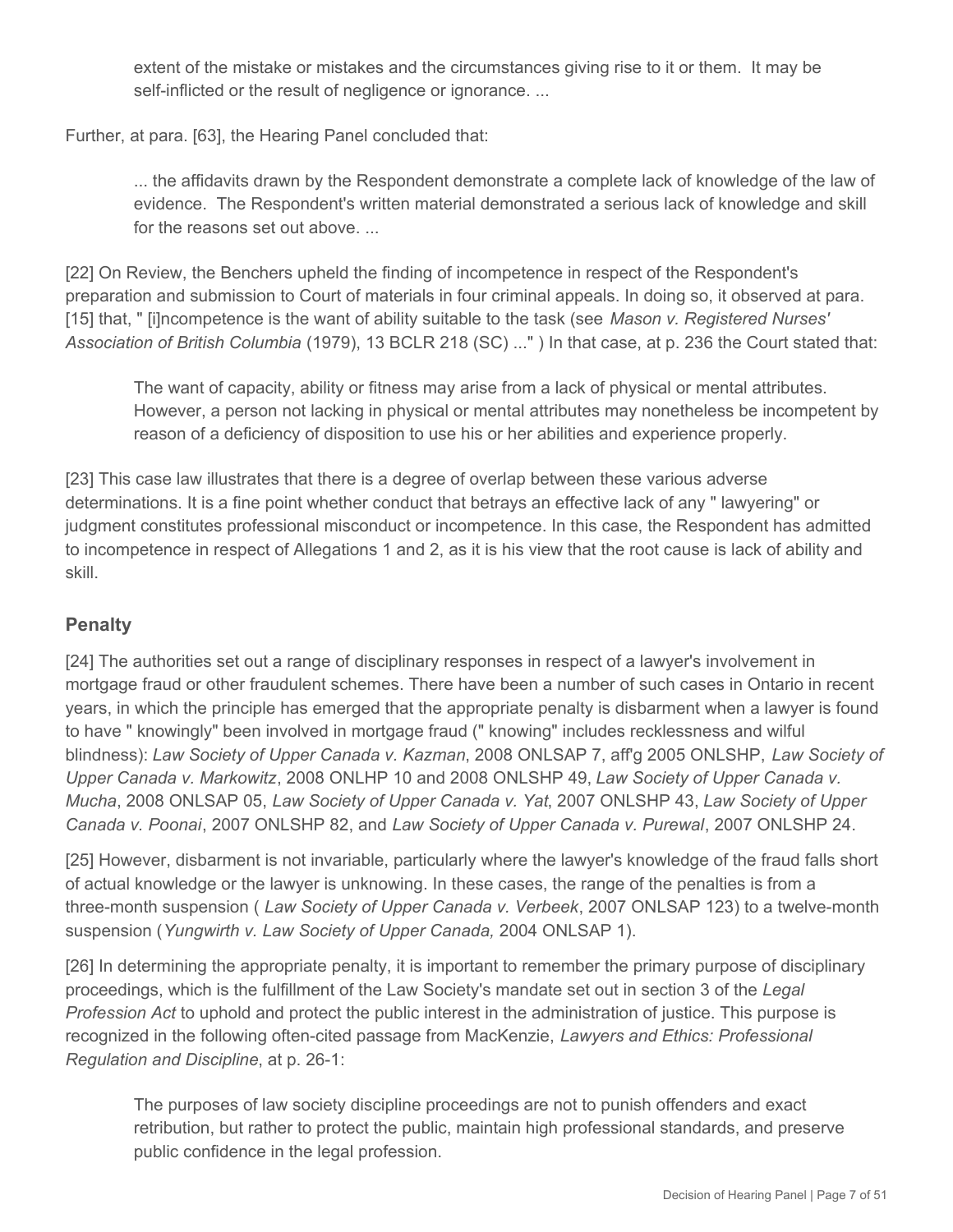In cases in which professional misconduct is either admitted or proven, the penalty should be determined by reference to these purposes.

[27] The 1999 decision in *Law Society of BC v. Ogilvie*, [1999] LSBC 17 sets out a non-exhaustive list of factors that may be considered by a hearing panel in determining the appropriate penalty:

- (a) the nature and gravity of the conduct proven;
- (b) the age and experience of the respondent;
- (c) the previous character of the respondent, including details of prior discipline;
- (d) the impact upon the victim;
- (e) the advantage gained, or to be gained, by the respondent;
- (f) the number of times the offending conduct occurred;

(g) whether the respondent has acknowledged the misconduct and taken steps to disclose and redress the wrong and the presence or absence of other mitigating circumstances;

(h) the possibility of remediating or rehabilitating the respondent;

(i) the impact upon the respondent of criminal or other sanctions or penalties;

- (j) the impact of the proposed penalty on the respondent;
- (k) the need for specific and general deterrence;
- (l) the need to ensure the public's confidence in the integrity of the profession; and
- (m) the range of penalties imposed in similar cases.

[28] The Law Society submitted that the most important factors in this case are both specific and general deterrence, which will also serve to ensure the public's confidence in the integrity of the profession. As the Court of Appeal commented in *McGuire v. Law Society of British Columbia*, 2007 BCCA 442, at paragraph14:

... general deterrence can be an important means of protecting the public.

[29] Of significant importance is that the Respondent will continue to be bound by his undertaking not to practise in the area of real estate law until relieved by the Discipline Committee. It is, in effect, a disbarment from real estate law. The continuing undertaking serves to protect the public from this Respondent ever again participating in mortgage fraud.

# **Prior Case Law**

[30] In *Law Society of BC v. Bohun*, [2003] LSBC 08, the lawyer acted for a " client" who asserted that he was to inherit a significant sum of money under a will, provided he was " debt free" . In order to pay off his " debts" and inherit, he borrowed money on a short-term, high-interest rate basis from various people. The lawyer was involved in receiving and paying out to the fraudster approximately \$148,000 of such loans and also made representations to the lenders that the loans would be repaid. The Respondent in that case admitted that the representations were made recklessly. Pursuant to a Rule 4-22 conditional admission, he was suspended for 12 months.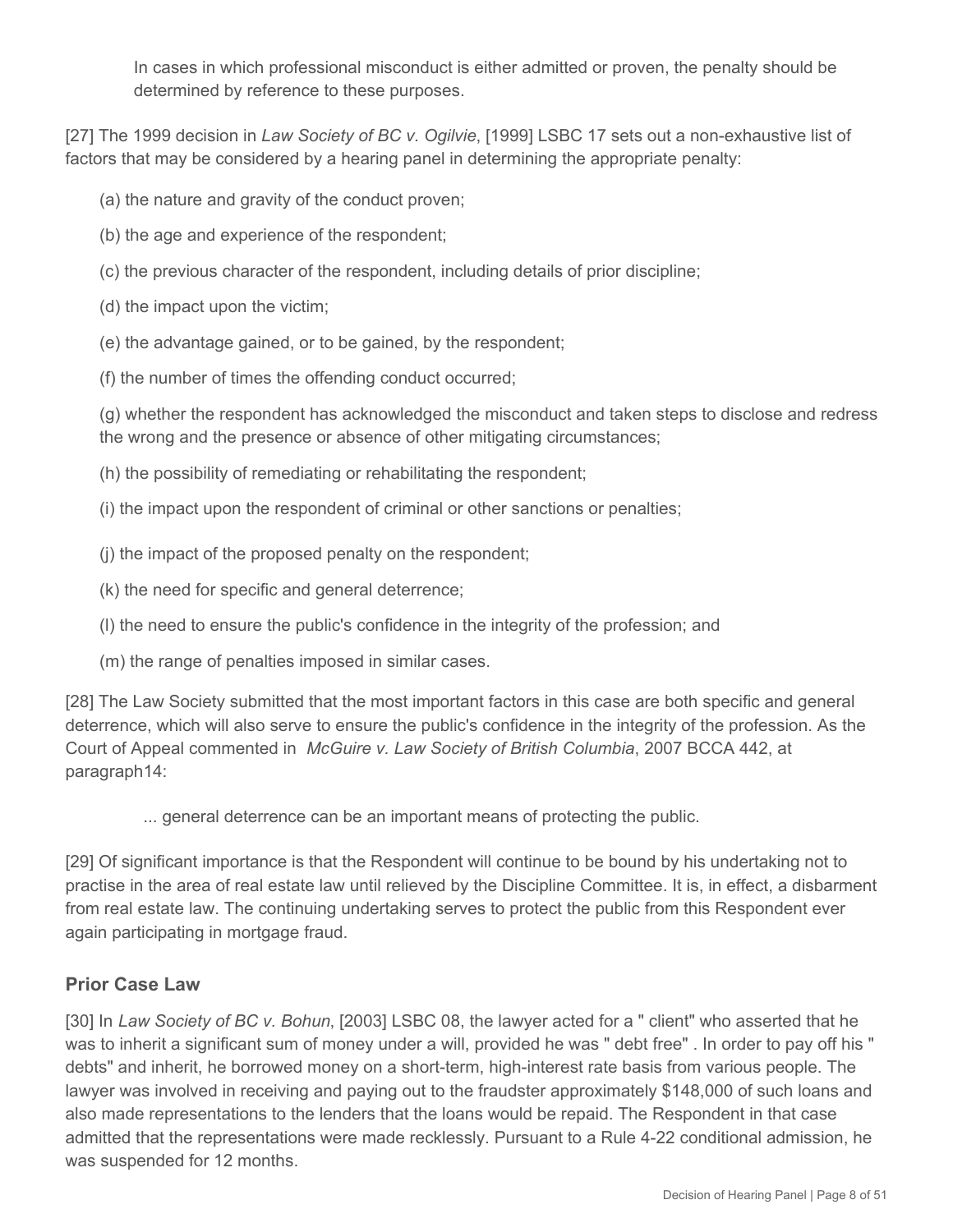[31] In *Law Society of Manitoba v. Ward*, [1997] LSDD No. 60, the lawyer acted in a transaction by which a property was flipped. The first sale was between A as purchaser and the original vendor, for a purchase price of \$480,000. Two days before A finalized this first purchase, he entered into an agreement with the original vendor's real estate agent and his wife to sell the property to them for \$776,000, financed in part by mortgage funds of \$582,000. The lawyer acted for A, the ultimate purchasers and the mortgagee trust company. He conveyed the property directly from the original vendor to the nominee company owned by the realtor and wife and certified its value in the Declaration as to Value as the original price of \$480,000. The Panel stated that:

All counsel must be deemed to know and accept that in agreeing to act for a number of clients whose interests may conflict there is an absolute obligation to be open and candid with each of them. In these circumstances it is uncontradicted that Mr. Ward's lack of disclosure of relevant information exposed his client to a risk of loss that had it known the truth it would not have occurred.

The Panel suspended the lawyer for 60 days.

[32] In *Law Society of Upper Canada v. Di Francesco*, [2003] LSDD No. 44, the lawyer was found to be an unknowing dupe of an unscrupulous client, and was suspended for one month, which was characterized as being at the lowest end of the range. The Panel accepted the lawyer's testimony as credible, but found that (at paragraphs 24 to 26):

24. ... in light of the knowledge that has been admitted that the member had of Mr. Corbett, this knowledge should have made him wary of this client. He had a professional duty to give honest and candid advice to his client. While accepting the honesty of the member, it is clear to this Committee that he failed in his obligation to give proper, full legal advice to his client.

25. We find that the member failed to question the underlying motivation of Mr. Corbett in wanting to use the member's good offices to facilitate the paying of his so-called debts. In our view, a reasonable and competent solicitor would have been wary of Mr. Corbett in all of the circumstances that Mr. Di Francesco was aware of in March of 1997.

26. *The member had an obligation not to allow himself to be a mere unquestioning instrument of his client's wishes* , especially in light of the background that we have reviewed here. (emphasis added)

[33] In *Law Society of Upper Canada v. Peddle Jr.*, (*supra*), the lawyer acted as escrow agent for a group of investors who were supposed to be investing in " high-yield private debt instrument buy/sell/repurchase arrangements." He allowed money that was obtained through a fraudulent scheme to pass through his trust account and bank account and the account of a company controlled by him. The Panel found that he benefited from his involvement (paragraph 5). The Panel cited four previous cases (paragraph 4) and noted that " [t]he range of sentences in these cases is two (2) to six (6) months." The Panel ordered him suspended for three months, fined him \$5,000 and restricted him from acting as an escrow agent regarding investment funds without the Law Society's authorization.

[34] In *Law Society of Upper Canada v. Tucciarone*, 2005 ONLSHP 20, the lawyer was involved in a mortgage fraud in which he acted in 16 transactions in an 18-month period. In these transactions, he acted for multiple parties, and on five transactions he acted for the vendor, the purchaser and the mortgagee bank.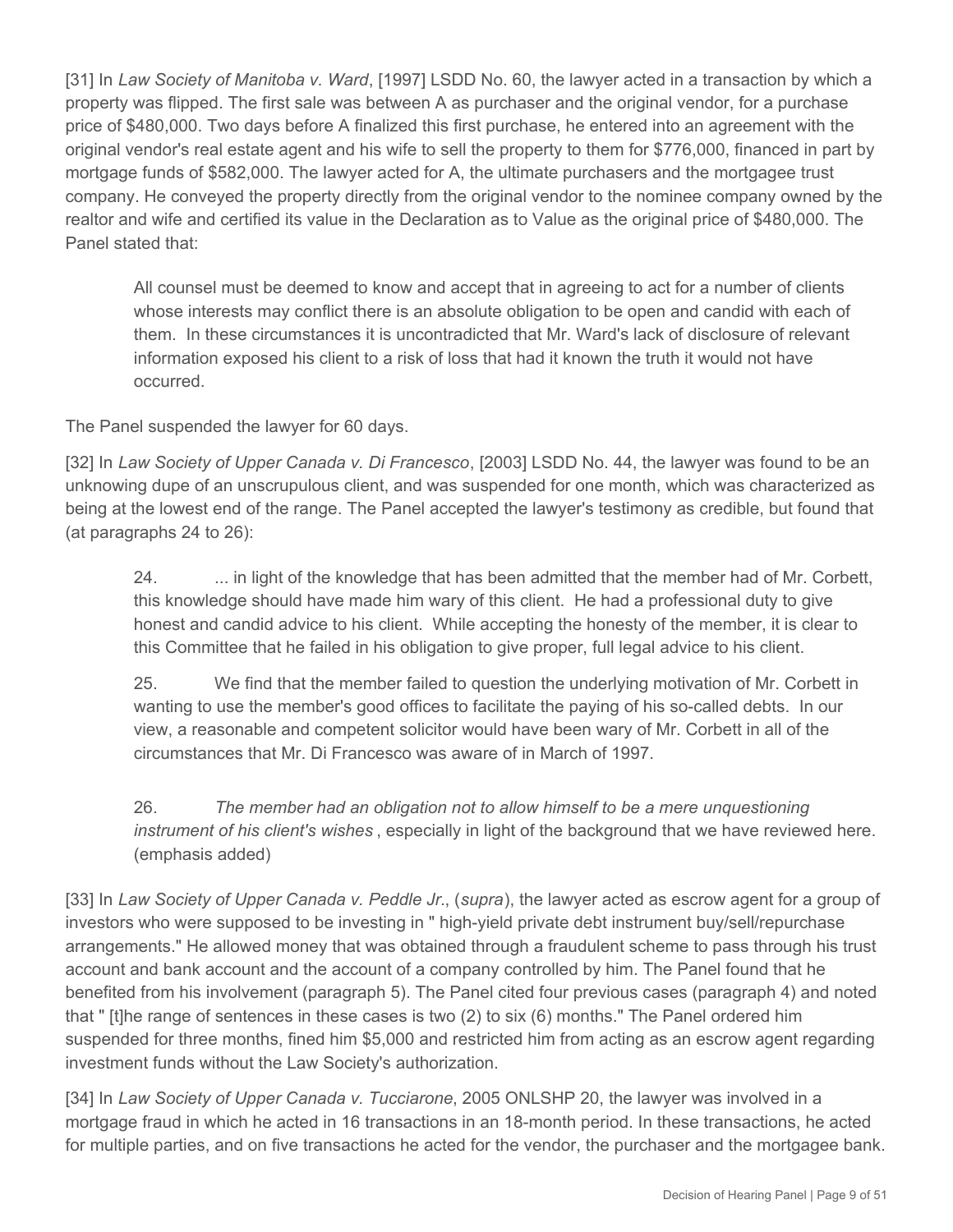He knowingly commissioned an affidavit setting out consideration that was false. He was found to be a pawn in the hands of the broker (the fraudster), whom he had viewed as a trusted friend and therefore had not knowingly participated in a scheme to defraud the mortgagee bank. The Panel commented that the lawyer failed to meet his positive obligation to disclose material facts to the mortgagee bank (paragraphs 38 to 40). He was suspended for six months.

[35] Of interest at paragraph 80, the Panel in *Tucciarone* referenced a non-exhaustive list of " red flags" that arose in that case:

- (a) the client sends numerous deal to the lawyer;
- (b) the client appears to be in control of the transactions;
- (c) there is one real estate agency involved;
- (d) the bank loans money on the strength of a higher agreement in its possession;
- (e) the same lending institution is common to the loans;
- (f) the same purchasers or vendors are involved;
- (g) the lawyer is directed to pay excess funds to the mastermind or his or her designate;
- (h) there is an absence of written authorizations from the lender;
- (i) the mortgages are usually CMHC insured; and
- (j) if the purchaser does provide any funds on closing, the amounts are minimal.

[36] Several of those red flags were also present in the transactions in this case. However, the Panel accepted that the lawyer had a " clear belief" that the mortgagee bank could not lose under his friend's development program (paragraph 85) and noted his cooperation with the Law Society in its investigation.

[37] In determining penalty in *Tucciarone*, 2005 ONLSHP 36, the Panel noted at paragraph 11 that, at the hearing, the lawyer was:

... not the same person who fell under the spell of his friend, the broker, in 1998. At that time he had only been in practice for about 2 years. He was on his own. He had only a part-time assistant. He had no mentor and no clear idea of his obligations and duties to his clients. He failed to see the " red flags" that he ought to have seen and failed to appreciate that he was being taken advantage of.

[38] In *Law Society of Upper Canada v. Verbeek*, 2007 ONLSHP 100, the lawyer was found to have unknowingly participated in a mortgage fraud scheme, but adverse determinations were made with respect to his breach of the rules by acting for multiple persons where there was likely to be a conflict of interest, failing to disclose all material facts to his lender clients and failing to obtain his lender clients' informed consent and failing to serve his lender clients in a conscientious and diligent manner. On appeal, the dismissal of the allegations related to knowing involvement in the mortgage fraud was upheld. The penalty of a three-month suspension and a condition that he submit to a practice review was not appealed (2008 ONLSHP 10).

[39] In *Yungwirth v. Law Society of Upper Canada*, (*supra*), the lawyer was found to have been a dupe in a mortgage fraud scheme and also to have failed to serve his lender clients by failing to disclose material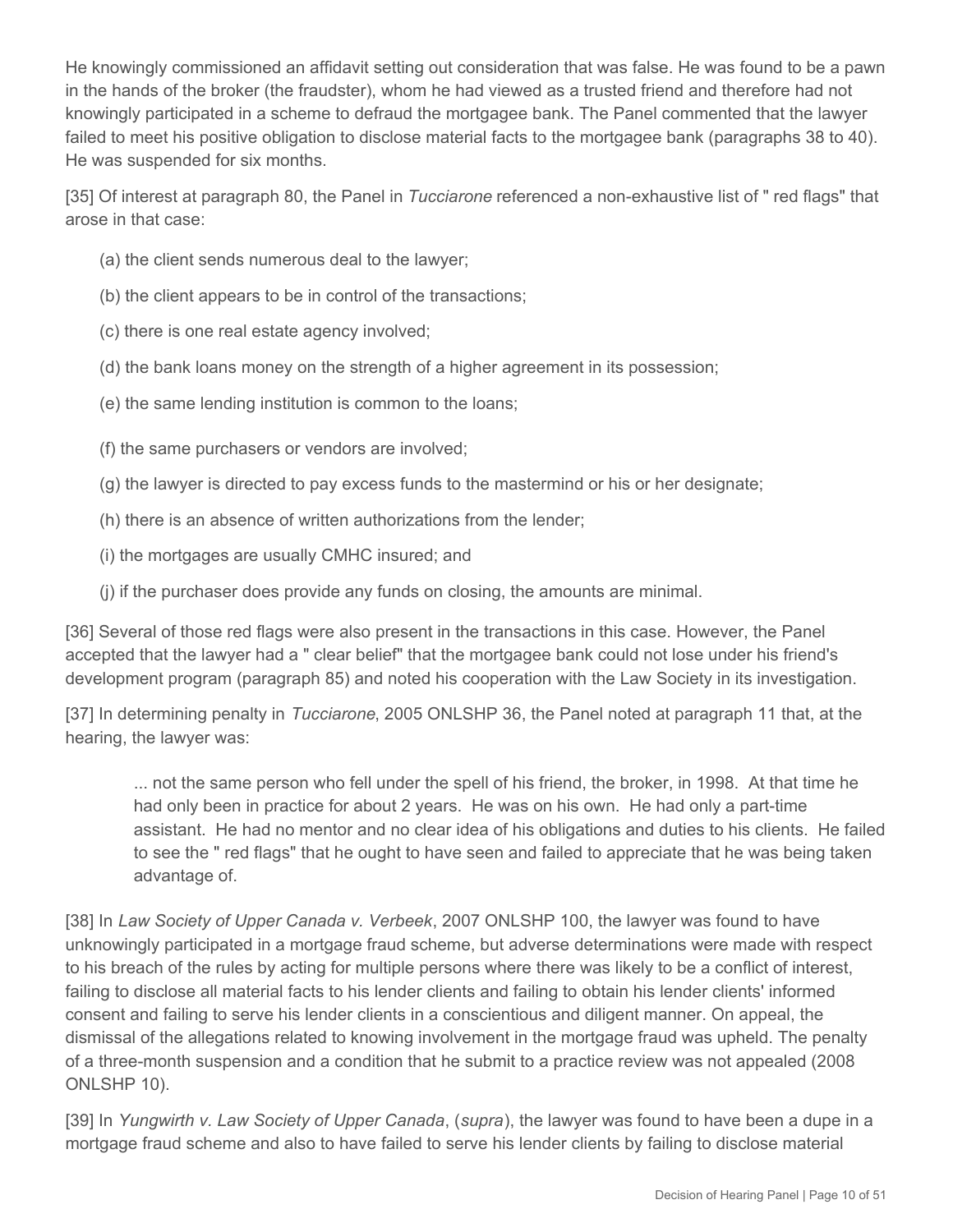facts and to carry out their instructions. He acted in conflicts of interest and preferred the interests of his purchaser clients over the interests of his lender clients, purposely sought to mislead some of his clients and participated in the swearing of false affidavits. The Hearing Panel concluded (cited at paragraph 6 of the Appeal decision) that:

This Panel takes a very serious view of the misconduct here. It is clear that in all of the real estate flips in this case, that [sic] the second transaction was bogus and was only for the purpose of receiving mortgage monies. The 7 bona fide sales totalled \$281,000.00 while the 7 " flips" totalled \$605,900.00. The member was more than careless and unthinking. As in the Linton case, the member made knowing misrepresentations to his clients. He failed to follow specific instructions from his lender client; purposely sought to mislead some of those clients; and participated in the swearing of false affidavits.

These actions are not consistent with that [sic] of an ethical solicitor. He has breached his fiduciary duty to his lender clients and has demonstrated a very serious lack of professional integrity.

[40] On appeal, in relation to the penalty, the Appeal Panel stated at paragraph 46 that:

The Hearing Panel reviewed all of the cases put to it. The Hearing Panel considered that these cases showed a range of suspension from 2 months to 9 months for " dupe" cases. The Hearing Panel was of the view that because of the aggravating particulars in the member's conduct that [sic] the pure dupe cases were not applicable and that the Richie James Linton case in which there was a 12 month suspension, a payment of \$10,000.00 in costs, and a condition that he be employed for a period of 2 years with another solicitor approved by the Law Society was more appropriate.

[41] The proposed penalty of a six-month suspension is squarely in the range of comparable cases.

# **Factors Related to the Respondent**

[42] The Respondent was called in September 2001, and therefore had been practising less than four years at the time this conduct occurred. At the time, the Respondent was working for F Ltd. as a Land Titles signing officer and also trying to build a practice as a sole practitioner. He had limited legal experience, had been practising for about one and one-half years on his own and was not practising with any senior solicitors when the misconduct occurred.

[43] It is of note that the misconduct occurred over a relatively short period of time, as all of the transactions took place between approximately mid-December 2004 and March, 2005.

[44] The Respondent received some benefit from his misconduct in the form of higher than normal fees, which he justified on the short turnaround time provided on the conveyances. He also received a " bonus" of \$3,000, which was attributed as compensation for his work on the transaction that did not proceed in the summer of 2004. The Respondent prepared a second " bonus" cheque in the amount of \$2,000 on March 7, 2005, but did not remove this cheque from his chequebook (Statement of Agreed Facts, paragraphs 236 to 238).

[45] The Respondent does have a Professional Conduct Record (" PCR"), which consists of: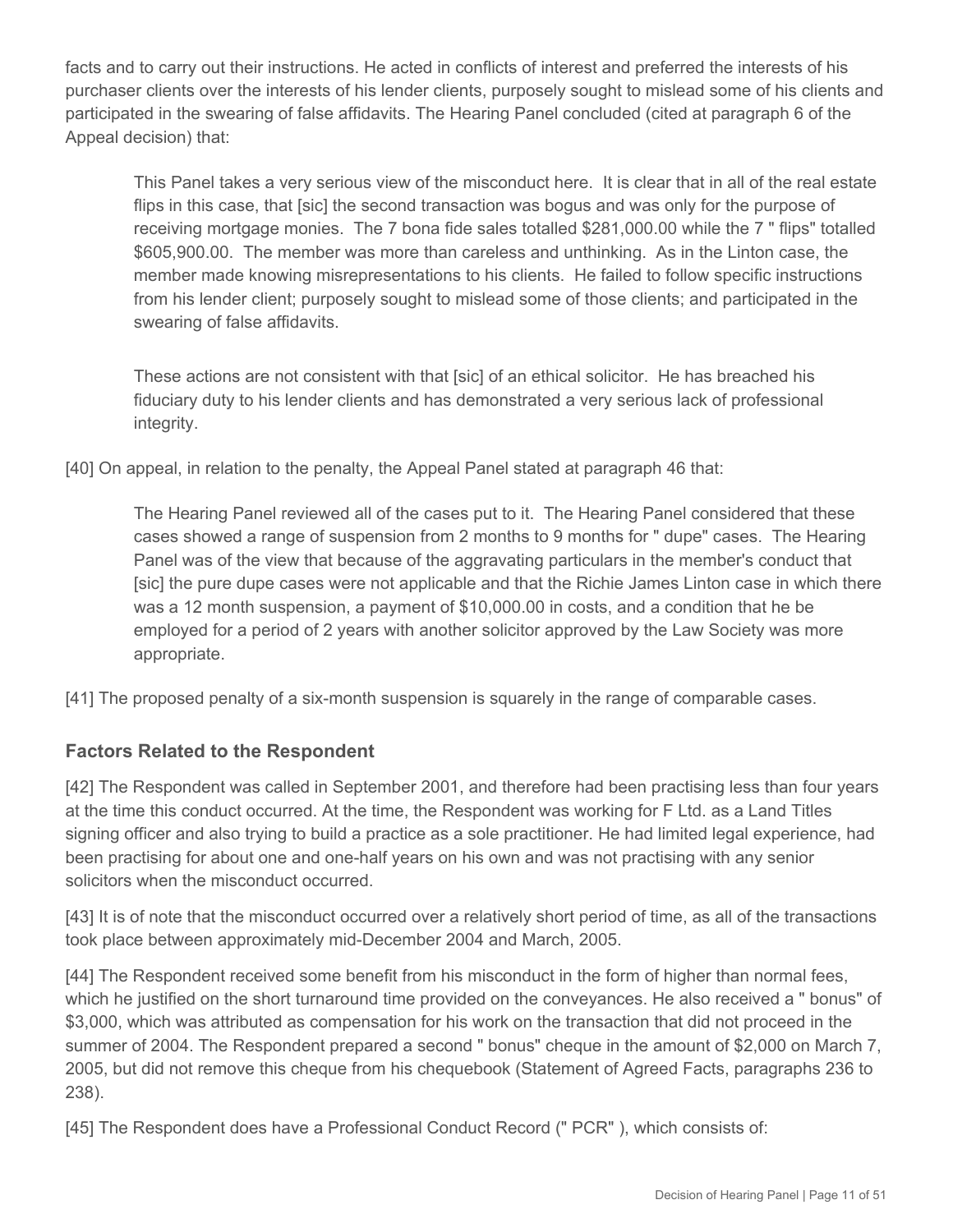(a) a Conduct Review in 2004,

- (b) a referral to Practice Standards in 2005, and
- (c) a citation issued June 30, 2006, which was resolved by a Rule 4-22 proposal in May 2007.

[46] This Professional Conduct Record shows that prior to the issuance of this citation, the Respondent tended to practise by expending the minimal effort to complete the work and without the exercise of legal or ethical judgment. It is consistent with his conduct in this matter, in which he arguably allowed himself to be a mere unquestioning instrument of his client's wishes, in the words of the Hearing Panel in *Law Society of Upper Canada v. Di Francesco* (*supra*).

[47] However, the Respondent's involvement with Practice Standards (including his release from Practice Supervision) and his cooperation in this matter (including the undertaking) are factors that suggest that the Respondent may be remediable.

## **Deterrence/Integrity of the Profession**

[48] Deterrence - both specific and general - are critical factors in this case. On the specific level, the six-month suspension should send a strong message to the Respondent that his fitness to continue as a member of the Law Society is questioned. It should also send the message that, if he is before a Hearing Panel again, his very entitlement to continue as a member will likely be at issue.

[49] The six-month suspension should also send a message to the profession in general, that a lawyer who fails to be on guard against being used in a fraudulent scheme should expect a serious disciplinary response. The " cost" of discipline will significantly outweigh the benefits that may flow from shutting one's eyes to the red flags that arise in a file in favour of the income that flows from a steady client providing legal work.

[50] Further, the Respondent's undertaking to not practise real estate law is a key factor. If the undertaking were not in place, the Law Society would have sought a condition that restricted the Respondent from practising real estate law. General deterrence is also served because, whether by an undertaking or condition, this restriction results in the Respondent losing the entitlement to practise in that area.

## **Costs**

[51] The Respondent has agreed to pay costs of \$4,500, payable by February 1, 2010.

## **Summary**

[52] The Panel finds that the penalty proposed by the Respondent, and recommended by the Discipline Committee, is appropriate in all of the circumstances. The Panel therefore accepts the proposed disciplinary action.

[53] It is accordingly ordered that the Respondent:

(a) be suspended for a period of six-months, commencing February 1, 2009;

(b) pay costs in the amount of \$4,500, by February 1, 2010; and

(c) remain bound by the undertaking not to practise real estate law, until such time as he may be released from it by the Discipline Committee.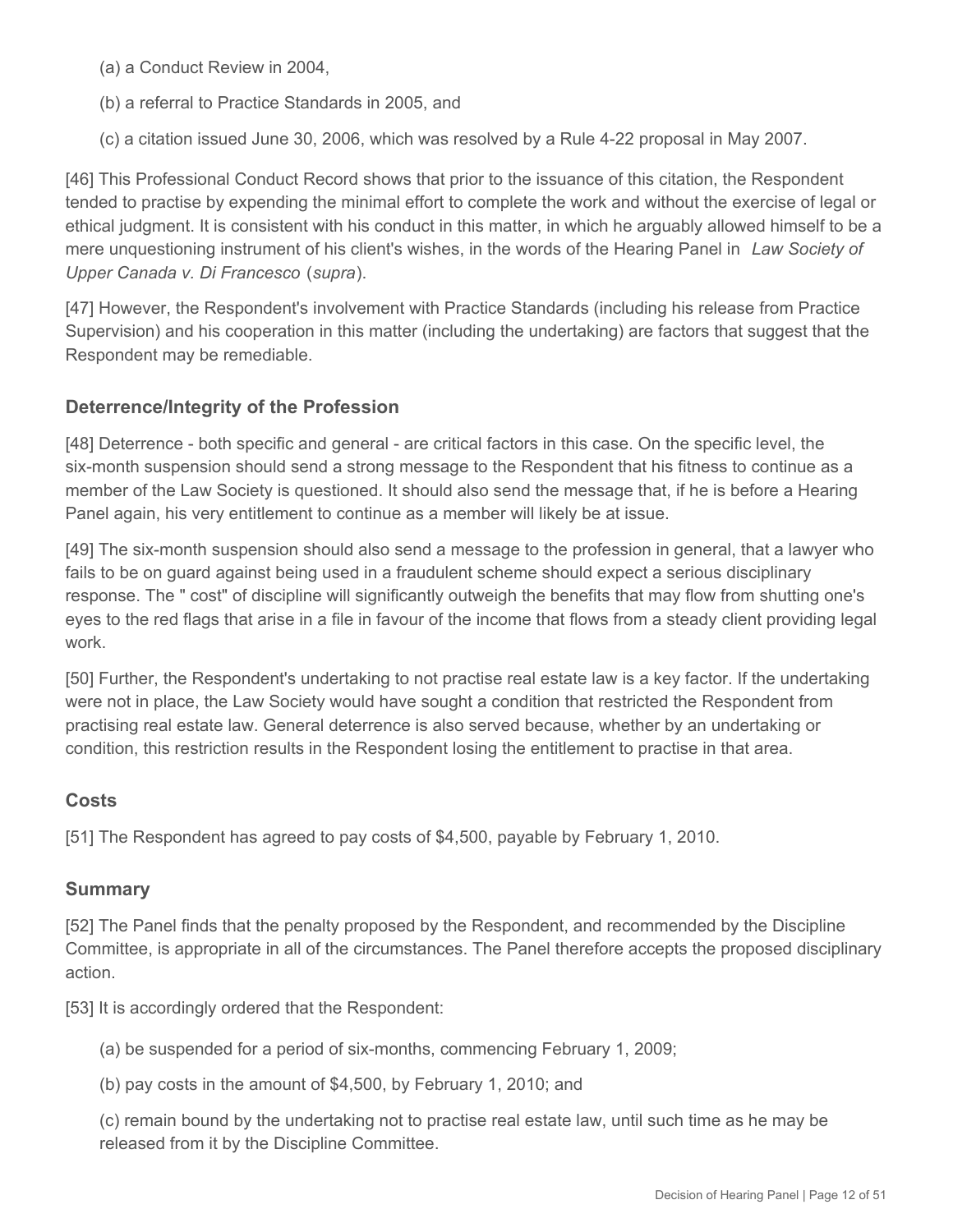[54] The Law Society will publish the circumstances summarizing this admission as required by Rule 4-38.

[55] The Executive Director is instructed to record the Respondent's admission on the Respondent's Professional Conduct Record.

#### **SCHEDULE A**

#### **SCHEDULE TO CITATION**

Nature of Your Conduct or Competence to be Inquired into:

1. You assisted your client and others in a fraudulent scheme in which mortgage funds were obtained and dispersed under false pretenses from your client, Bank A, in relation to the following transactions:

a. Mortgage [number], obtained to fund the purchase of property at [address] Cardero Street, Vancouver, B.C. by your client BB

b. Mortgage [number], obtained to fund the purchase of property at [address] Keefer Place, Vancouver, B.C. by your client VS;

c. Mortgage for \$367,087.73, obtained to fund the purchase of property at [address] Parker Street, Vancouver, B.C. by your client PA;

d. Mortgage [number], obtained to fund the purchase of property at [address] West Georgia Street, Vancouver, B.C. by your client VT;

e. Mortgage [number], obtained to fund the purchase of property at [address] West Pender Street, Vancouver, B.C. by your client AS;

f. Mortgage [number], obtained to fund the purchase of property at [address] West Georgia Street, Vancouver, B.C. by your client IP;

g. Mortgage [number], obtained to fund the purchase of property at [address] Pacific Street, Vancouver, B.C. by your client JK;

h. Mortgage [number], obtained to fund the purchase of property at [address] Dunbar Street, Vancouver, B.C. by your client FP;

i. Mortgage [number], obtained to fund the purchase of property at [address] Dunbar Street, Vancouver, B.C. by your client LP;

j. Mortgage [number], obtained to fund the purchase of property at [address] Dunbar Street, Vancouver, B.C. by your client MF;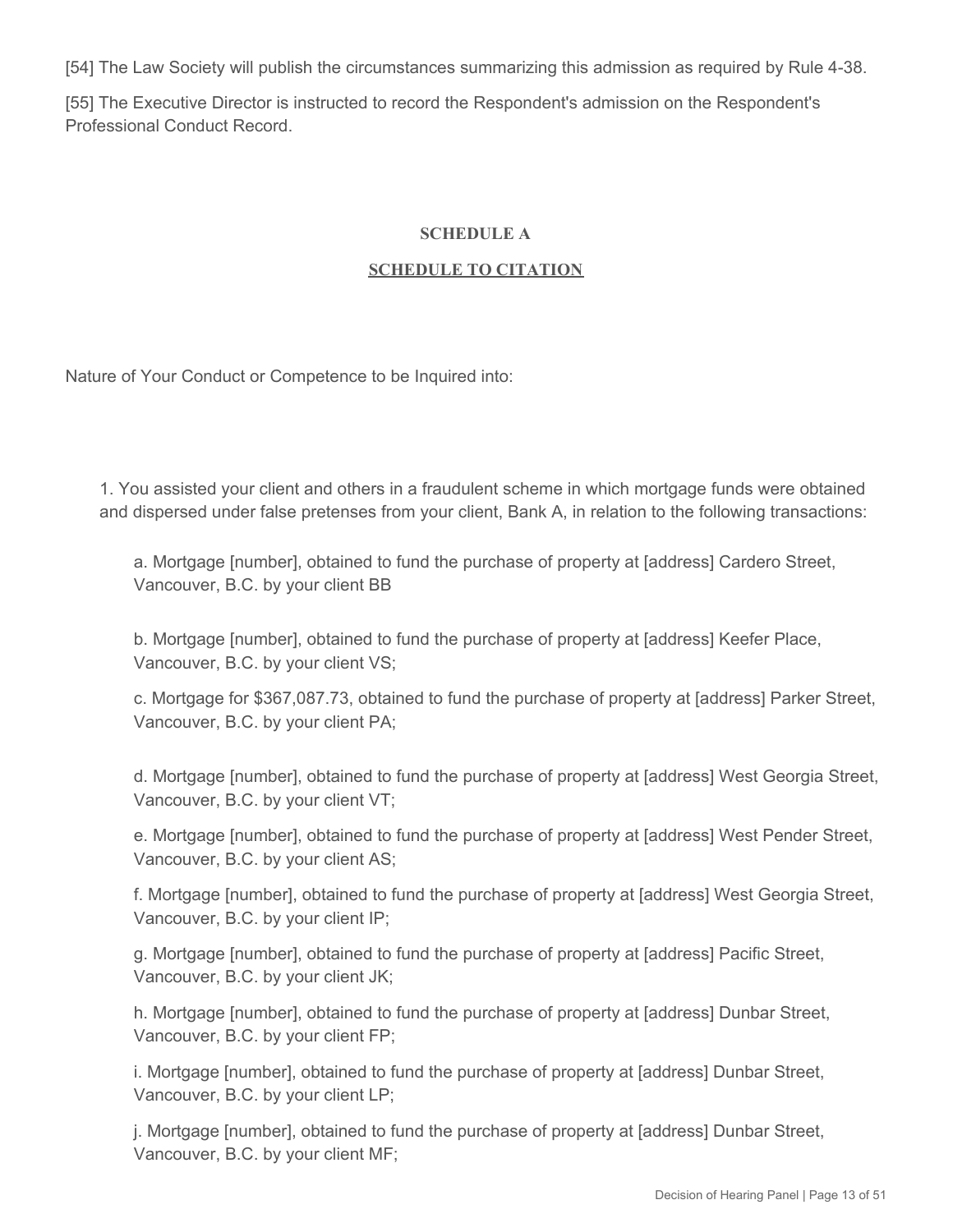k. Mortgage [number], obtained to fund the purchase of property at [address] Dunbar Street, Vancouver, B.C. by your client AP; and

l. Mortgage [number], obtained to fund the purchase of property at [address] Dunbar Street, Vancouver, B.C. by your client JH;

In assisting your clients and others with each of these transactions, you knew or were wilfully blind that the mortgage transactions were fraudulent. Alternatively, in assisting your clients and others with these transactions, you were reckless as to whether the transactions were fraudulent, or you were grossly negligent or negligent in aggravated circumstances in continuing to assist your clients and others when you ought to have made further inquiries.

2. You assisted your clients and others in a fraudulent scheme in which mortgage funds were obtained and dispersed under false pretenses from your client, Bank B, in relation to the following transaction:

(a) Mortgage [number], obtained to fund the purchase of property at [address] Dunbar Street, Vancouver, B.C. by your client MI;

In assisting your clients and others with each of these transactions, you knew or were willfully blind that the mortgage transactions were fraudulent. Alternatively, in assisting your clients and others with these transactions, you were reckless as to whether the transactions were fraudulent, or you were grossly negligent or negligent in aggravated circumstances in continuing to assist your clients and others when you ought to have made further inquiries.

3. You acted in conflicts of interest for multiple parties in the following transactions and in the following circumstances:

(a) In the conveyance of the property at [address] Cambie Street, Vancouver, B.C. from the vendor AM to the purchaser FS, with mortgage financing from the lender Bank A, you acted for the vendor, the purchaser and the lender in the following circumstances:

i. The transaction was not a simple conveyance as defined in Appendix 3 of the *Professional Conduct Handbook*;

ii. You processed a credit of \$37,455.17 from the vendor to the purchaser that was not contemplated in the contract of purchase and sale, and not disclosed to your lender client;

iii. You paid out funds from the proceeds of the sale to parties not involved in the transaction without written directions and without disclosing those payments to all of your clients;

iv. You failed to provide written disclosure of potential conflict issues to all clients and obtain written instructions from all clients allowing you to act despite the conflict, contrary to Chapter 6, Rules 4 to 6 of the *Professional Conduct Handbook.*

(b) In the conveyance of the property at [address] Cardero Street, Vancouver, B.C. from DS and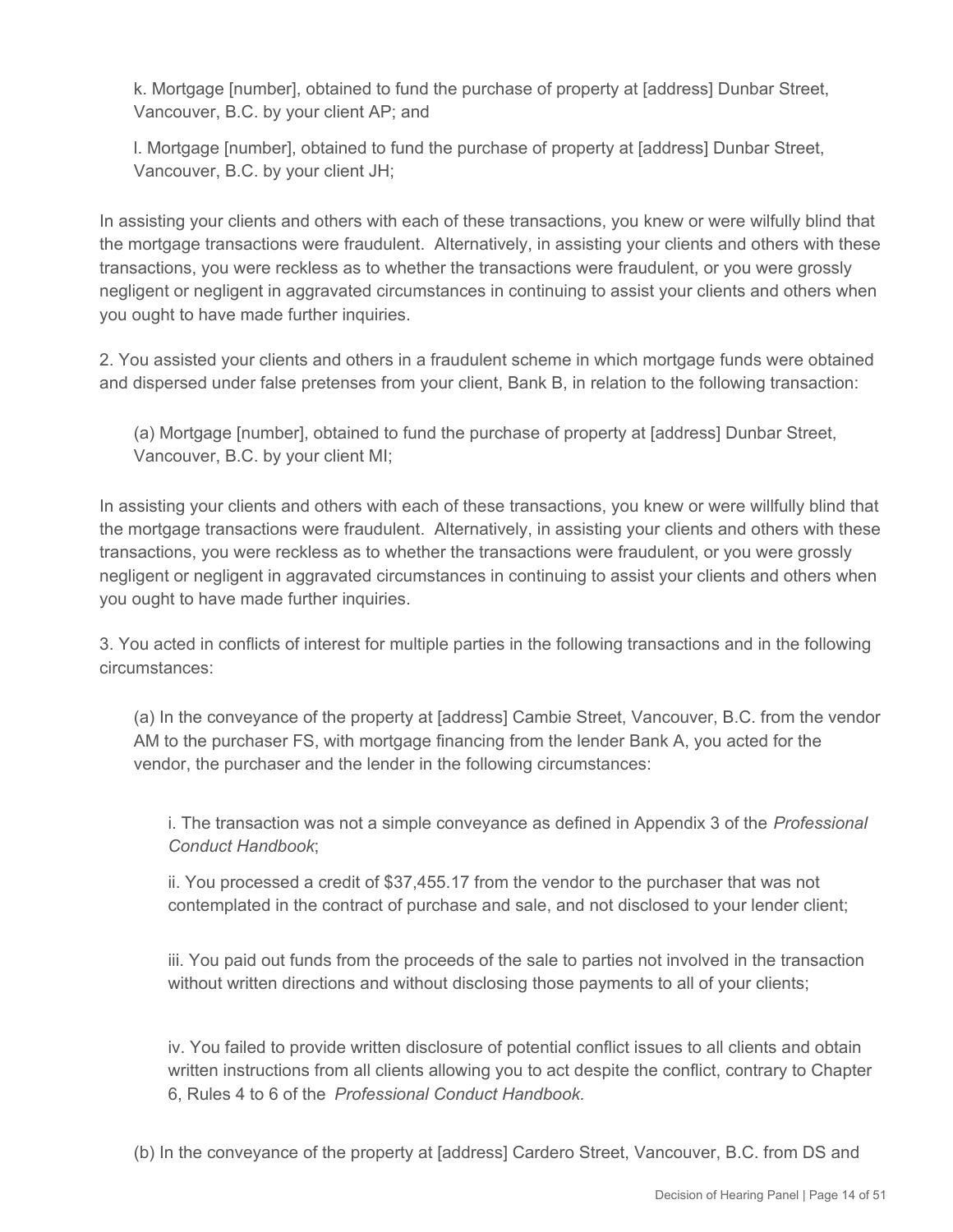AS to BB, with mortgage financing from the lender Bank A, you acted for the corporate assignor of the original purchase contract, I Ltd., a principal of the corporate assignor, GF, the purchaser and the lender in the following circumstances:

i. The transaction was not a simple conveyance as defined in Appendix 3 of the *Professional Conduct Handbook*;

ii. You prepared and witnessed an agreement between GF and the purchaser BB, which confirmed that BB would act as purchaser, become the registered owner on title, provide GF with a general power of attorney (" POA" ) restricted to dealing with the property, receive mortgage proceeds from the lender and pay the purchase price from the mortgage proceeds, and that GF would indemnify BB for his financial obligations if the market value of the property falls below the purchase price, and GF would be responsible for the mortgage payments, property taxes, strata fees and other expenses. You did not disclose the existence of this agreement to your lender client;

iii. The purchaser's statement of adjustments shows excess mortgage funds. You did not disclose that information to your lender client and you disbursed those funds to other parties, to GF and to yourself without written directions;

iv. You paid yourself a \$3,000 bonus from the excess mortgage proceeds without rendering an account for the bonus, and without disclosing that information to your lender client;

v. You prepared and witnessed a power of attorney (" POA" ) allowing GF to act as the attorney and execute the mortgage documentation for BB with respect to the property. You did not disclose the existence of the POA to your lender client, contrary to that client's written instructions;

vi. You did not provide written disclosure of the conflict issues or receive written instructions from all of your clients allowing you to act in conflict, contrary to Chapter 6, Rules 4 to 6 of the *Professional Conduct Handbook*;

vii. You did not disclose to your lender client the following relevant information about the transactions that they were funding:

1. There was an original contract of purchase between the corporate assignor and the vendor;

2. A second contract of purchase between the corporate assignor and the purchaser was executed shortly after the original contract;

3. The second contract of purchase was for a significantly higher purchase price;

4. The mortgage proceeds advanced were for a greater amount than was needed to complete the first contract;

5. The registered Form A Transfer between the vendor and purchaser listed the purchase price from the original contract as the market value of the property and the consideration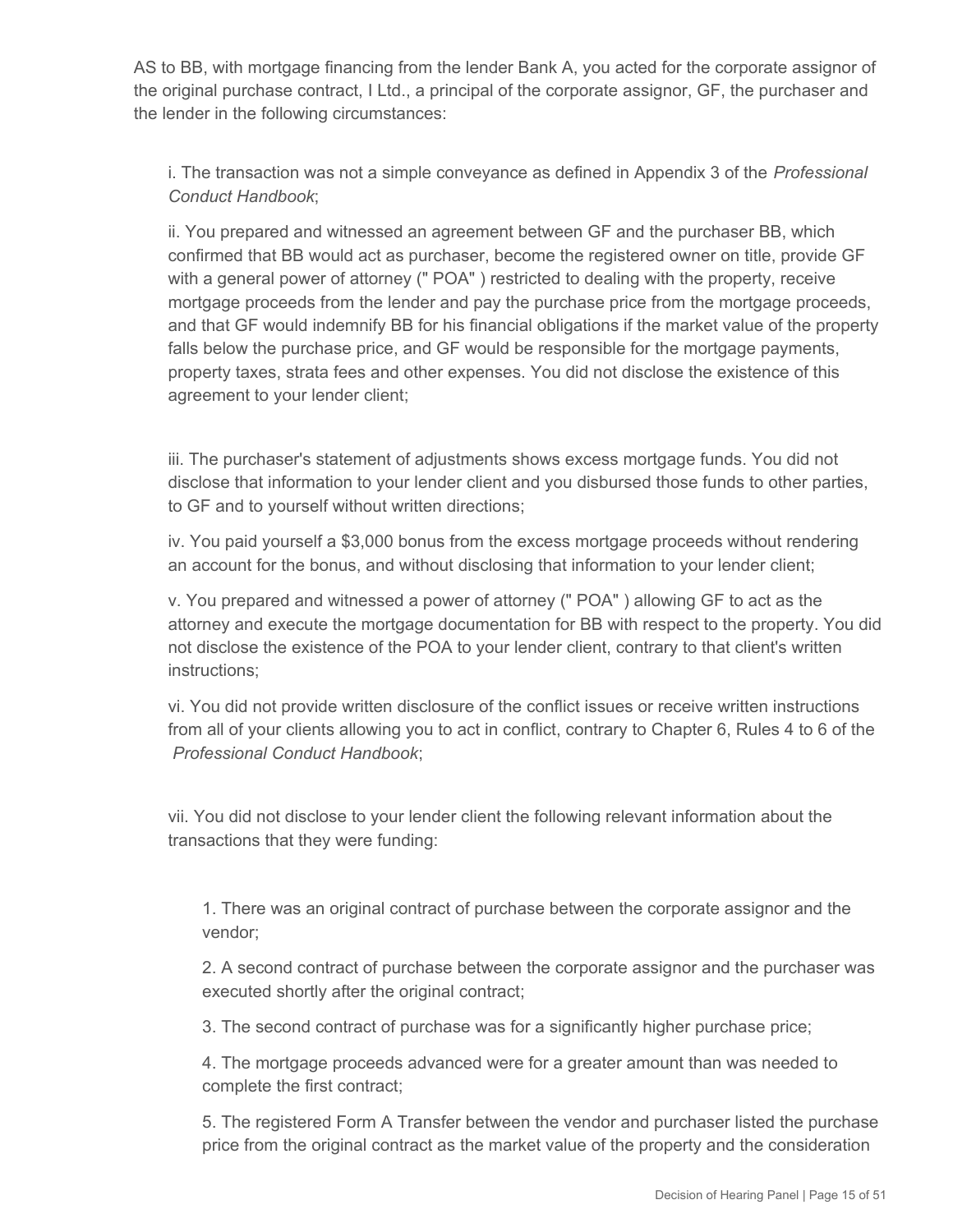paid;

6. The Property Transfer Tax Returns executed by the purchaser for the transaction indicated that the purchase price from the original contract of purchase was the gross purchase price and reflected the fair market value of the property.

(c) In the following transactions:

i. Conveyance of property at [address] Keefer Place, Vancouver, B.C. from FF to VS, with mortgage financing from the lender Bank A,

ii. Conveyance of property at [address] Parker Street, Vancouver, B.C. from RA to PA, with mortgage financing from the lender Bank A,

iii. Conveyance of property at [address] West Georgia Street, Vancouver, B.C. from RA to VT, with mortgage financing from the lender Bank A,

iv. Conveyance of property at [address] West Pender Street, Vancouver, B.C. from LF to AS, with mortgage financing from the lender Bank A,

v. Conveyance of property at [address] West Georgia Street, Vancouver, B.C. from VN and PL to IP, with mortgage financing from the lender Bank A,

vi. Conveyance of property at [address] Pacific Street, Vancouver, B.C. from ZB to JK, with mortgage financing from the lender Bank A,

you acted for the corporate assignor of the original purchase contract, I Ltd., a principal of the corporate assignor, GF, the purchaser and the lender in the following circumstances:

1. The transaction was not a simple conveyance as defined in Appendix 3 of the *Professional Conduct Handbook*;

2. You did not provide written disclosure of the conflict issues or receive written instructions from all of your clients allowing you to act in conflict, contrary to Chapter 6, Rules 4 to 6 of the *Professional Conduct Handbook*;

3. You did not advise your lender client that you were receiving instructions from GF rather than from the purchaser;

4. You disbursed excess proceeds from the transaction to unrelated parties without written directions;

5. You did not disclose to your lender client the following relevant information about the transactions that they were funding:

A. There was an original contract of purchase between the corporate assignor and the vendor;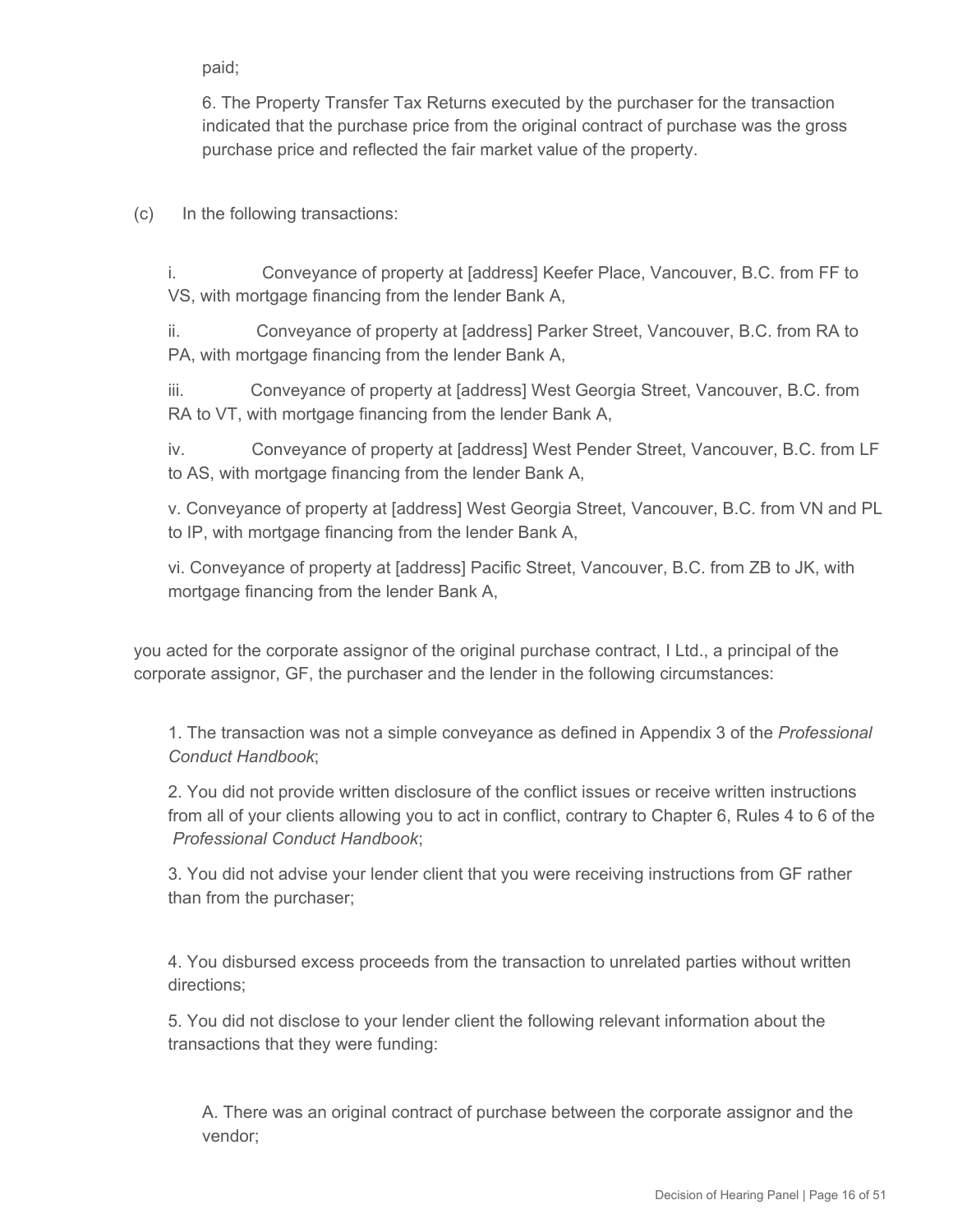B. A second contract of purchase between the corporate assignor and the purchaser was executed shortly after the original contract;

C. The second contract of purchase was for a significantly higher purchase price;

D. The mortgage proceeds advanced were for a greater amount than was needed to complete the first contract;

E. The registered Form A Transfer between the vendor and purchaser listed the purchase price from the original contract as the market value of the property and the consideration paid;

F. The Property Transfer Tax Returns executed by the purchaser for the transaction indicated that the purchase price from the original contract of purchase was the gross purchase price and reflected the fair market value of the property.

(d) In the following transactions:

i. Conveyance of property at [address] Dunbar Street, Vancouver, B.C. from M Inc. to MI, with mortgage financing from the lender Bank B,

ii. Conveyance of property at [address] Dunbar Street, Vancouver, B.C. from M Inc. to FP, with mortgage financing from the lender Bank A,

iii. Conveyance of property at [address] Dunbar Street, Vancouver, B.C. from M Inc. to LP, with mortgage financing from the lender Bank A,

iv. Conveyance of property at [address] Dunbar Street, Vancouver, B.C. from M Inc. to MF, with mortgage financing from the lender Bank A,

v. Conveyance of property at [address] Dunbar Street, Vancouver, B.C. from M Inc. to AP, with mortgage financing from the lender Bank A,

vi. Conveyance of property at [address] Dunbar Street, Vancouver, B.C. from M Inc. to JH, with mortgage financing from the lender Bank A,

you acted for the corporate assignor of the original purchase contract, Q Ltd., a principal of the corporate assignor, GF, the purchaser and the lender in the following circumstances:

1. The transaction was not a simple conveyance as defined in Appendix 3 of the *Professional Conduct Handbook*;

2. You did not provide written disclosure of the conflict issues or receive written instructions from all of your clients allowing you to act in conflict, contrary to Chapter 6, Rules 4 to 6 of the *Professional Conduct Handbook*;

3. You did not advise your lender client that you were receiving instructions from GF rather than from the purchaser;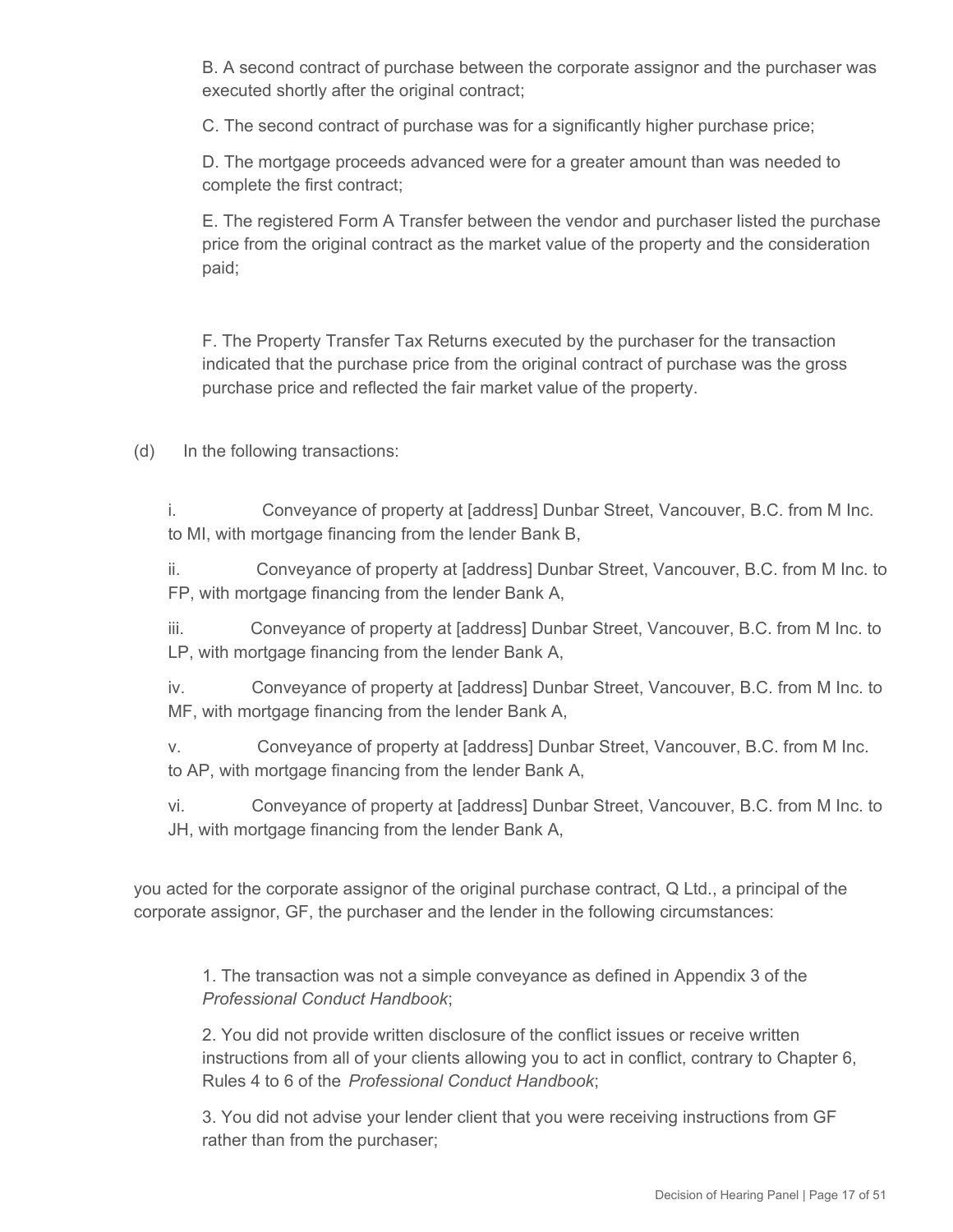4. You advanced excess mortgage proceeds to unrelated parties with no written directions, and without disclosing the fact of the excess mortgage proceeds to your lender client;

5. You did not disclose to your lender client the following relevant information about the transactions that they were funding:

A. There was an original contract of purchase between the corporate assignor and the vendor;

B. A second contract of purchase between the corporate assignor and the purchaser was executed shortly after the original contract;

C. The second contract of purchase was for a significantly higher purchase price;

D. The mortgage proceeds advanced were for a greater amount than was needed to complete the first contract;

E. The registered Form A Transfer between the vendor and purchaser listed the purchase price from the original contract as the market value of the property and the consideration paid;

F. The Property Transfer Tax Returns executed by the purchaser for the transaction indicated that the purchase price from the original contract of purchase was the gross purchase price and reflected the fair market value of the property.

You thereby failed to give undivided loyalty to each of your clients when you preferred the interests of some clients or yourself over the interests of another client, contrary to Chapter 6, Rule 1 of the *Professional Conduct Handbook.*

4. In acting for your lender client, Bank A or Bank B in the transactions listed above, you:

(a) Failed to advise your client of material facts, contrary to Chapter 1, Rule 3 (2) of the *Professional Conduct Handbook*;

(b) Failed to acquire and maintain sufficient knowledge and skill to represent your client's interests effectively, contrary to Chapter 3, Rule 1 of the *Professional Conduct Handbook*;

(c) Failed to serve your client in a conscientious, diligent and efficient manner so as to provide a quality of service at least equal to that which would be expected of a competent lawyer in a similar situation, and in particular you failed to disclose all relevant information to the client, contrary to Chapter 3, Rule 3 of the *Professional Conduct Handbook*.

5. You allowed a trust shortage of over \$2,500 to continue for six months between June and December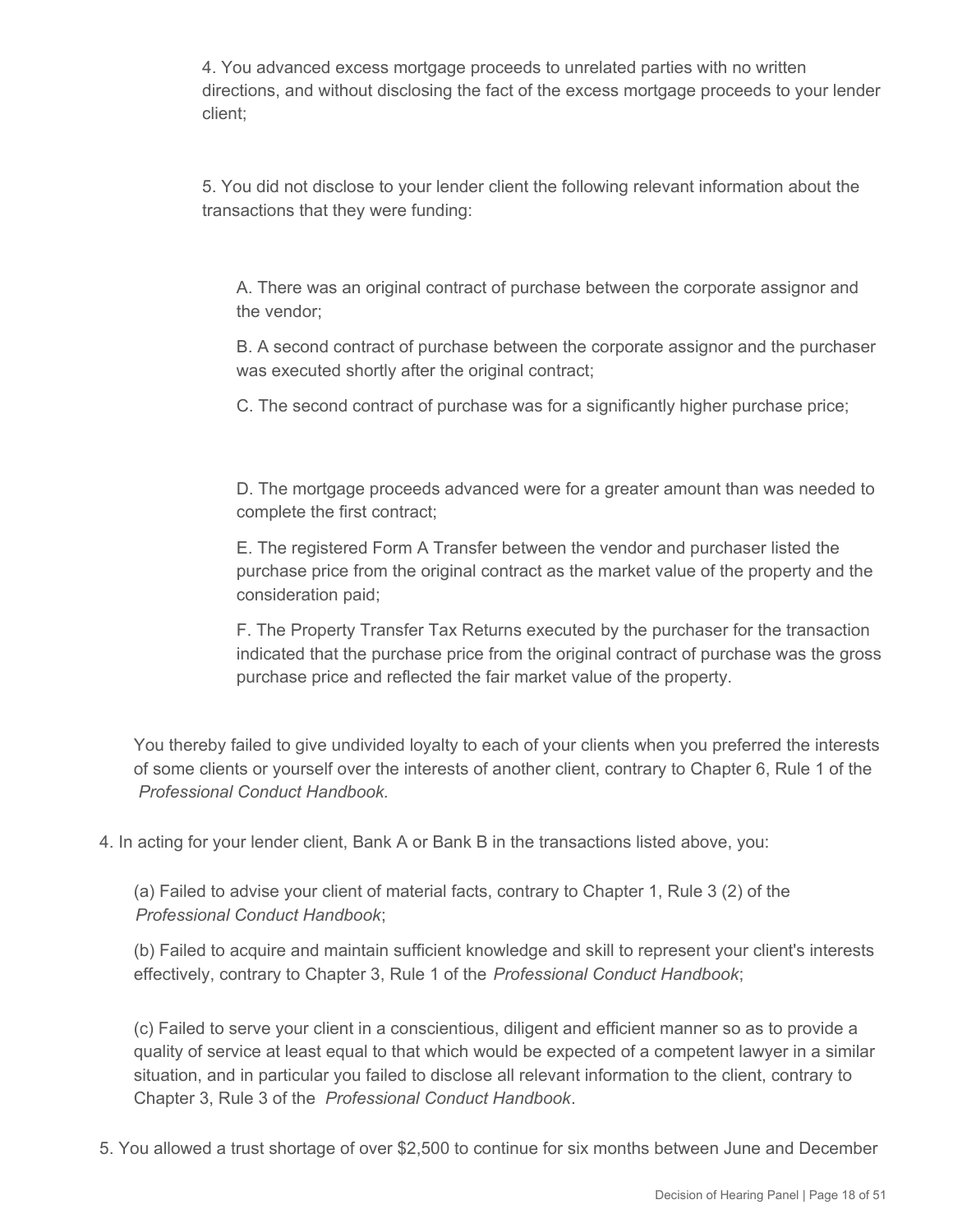2004 without correcting it. You failed to make an immediate report of the trust shortage to the Executive Director of the Law Society when you became aware of it, contrary to Rule 3-55 of the Law Society Rules.

6. You paid yourself \$3,000 from trust funds held to the credit of your client BB without written direction from the client and without first preparing a bill to the client, contrary to Rule 3-56(1) and Rule 3-57(2) of the Law Society Rules.

7. You issued a trust cheque for \$2,000 payable to yourself and thereby authorized the withdrawal of trust funds held to the credit of your client JH without written direction from the client and without first preparing a bill to the client, contrary to Rule 3-56(1) and Rule 3-57(2) of the Law Society Rules.

8. You failed to maintain your books, records and accounts in accordance with Part 3, Division 7 of the Law Society Rules, as follows:

(a) You made payments from trust funds when trust accounting records were not current, contrary to Rule 3-56(1.2) of the Law Society Rules;

(b) You failed to record all funds received and disbursed in connection with your law practice by maintaining the records required under Part 3, Division 7 of the Law Society Rules, contrary to Rule 3-59(1) of the Law Society Rules;

(c) You failed to maintain a central source for trust ledger sheets or equivalent documents, contrary to Rule 3-59(3) of the Law Society Rules;

(d) You failed to maintain a trust account data source or book of entry to record the source of funds received, the identity of the client on whose behalf the funds were received or disbursed and the name of each recipient of funds paid out of trust, contrary to Rule 3-60(a) of the Law Society Rules;

(e) You failed to maintain a trust transfer journal to record, explain the purpose of and confirm lawyer authorization of transfers of funds between client trust ledgers, contrary to Rule 3-60(c) of the Law Society Rules;

(f) You failed to reconcile trust records from August 2004 to March 2005, contrary to Rule 3-60(d), and Rule 3-65(1), (2), and (4) of the Law Society Rules;

(g) You failed to maintain adequate general account books, contrary to Rule 3-61(1) of the Law Society Rules;

(h) You failed to keep file copies of all bills delivered to clients or persons charged in chronological, alphabetical or numerical order, contrary to Rule 3-62(1) of the Law Society Rules;

(i) You failed to total your cashbooks and record trust transactions within the applicable time limits, contrary to Rule 3-63(1) of the Law Society Rules.

**SCHEDULE B**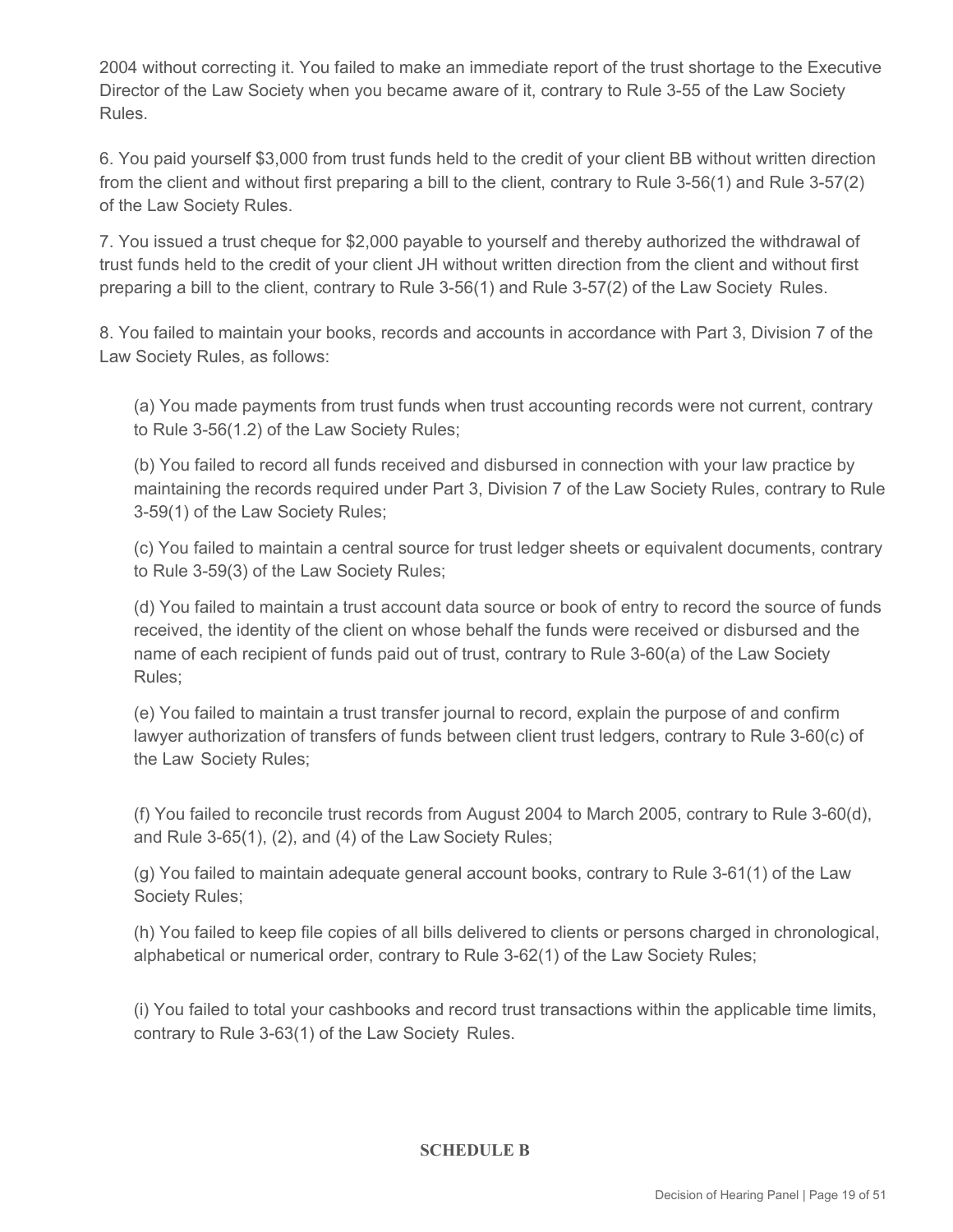#### **STATEMENT OF AGREED FACTS**

#### **Member's Background**

1. On September 5, 2001, the Respondent was called to the Bar in British Columbia.

2. The Respondent has practised as a sole practitioner since his call to the Bar, except for the period between February 15, 2002 and August 15, 2003, when he practised with the firm Stewart Aulinger & Company.

3. On March 18, 2005, the Chair of the Discipline Committee ordered that an investigation of the books, records and accounts of the Respondent be conducted pursuant to Rule 4-43(1) of the Law Society Rules (the " Investigation Order" ). Mr. William Kinsey, CA, Ms. Penny Lehan and Ms. Paula Kalsi were subsequently designated by the Executive Director pursuant to Rule 4-43(2)(a) to conduct the investigation.

4. On April 26, 2005, the Respondent provided an undertaking to the Law Society in which he undertook, *inter alia,* not to practise law in the area of real estate.

5. On January 25, 2007, the Discipline Committee of the Law Society authorized the issuance of a citation against the Respondent (the " Citation" ).

6. On April 27, 2007, the Citation was issued. The Respondent admits that he was served with a copy of it and waives the strict requirements of Rule 4-15 of the Law Society Rules.

#### **Mortgage Transactions**

#### **Background Facts**

7. Q Ltd. is a British Columbia company incorporated on September 9, 2004. At all material times, PS was a director.

8. I Ltd. was a British Columbia company incorporated on November 24, 2004. It was dissolved on October 24, 2006. From its inception until I Ltd. was dissolved, GF was its president and director. PS was also a director.

#### **Background**

9. In July 2004, the Respondent was initially retained by PS to act on behalf of Q Ltd. to negotiate an extension of time of a completion date with the vendor's lawyer on the conveyance of an office tower in downtown Vancouver to Q Ltd.

10. Over the summer and fall of 2004 and into 2005, the Respondent was retained to act on behalf of the purchasers of various residential properties in conveyances in which PS, RA or GF were involved.

11. For the most part, the purchasers were introduced to the Respondent by one of PS, RA or GF. Most of the transactions involved a contract of purchase whereby Q Ltd. or I Ltd. would contract to purchase the property from the registered owners and then the purchaser introduced to the Respondent would contract to purchase the property from Q Ltd. or I Ltd. at an increased purchase price. The Respondent received some instructions for purchasers from the principals of the corporate assignors pursuant to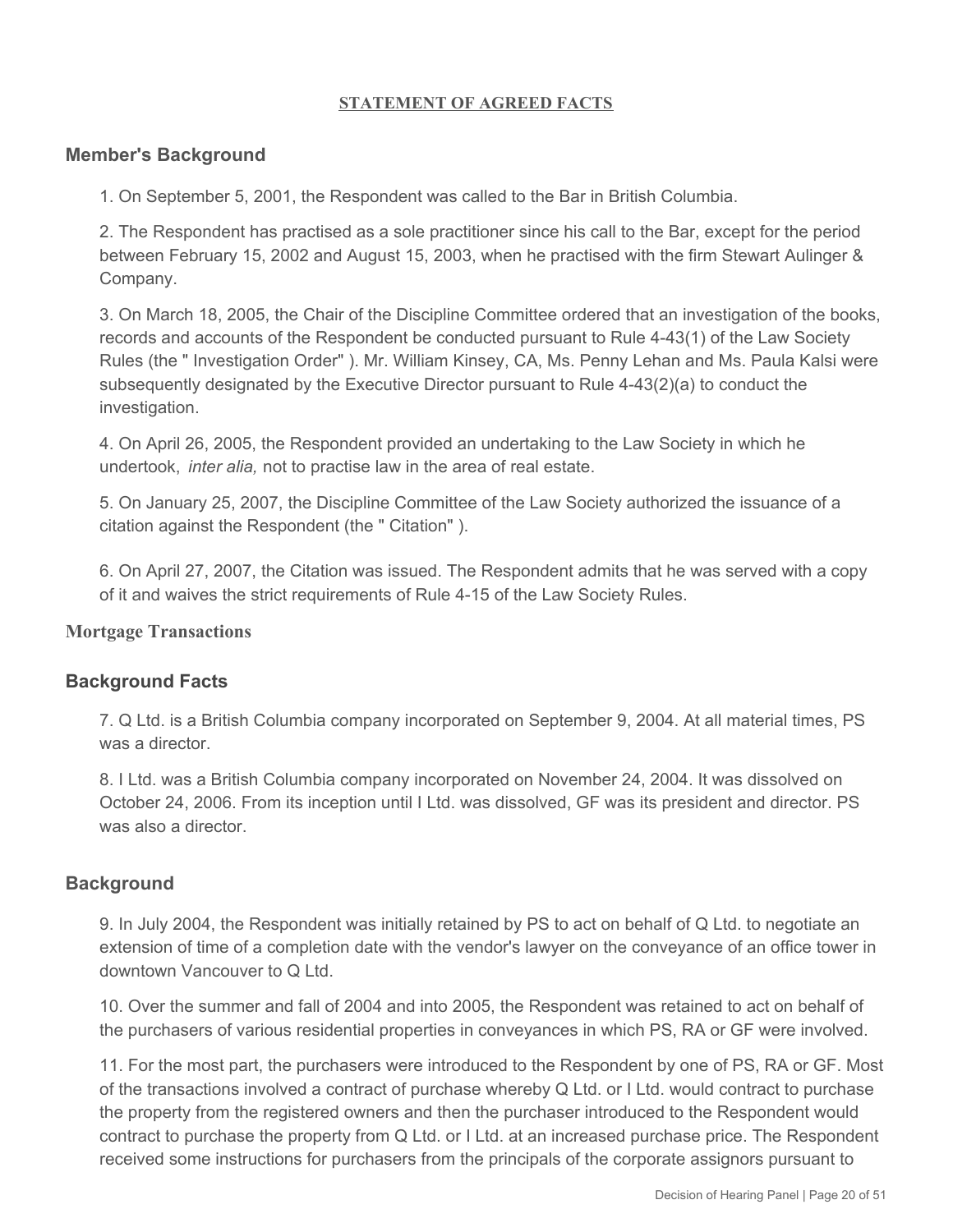powers of attorney given to them by the purchaser. The Respondent says that at the time he honestly believed that, pursuant to the powers of attorney, it was proper for him to receive and follow such instructions, and the Law Society does not dispute this.

12. The Respondent was encouraged by PS, RA and GF to charge more than his usual rate for each transaction because the work required very short time frames and irregular hours. Eventually, he did charge more for these conveyance transactions than he was charging for similar transactions in which PS, RA and GF were not involved.

## **Respondent's Telephone Call to Law Society**

13. In November 2004, the Respondent was concerned about the intention of Q Ltd. to enter into the original contracts of purchase and sale and then assign them for a higher purchase price to a new purchaser. On November 30, 2004, the Respondent telephoned Felicia Folk, at the time a practice adviser with the Law Society of B.C., to discuss his concerns about the upcoming transactions. He advised her that the scenario was that the registered owner is going to sell property to a purchaser who will then sell to a second purchaser. He advised that he was going to represent the second purchaser and the bank. He advised that the problem was that the bank may not know that the first purchase was for \$40,000 less and that its security may not be what it thought.

14. Ms. Folk advised the Respondent that this is all okay if the bank knows, but if not, then it is not okay. She advised that if the bank is aware, get instructions in writing that it is okay, but if the second purchaser doesn't want him to tell the bank, he must withdraw from acting.

## **Respondent's Telephone Call to Bank A Mortgage Centre**

15. In January 2005, the Respondent contacted the Bank A mortgage centre by telephone and spoke with a person who identified herself as " Linda" . He advised her that he had some concerns about the nature of some upcoming transactions involving purchases of properties with two contracts, and that the second contract had a significantly higher purchase price. He told her he was concerned that the bank was basing its mortgage on the second purchase price.

16. " Linda" responded that the bank relied on its own property appraisals in satisfying itself whether the purchase price was reflective of the market price in order to grant the mortgage. She told the Respondent that he did not have any role in funding the mortgage and that his role only began at the time he received instructions from the bank. Based on this discussion, the Respondent believed that the bank had its own process for approving mortgages, that he was not required to have a role in that process

17. The Respondent did not seek written instructions from the bank with respect to any specific transactions.

## **Allegations 1(a), 3(b), 4 and 6**

18. On January 21, 2005, a Contract of Purchase and Sale was executed in which I Ltd. agreed to purchase property at [address] Cardero Street, Vancouver (the " Cardero Property" ) from the registered owners DS and AS for \$670,000, with a deposit of \$1,000.

19. On January 25, 2005, a second Contract of Purchase and Sale involving the Cardero Property was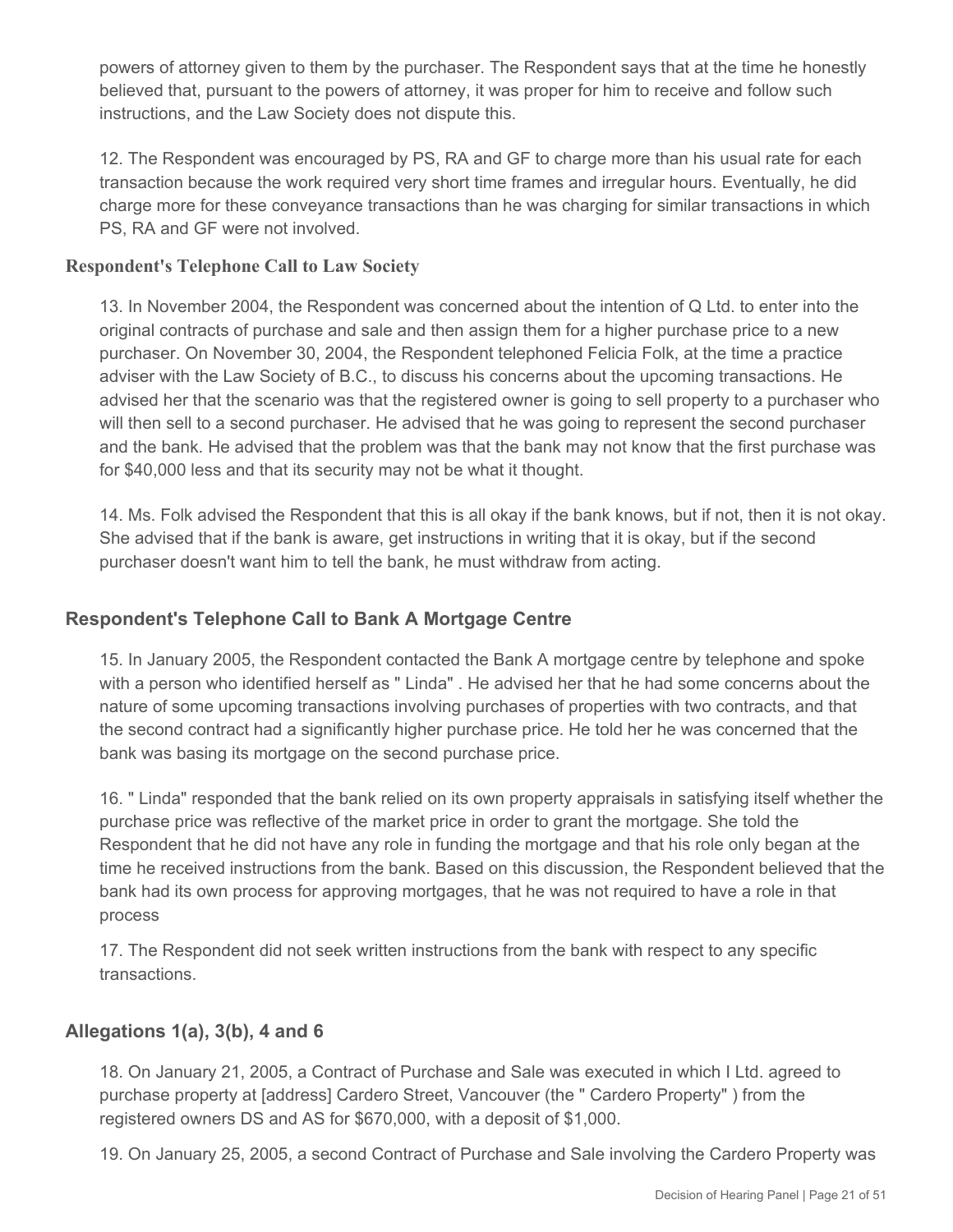executed in which BB agreed to purchase the property from I Ltd. for \$749,000.

20. In this transaction, the Respondent acted for each of:

- a) the second purchaser BB,
- b) GF (a principal of the corporate assignor, I Ltd.), and
- c) the lender Bank A.

21. Bank A agreed to fund the transaction with a mortgage to BB in the amount of \$689,267.25. Bank A retained the Respondent to act on its behalf on February 1, 2005.

22. The Respondent prepared and witnessed a Power of Attorney executed by BB on February 1, 2005, in which BB appointed GF to be his attorney with respect to the transaction.

23. The Respondent prepared a " Purchase Agreement" to be executed by BB and GF on February 1, 2005. The Respondent witnessed both signatures. The Agreement provided that BB would purchase the Cardero Property with mortgage funds received from Bank A. GF agreed that if the market value of the Cardero Property fell below the purchase price, GF would indemnify BB for any financial obligations BB had with respect to the Cardero Property and would assume all financial responsibility for it. GF also agreed to assume responsibility for payments of any financial encumbrances against the Cardero Property, if BB was unwilling or unable to make the payments **.**

24. The Cardero Property was transferred from the original vendors to BB on February 3, 2005. The Form A Transfer was registered electronically by the Respondent in the Land Title Office, showing the transfer was from DS and AS to BB for consideration of \$670,000.

25. The Respondent completed, had BB execute, and caused to be filed a General Property Transfer Tax Return, in which BB certified that the gross purchase price of the Cardero Property was \$670,000 and its fair market value was \$670,000.

26. The Respondent prepared and arranged to be registered electronically a Form B Mortgage in the amount of \$689,267.25 in favour of Bank A against the Cardero Property.

27. On February 3, 2005, the Respondent deposited into his trust account the amount of \$673,935 from Bank A to fund the transaction.

28. The Respondent prepared the Purchaser's Statement of Adjustments, showing that there were excess mortgage proceeds after the Cardero Property transaction completed. He did not disclose the existence of the excess proceeds to his lender client Bank A **.**

29. The Respondent charged BB \$1,500 in fees plus disbursements, for a total of \$2,064.50 to complete the conveyance. The Respondent transferred that amount from his trust account from the proceeds of the Cardero Property transaction.

30. After the vendors were paid, the Respondent made several disbursements of the excess funds remaining in his trust account. The Respondent did not receive written instructions from his purchaser client authorizing those disbursements; he received verbal instructions from GF. Among those disbursements was a cheque written February 14, 2005 made payable to himself for \$3,000 as a " bonus" . The Respondent recorded that payment as a payment to Richard C. Nielsen (bonus) on his Statement of Receipts and Disbursements (In & Out) for the file.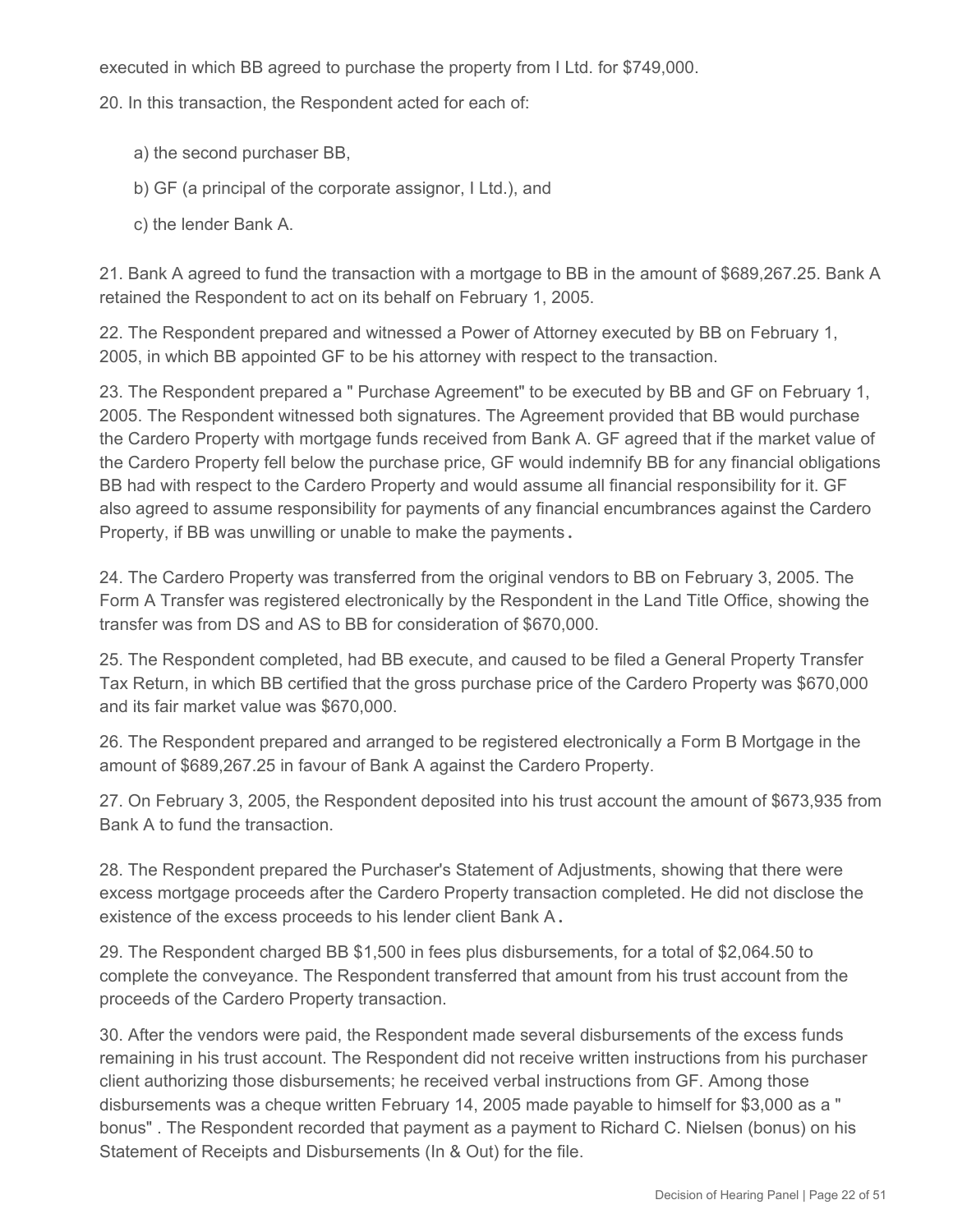31. The Respondent did not advise his lender client Bank A of the following in respect of the Cardero Property transaction:

a) There was an initial contract of purchase and sale between I Ltd. and the initial vendors.

b) The contract of purchase and sale between BB and I Ltd. was the second contract and was for a significantly higher purchase price than the initial contract between I Ltd. and the initial vendors.

c) The mortgage fees advanced were for a greater amount than was needed to complete the first contract of purchase and sale.

d) He received instructions from GF to disburse the excess proceeds.

e) He paid himself a " bonus" of \$3,000 from the excess proceeds.

f) The purchaser had executed a Power of Attorney appointing GF, a principal of the corporate assignor as his power of attorney.

g) The purchaser and GF had entered into the " Purchase Agreement" .

h) The registered Form A Transfer between the initial vendors and the purchaser listed the purchase price from the initial contract as the market value for the property and as the consideration paid for the property.

i) The Property Transfer Tax Return executed by the purchaser showed that the purchase price from the initial contract was the gross purchase price and was also its fair market value.

32. The Respondent did not provide written disclosure of the conflict issues arising in the Cardero Property transaction to all of his clients and did not receive written instructions from each of his clients allowing him to act in conflict, contrary to Chapter 6, Rules 4 to 6 of the *Professional Conduct Handbook*.

33. The Cardero Property transaction was not a simple conveyance as defined in Appendix 3 of the *Professional Conduct Handbook*.

34. The Respondent now believes that BB and I Ltd. obtained mortgage financing from Bank A for the purchase of the Cardero Property for more than its fair market value, thereby obtaining mortgage funds under false pretences. Although the Respondent had no involvement in the application for mortgage financing, by failing to advise his lender client Bank A of all of the relevant information involving this transaction, the Respondent unwittingly assisted his other clients in obtaining mortgage funds under false pretences.

35. Although the Respondent had no involvement in the application for mortgage financing, by failing to advise Bank A of all the relevant information involving this transaction, he assisted his other clients in obtaining mortgage funds under false pretences.

36. By failing to advise his lender client of material information relevant to the transaction, the Respondent unwittingly preferred the interests of his other clients over those of his lender client. However, the Respondent says that he did not intend to do so and did not realize it at the time, and the Law Society does not dispute this.

37. Although the Respondent did not think he was acting for the corporate assignor, I Ltd., in this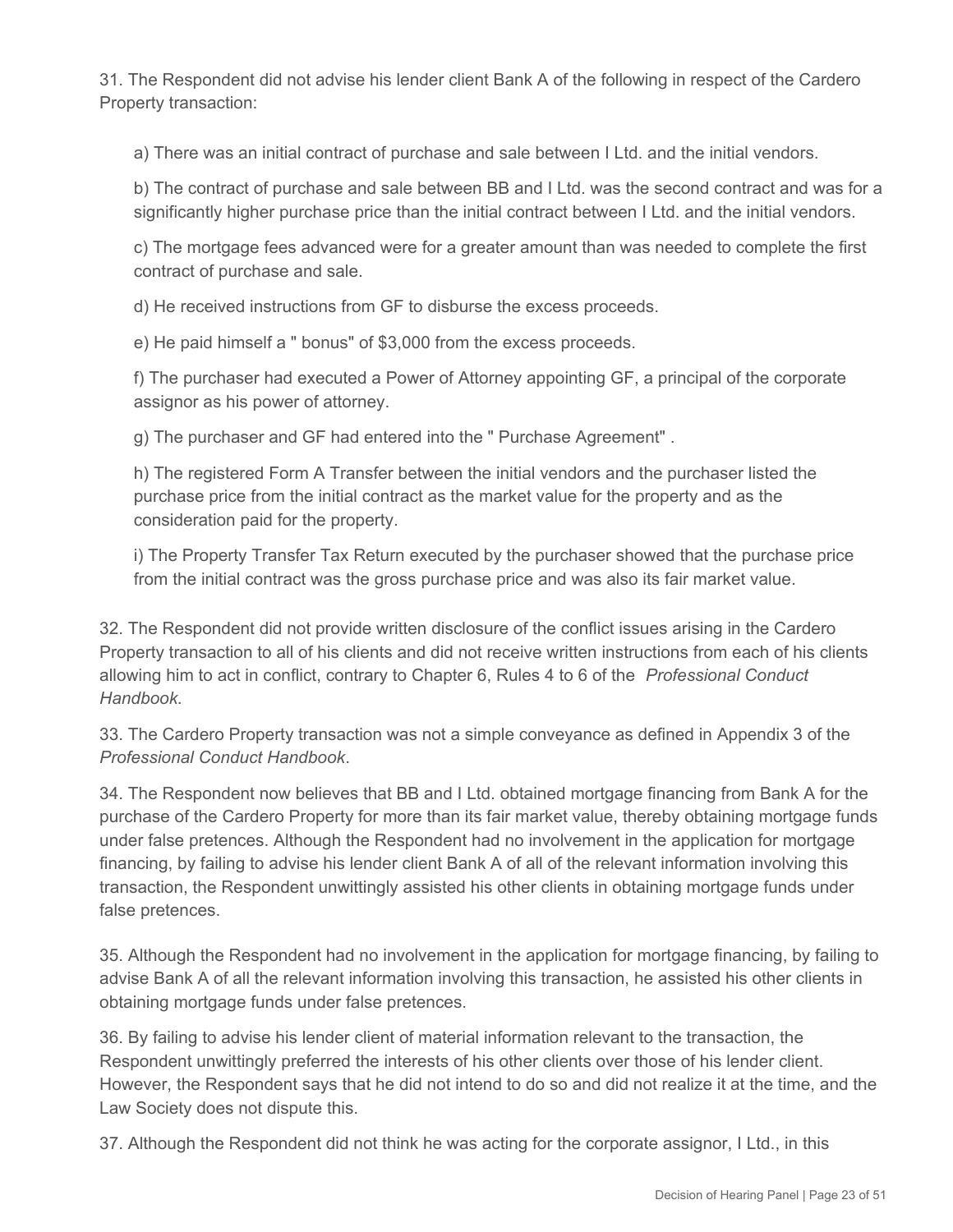transaction at the time, he took instructions on what to do with the excess proceeds from GF, who had a power of attorney from the second purchaser.

# **Allegation 6: Unauthorized Payment of \$3,000 from Trust to the Respondent**

38. The Respondent did not issue a statement of account to his client BB to authorize the payment to himself of a \$3,000 bonus. He recorded the payment on the ledger sheet he maintained for the file.

39. The Respondent did not receive written direction from his client BB, or from anyone authorized by BB, to pay himself \$3,000 from the trust funds held to the credit of his client BB. He received verbal instructions from his client's attorney, GF.

40. On February 8, 2005, the Respondent met with PS, RA and GF. In the course of that meeting, he was told to write himself a cheque for \$3,000 from the excess proceeds of the Cardero Property transaction, as a bonus for all the work he had done for them with respect to other matters.

41. The Respondent admits that he paid himself \$3,000 from trust funds held to the credit of his client BB without written direction from the client, contrary to Rule 3-56(1) of the Law Society Rules, and without first preparing a bill to the client, contrary to Rule 3-57(2) of the Law Society Rules.

## **Allegations 1(b), 3(c) and 4**

42. On February 1, 2005, a Contract of Purchase and Sale was executed in which I Ltd. agreed to purchase property at [address] Keefer Street, Vancouver (the " Keefer Property" ) from the registered owner FP for \$440,000, with a deposit of \$10,000 **.**

43. Shortly after the initial contract was executed, a second Contract of Purchase and Sale was executed in which VS agreed to purchase the Keefer Property from I Ltd. for a significantly higher purchase price.

44. There was no second Contract of Purchase and Sale involving the Keefer Property on the Respondent's file. However, the Keefer Property transaction completed as a sale from FP to VS.

45. In this transaction, the Respondent acted for each of:

- a) the second purchaser VS, and
- b) the lender Bank A.

46. Bank A agreed to fund this transaction with a mortgage to VS in the amount of \$542,763.45. Bank A retained the Respondent to act on its behalf on February 9, 2005.

47. The Keefer Property was transferred from the original vendor to VS on February 10, 2005. The Form A Transfer was registered in the Land Title Office and stated the property had a market value of \$440,000 and was transferred from FP by his lawful attorney PL to VS for consideration of \$440,000.

48. The Respondent prepared and arranged to be registered a Form B Mortgage in the amount of \$542,763.45 in favour of Bank A against the Keefer Property.

49. The Respondent deposited into his trust account the amount of \$530,655 from Bank A to fund the Keefer Property transaction.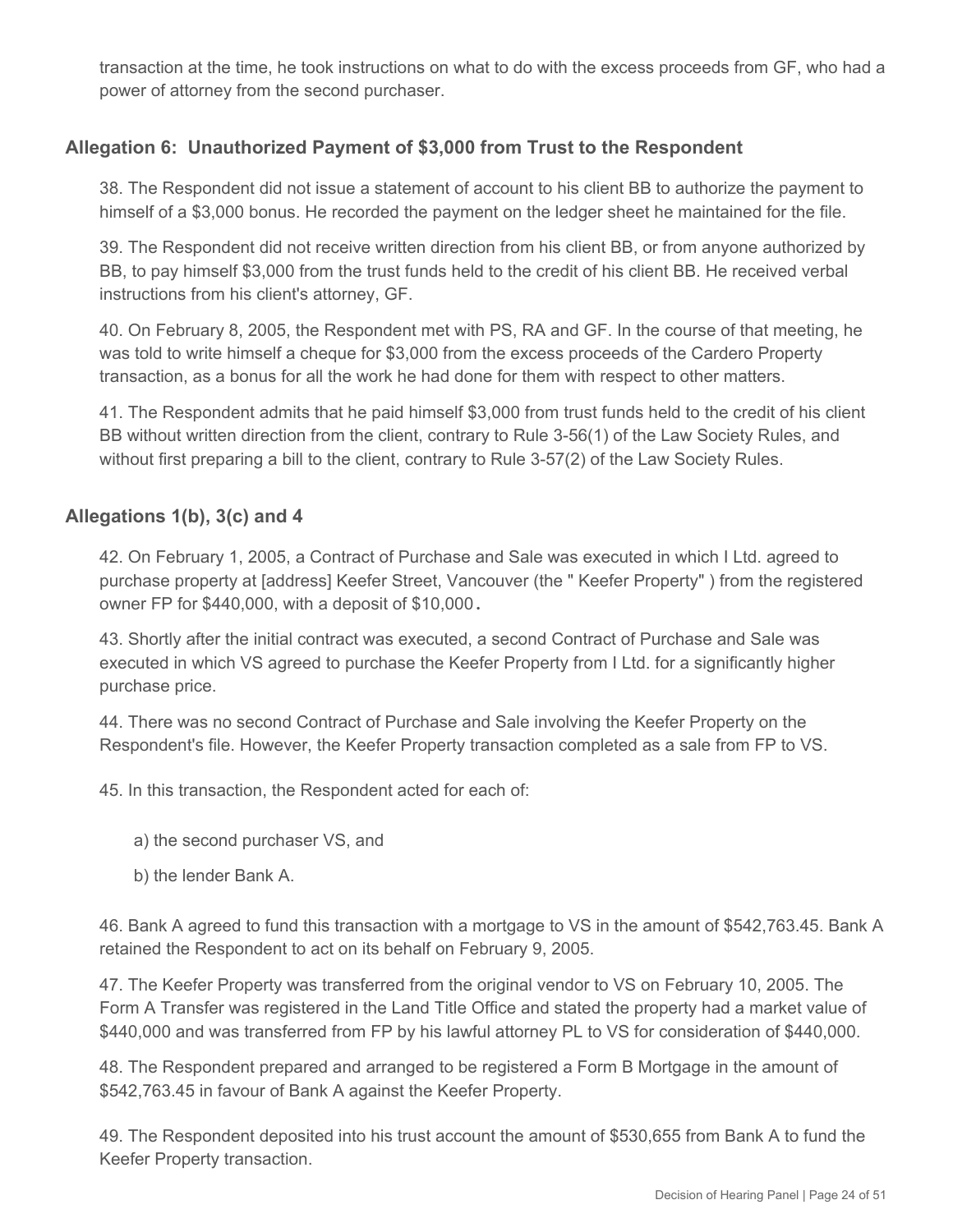50. The Respondent prepared the Purchaser's Statement of Adjustments, showing that there were \$90,761.98 in excess mortgage proceeds after the transaction completed. He did not disclose the existence of the excess proceeds to his lender client Bank A.

51. The Respondent did not obtain written instructions from his client VS to disburse the excess proceeds; he received verbal instructions from GF as to how to disburse them. The Respondent recorded these payments on his Statement of Receipts and Disbursements (In & Out) for the file. The excess proceeds were disbursed as follows:

- a) \$37,704.87 was transferred to another client matter (W);
- b) \$8,000 was paid to AS;
- c) \$20,000 was paid to RA;
- d) \$20,000 was paid to E;
- e) \$5,000 was paid to I Ltd. (the corporate assignor).

52. The Respondent did not advise his lender client Bank A that he was disbursing excess proceeds to parties unrelated to the Keefer Property transaction or that he was receiving instructions from someone other than VS to disburse excess proceeds from this transaction.

53. The Respondent did not advise his lender client Bank A of the following relevant information regarding the Keefer Property transaction:

a) There was an initial contract of purchase and sale between the original vendor and the corporate assignor I Ltd. for \$440,000.

b) There was a second contract of purchase and sale between the corporate assignor I Ltd. and VS, executed shortly after the initial contract for a significantly higher purchase price.

c) The mortgage proceeds advanced to fund the transaction were for a greater amount than was needed to complete the initial contract.

d) The Form A Transfer showed a transfer from the original vendor to VS and listed the market value and the consideration paid as \$440,000.

e) The Property Transfer Tax Return prepared by the Respondent, executed by VS and filed by the Respondent, stated that the gross purchase price was \$440,000 and the fair market value was \$440,000. It also stated that the mortgage obtained to finance the purchase was for \$430,000.

f) VS executed a Power of Attorney in favour of GF, a principal of the corporate assignor.

54. The Respondent did not provide written disclosure of the conflict issues arising in this transaction to all of his clients and did not receive written instructions from each of his clients allowing him to act in conflict, contrary to Chapter 6, Rules 4 to 6 of the *Professional Conduct Handbook*. The Respondent did provide his purchaser client with a standard form letter regarding his representation of both purchaser and lender. VS signed the letter on February 10, 2005 consenting to and acknowledging the dual representation.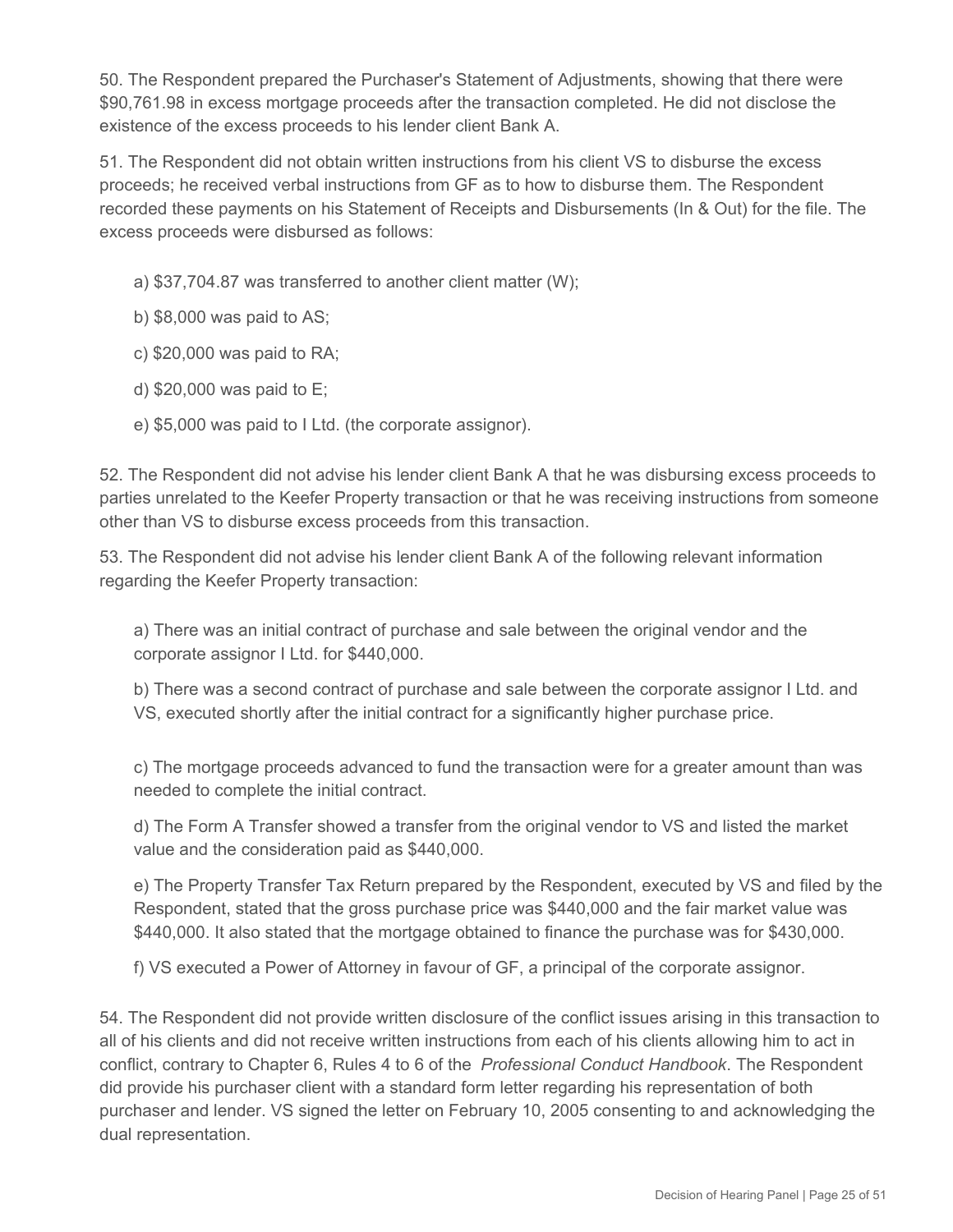55. The Keefer Property transaction was not a simple conveyance as defined in Appendix 3 of the *Professional Conduct Handbook*.

56. The Respondent now believes that VS and I Ltd. obtained mortgage financing from Bank A for the purchase of the Keefer Property for more than its fair market value, thereby obtaining mortgage funds under false pretences. Although the Respondent had no involvement in the application for mortgage financing, by failing to advise Bank A of all the relevant information involving this transaction, he unwittingly assisted his other clients in obtaining mortgage funds under false pretences. However, the Respondent did not intend to do so and did not realize it at the time.

57. By failing to advise his lender client of material information relevant to the Keefer Property transaction, the Respondent unwittingly preferred the interests of his other clients over those of his lender client. The Respondent says that he did not intend to do so and did not realize it at the time, and the Law Society does not dispute this.

58. By failing to advise his lender client of material information relevant to this transaction, the Respondent unwittingly preferred the interests of his other clients over those of his lender client. The Respondent says that he did not intend to do so and did not realize it at the time, and the Law Society does not dispute this.

## **Allegations 1(c), 3(c) and 4**

59. On January 14, 2005, a Contract of Purchase and Sale was executed in which I Ltd. agreed to purchase property at [address] Parker Street (the " Parker Property" ) from the registered owner RA for \$310,000 with a deposit of \$1,000.

60. On January 18, 2005, a second Contract of Purchase and Sale involving the Parker Property was executed, in which PA agreed to purchase the Parker Property from I Ltd. for \$398,900, with a deposit of \$1,000.

61. No realtors were involved in either contract.

62. In the Parker Property transaction, the Respondent acted for each of:

- a) the second purchaser PA, and
- b) the lender Bank A.

63. Bank A agreed to fund the Parker Property transaction with a mortgage to PA in the amount of \$367,087.73. Bank A retained the Respondent to act on its behalf on January 27, 2005.

64. The Parker Property was transferred from the original vendor to PA on January 28, 2005. The Form A Transfer, which was executed on January 31, 2005 and registered electronically by the Respondent, stated the Parker Property had a market value of \$310,000 and was transferred from RA to PA for consideration of \$310,000.

65. The Respondent prepared and arranged a Form B Mortgage to be registered electronically on January 31, 2005 in the amount of \$367,087.73 in favour of Bank A against the Parker Property.

66. The Respondent prepared the Purchaser's Statement of Adjustments, showing that excess mortgage proceeds of \$40,371.94 after the Parker Property transaction completed were transferred to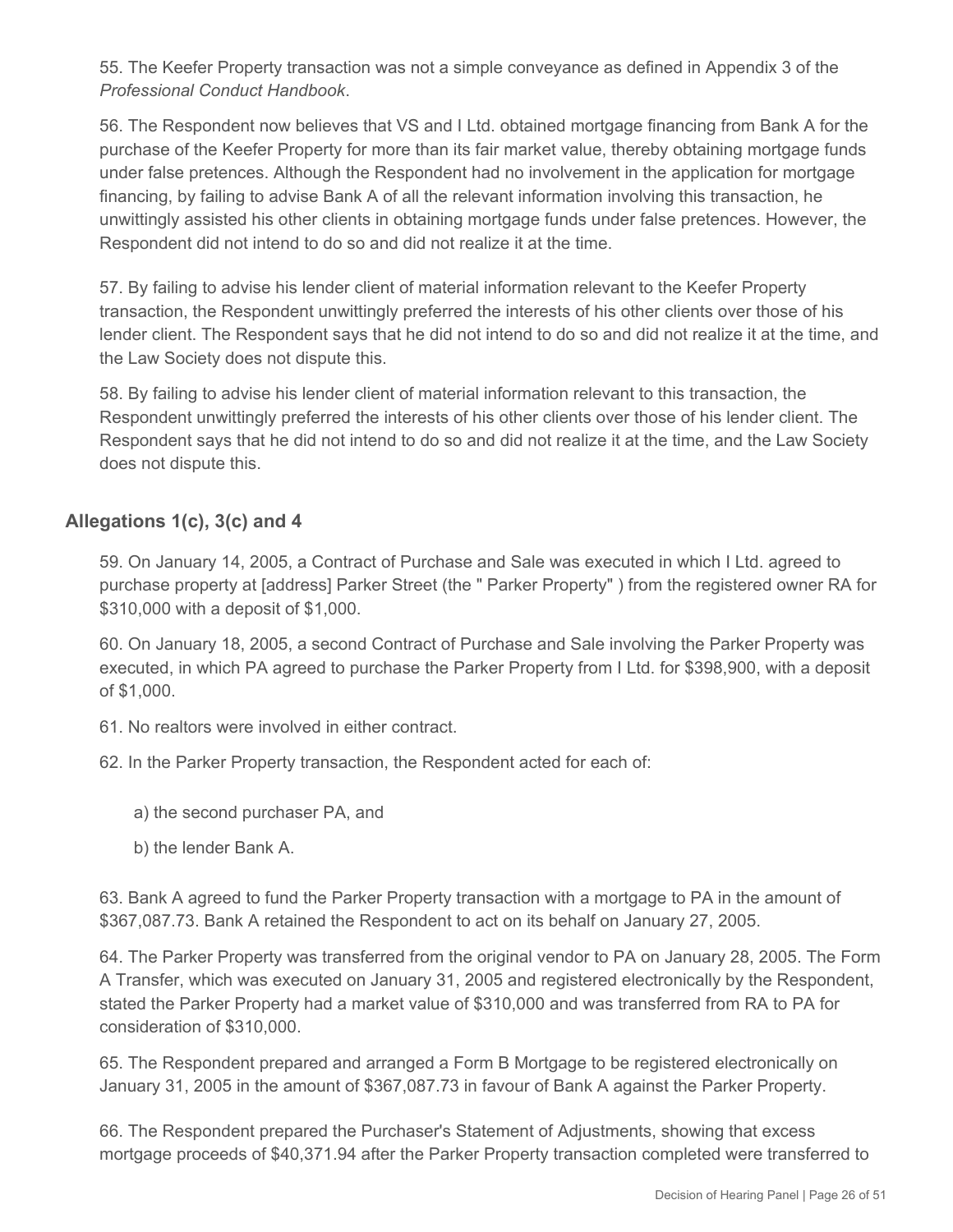another client file. He did not disclose the existence of these excess proceeds to his lender client Bank A.

67. The Respondent prepared and certified a Power of Attorney, which PA executed in favour of GF on January 28, 2005.

68. The Respondent did not obtain written instructions from his client PA to disburse the excess proceeds; he received verbal instructions from GF as to how to disburse them. He did not advise his lender client Bank A that he was disbursing excess proceeds to parties unrelated to the Parker Property transaction or that he was receiving instructions from someone other than PA to disburse the excess proceeds from this transaction.

69. The Respondent paid himself fees of \$3,500 on the transaction. His account dated January 29, 2005 stated that \$1,500 was his fee for the conveyance and mortgage and \$2,000 was his fee as " Real estate commission" . The Respondent did not act as a realtor on this transaction.

70. The Respondent prepared a final report to his purchaser client PA, but did not send it out. The original letter remained on the file.

71. The Respondent did not advise his lender client Bank A of the following relevant information regarding the Parker Property transaction:

a) There was an initial contract of purchase and sale between the original vendor and the corporate assignor I Ltd. for \$310,000.

b) There was a second contract of purchase and sale between the corporate assignor I Ltd. and PA, executed shortly after the initial contract for the significantly higher purchase price of \$398,900.

c) The mortgage proceeds advanced to fund the transaction were for a greater amount than was needed to complete the initial contract.

d) The Form A Transfer showed the Parker Property was transferred from the original vendor to PA and listed its market value and the consideration paid as \$310,000.

e) The Property Transfer Tax Return prepared by the Respondent, executed by PA and filed by the Respondent, stated that the gross purchase price of the Parker Property was \$310,000 and its fair market value was \$310,000. It also stated that the amount of financing was \$309,000.

72. The Respondent did not provide written disclosure of the conflict issues arising in the Parker Property transaction to all of his clients and did not receive written instructions from each of his clients allowing him to act in conflict, contrary to Chapter 6, Rules 4 to 6 of the *Professional Conduct Handbook*.

73. This transaction was not a simple conveyance as defined in Appendix 3 of the *Professional Conduct Handbook*.

74. The Respondent now believes that PA and I Ltd. obtained mortgage financing from Bank A for the purchase of the Parker Property for more than its fair market value, thereby obtaining mortgage funds under false pretences. Although the Respondent had no involvement in the application for mortgage financing, by failing to advise Bank A of all the relevant information involving this transaction, he unwittingly assisted his other clients in obtaining mortgage funds under false pretences.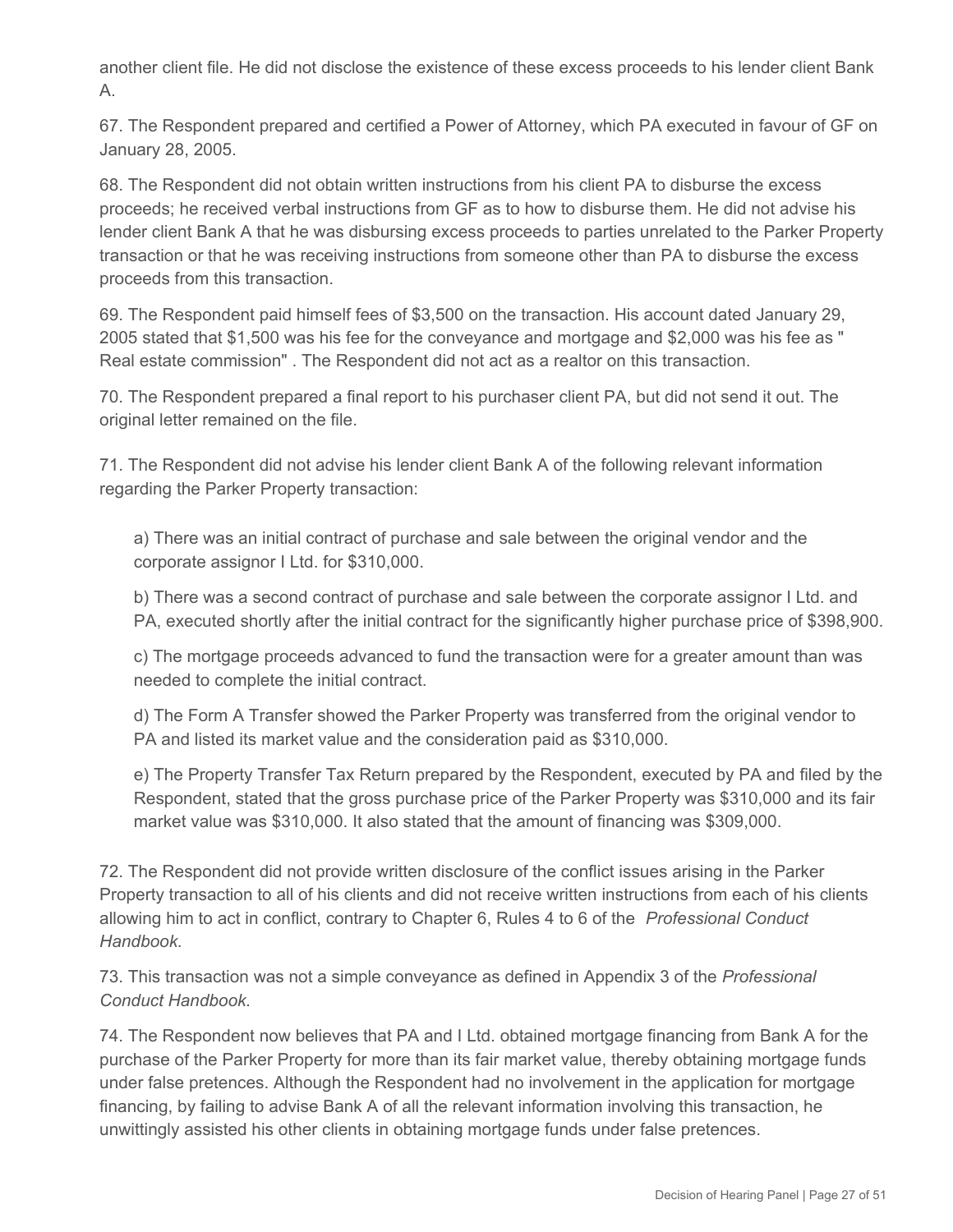75. By failing to advise his lender client of material information relevant to the Parker Property transaction, the Respondent unwittingly preferred the interests of his other clients over those of his lender client. However, the Respondent says that he did not intend to do so and did not realize it at the time, and the Law Society does not dispute this.

## **Allegations 1(d), 3(c) and 4**

76. On February 1, 2005, a Contract of Purchase and Sale was executed in which I Ltd. agreed to purchase property at [address] West Georgia Street, Vancouver (the " 1st Georgia Property" ) from the registered owner RA for \$425,000 with an unspecified deposit amount.

77. On February 1, 2005, a second Contract of Purchase and Sale for the 1st Georgia Property was executed, in which VT agreed to purchase it from I Ltd. for \$498,000, with a deposit of \$50,000.

78. In the 1st Georgia Property transaction, the Respondent acted for each of:

- a) the second purchaser VT, and
- b) the lender Bank A.

79. Bank A agreed to fund the 1st Georgia Property transaction with a mortgage to VT in the amount of \$458,284.50. Bank A retained the Respondent to act on its behalf.

80. The 1st Georgia Property was transferred from the original vendor to VT on February 10, 2005. The Respondent registered the Form A Transfer electronically on February 10, 2005. The transfer form stated the 1st Georgia Property had a market value of \$425,000 and was transferred from RA to VT for consideration of \$425,000.

81. The Respondent prepared and arranged a Form B Mortgage to be registered electronically on February 10, 2005 in the amount of \$458,284.50 in favour of Bank A against the 1st Georgia Property.

82. The Respondent prepared the Purchaser's Statement of Adjustments, showing that excess mortgage proceeds of \$13,442.20 remained in trust after the 1st Georgia Property transaction completed. He did not disclose the existence of these excess proceeds to his lender client Bank A. The Respondent charged \$1,500 in fees for the transaction.

83. The Respondent prepared and certified a Power of Attorney which VT executed in favour of GF on February 9, 2005.

84. The Respondent did not obtain written instructions from his client VT to disburse the excess proceeds; he received verbal instructions from GF as to how to disburse them. The Respondent transferred some of the excess proceeds to other client trust ledgers (W; WS). He did not advise his lender client Bank A that he was disbursing excess proceeds to parties unrelated to the 1st Georgia Property transaction or that he was receiving instructions from someone other than VT to disburse these excess proceeds. The Respondent recorded these payments on his Statement of Receipts and Disbursements (In & Out) for the file.

85. The Respondent prepared a final report to his purchaser client VT but did not send it out. The original letter remained on the file.

86. The Respondent did not advise his lender client Bank A of the following relevant information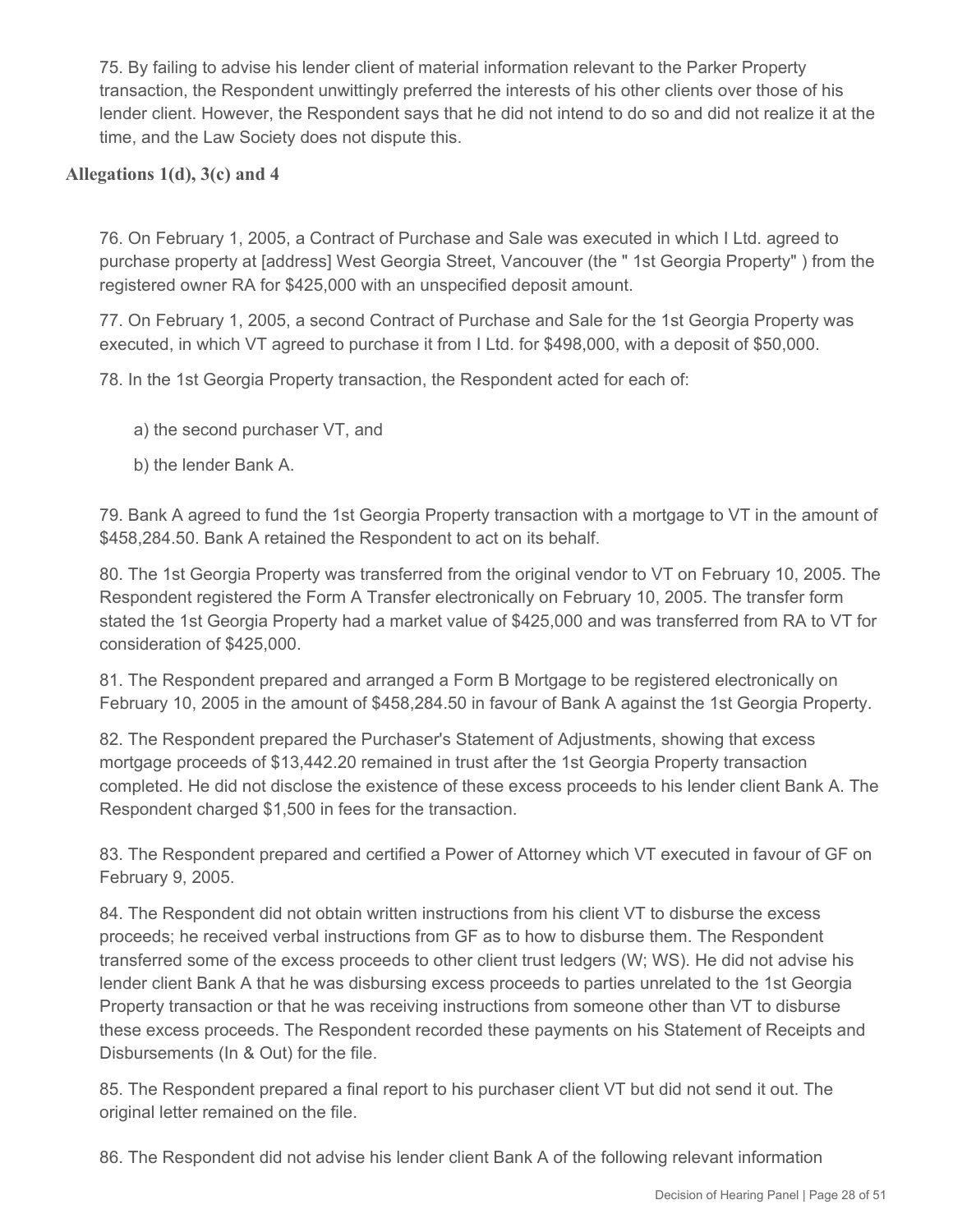regarding the 1st Georgia Property transaction:

a) There was an initial contract of purchase and sale between the original vendor and the corporate assignor I Ltd. for \$425,000.

b) There was a second contract of purchase and sale between the corporate assignor I Ltd. and VT, executed shortly after the initial contract for the significantly higher purchase price of \$498,000.

c) The mortgage proceeds advanced to fund the transaction were for a greater amount than was needed to complete the initial contract.

d) The Form A Transfer showed a transfer of the 1st Georgia Property from the original vendor to VT and stated the market value and the consideration paid as \$425,000.

e) The Property Transfer Tax Return prepared by the Respondent, executed by VT and filed by the Respondent, stated that the gross purchase price of the 1st Georgia Property was \$425,000 and its fair market value was \$425,000. It also stated that the amount of financing was \$425,000.

87. The Respondent did not provide written disclosure of the conflict issues arising in this transaction to all of his clients and did not receive written instructions from each of his clients allowing him to act in conflict, contrary to Chapter 6, Rules 4 to 6 of the *Professional Conduct Handbook*.

88. The 1st Georgia Property transaction was not a simple conveyance as defined in Appendix 3 of the *Professional Conduct Handbook*.

89. The Respondent now believes that VT and I Ltd. obtained mortgage financing from Bank A for the purchase of the 1st Georgia Property for more than its fair market value, thereby obtaining mortgage funds under false pretences. Although the Respondent had no involvement in the application for mortgage financing, by failing to advise Bank A of all the relevant information involving this transaction, he unwittingly assisted his other clients in obtaining mortgage funds under false pretences.

90. By failing to advise his lender client of material information relevant to this transaction, the Respondent unwittingly preferred the interests of his other clients over those of his lender client. The Respondent says that he did not intend to do so and did not realize it at the time, and the Law Society does not dispute this.

# **Allegations 1(e), 3(c) and 4**

91. On January 21, 2005, a Contract of Purchase and Sale was executed in which I Ltd. agreed to purchase property at [address] West Pender Street, Vancouver (the " Pender Property" ) from the registered owner LF for \$450,000 with no deposit amount.

92. On January 21, 2005, a second Contract of Purchase and Sale involving the Pender Property was executed in which AS agreed to purchase the Pender Property from I Ltd. for \$549,800, with a deposit of \$55,000 paid directly to I Ltd.

93. No realtors were involved in either of these two Contracts of Purchase and Sale of the Pender Property.

94. In this transaction, the Respondent acted for each of: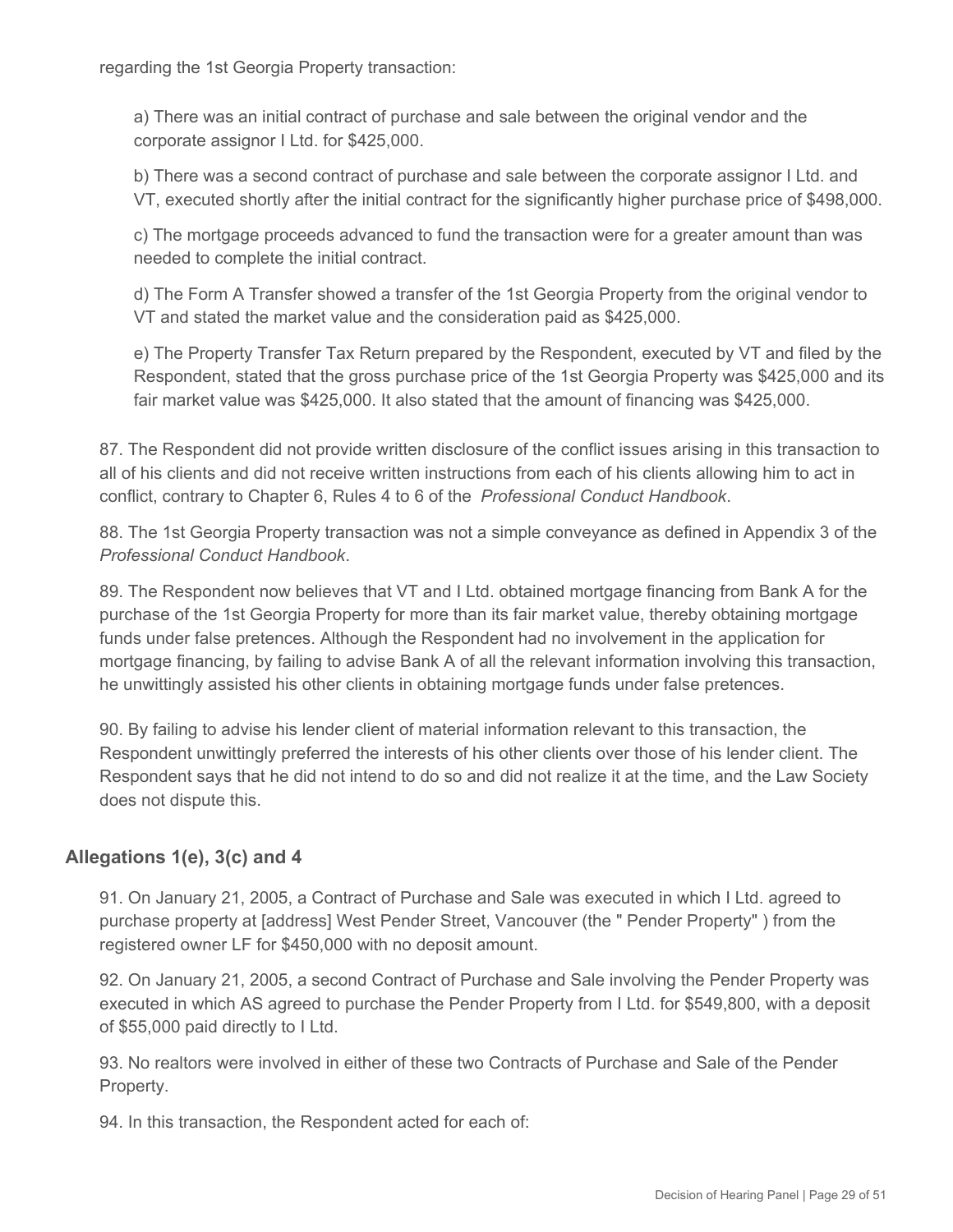a) the second purchaser AS, and

b) the lender Bank A.

95. Bank A agreed to fund the Pender Property transaction with a mortgage to AS in the amount of \$505,953.45. Bank A retained the Respondent to act on its behalf on February 4, 2005.

96. A Power of Attorney was executed on September 20, 2004 by the initial vendor LF granting PS power of attorney with respect to the Pender Property transaction. At the relevant time PS was a principal of the corporate assignor I Ltd.

97. The Pender Property was transferred from the original vendor to AS on February 7, 2005. The Respondent registered the Form A Transfer electronically on February 7, 2005. The transfer form stated the Pender Property had a market value of \$450,000 and was transferred from LF by her lawful attorney PS to AS for consideration of \$450,000.

98. The Respondent prepared and arranged a Form B Mortgage to be executed by AS and registered electronically on February 7, 2005 in the amount of \$505,953.45 in favour of Bank A against the property.

99. The Respondent prepared the Purchaser's Statement of Adjustments, showing that excess mortgage proceeds of \$34,192.13 remained in trust after the Pender Property transaction completed. He did not disclose the existence of these excess proceeds to his lender client Bank A. The Respondent charged \$1,500 in legal fees for this transaction.

100. The Respondent did not obtain written instructions from his client AS to disburse the excess proceeds; he received verbal instructions from GF as to how to disburse them. The Respondent recorded these payments on his Statement of Receipts and Disbursements (In & Out) for the file. The Respondent disbursed the excess proceeds as follows:

- a) \$5,600 to T Co.;
- b) \$6,000 to M;
- c) \$35.32 transfer to another client file (W);
- d) \$5,500 to RC;
- e) \$7,000 to BB;
- f) \$5,000 to GB; and
- g) \$5,000 to GF.

101. The Respondent prepared a final report to his purchaser client AS but did not send it out. The original letter remained on the file.

102. The Respondent did not advise his lender client Bank A that he was disbursing excess proceeds to parties unrelated to the Pender Property transaction or that he was receiving instructions from someone other than AS to disburse these excess proceeds.

103. The Respondent did not advise his lender client Bank A of the following relevant information regarding the Pender Property transaction: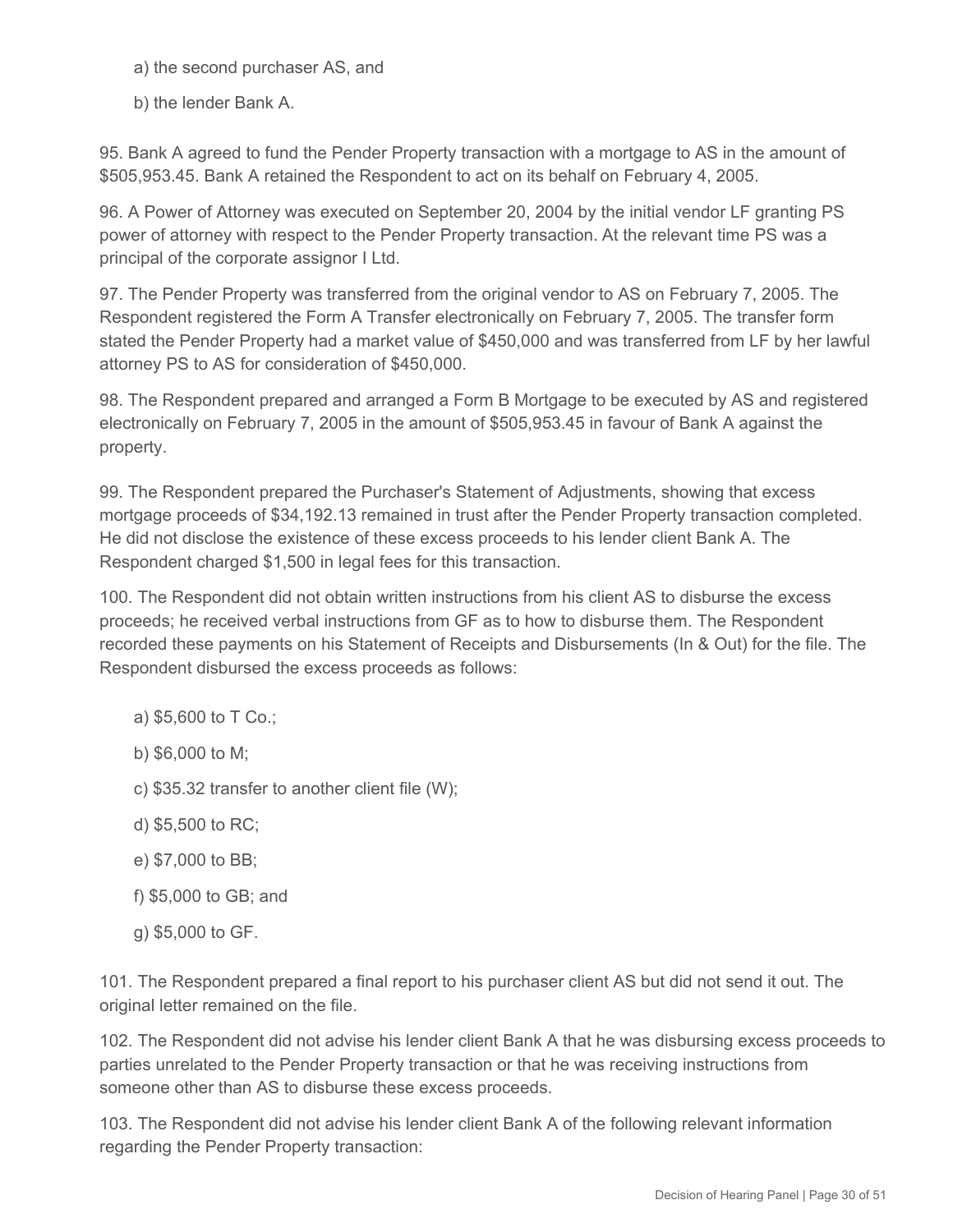a) There was an initial contract of purchase and sale between the original vendor and the corporate assignor I Ltd. for \$450,000.

b) There was a second contract of purchase and sale between the corporate assignor I Ltd. and AS, executed the same day as the initial contract for the significantly higher purchase price of \$549,800.

c) The mortgage proceeds advanced to fund this transaction were for a greater amount than was needed to complete the initial contract.

d) The Form A Transfer showed a transfer from the original vendor to AS and listed the market value of the Pender Property and the consideration paid as \$450,000.

e) The Property Transfer Tax Return prepared by the Respondent, executed by AS and filed electronically by the Respondent, stated that the gross purchase price was \$450,000 and the fair market value was \$450,000. It also stated that the amount of financing was \$400,000.

104. The Respondent did not provide written disclosure of the conflict issues arising in the Pender Property transaction to all of his clients and did not receive written instructions from each of his clients allowing him to act in conflict, contrary to Chapter 6, Rules 4 to 6 of the *Professional Conduct Handbook*. The Respondent did provide his purchaser client AS with a standard form letter. AS signed the letter on February 6, 2005, thereby consenting to and acknowledging the dual representation.

105. The Pender Property transaction was not a simple conveyance as defined in Appendix 3 of the *Professional Conduct Handbook*.

106. The Respondent now believes that AS and I Ltd. obtained mortgage financing from Bank A for the purchase of the Pender Property for more than its fair market value, thereby obtaining mortgage funds under false pretences. Although the Respondent had no involvement in the application for mortgage financing, by failing to advise Bank A of all the relevant information involving this transaction, he unwittingly assisted his other clients in obtaining mortgage funds under false pretences.

107. By failing to advise his lender client of material information relevant to the transaction, the Respondent unwittingly preferred the interests of his other clients over those of his lender client. However the Respondent says that he did not intend to do so and did not realize it at the time, and the Law Society does not dispute this.

# **Allegations 1(f), 3(c) and 4**

108. On February 1, 2005, a Contract of Purchase and Sale was executed in which I Ltd. agreed to purchase property at [address] West Georgia Street, Vancouver (the " 2nd Georgia Property" ) from the registered owners VN and PL for \$405,000 with a deposit of \$5,000.

109. No realtors were involved in the Contract of Purchase and Sale with respect to the 2nd Georgia Property.

110. Shortly after the initial contract, a second Contract of Purchase and Sale was executed in which IP agreed to purchase the 2nd Georgia Property from I Ltd. for a significantly higher purchase price.

111. There was no second Contract of Purchase and Sale on the Respondent's file. However, the transaction completed as a sale from VN/PL to IP.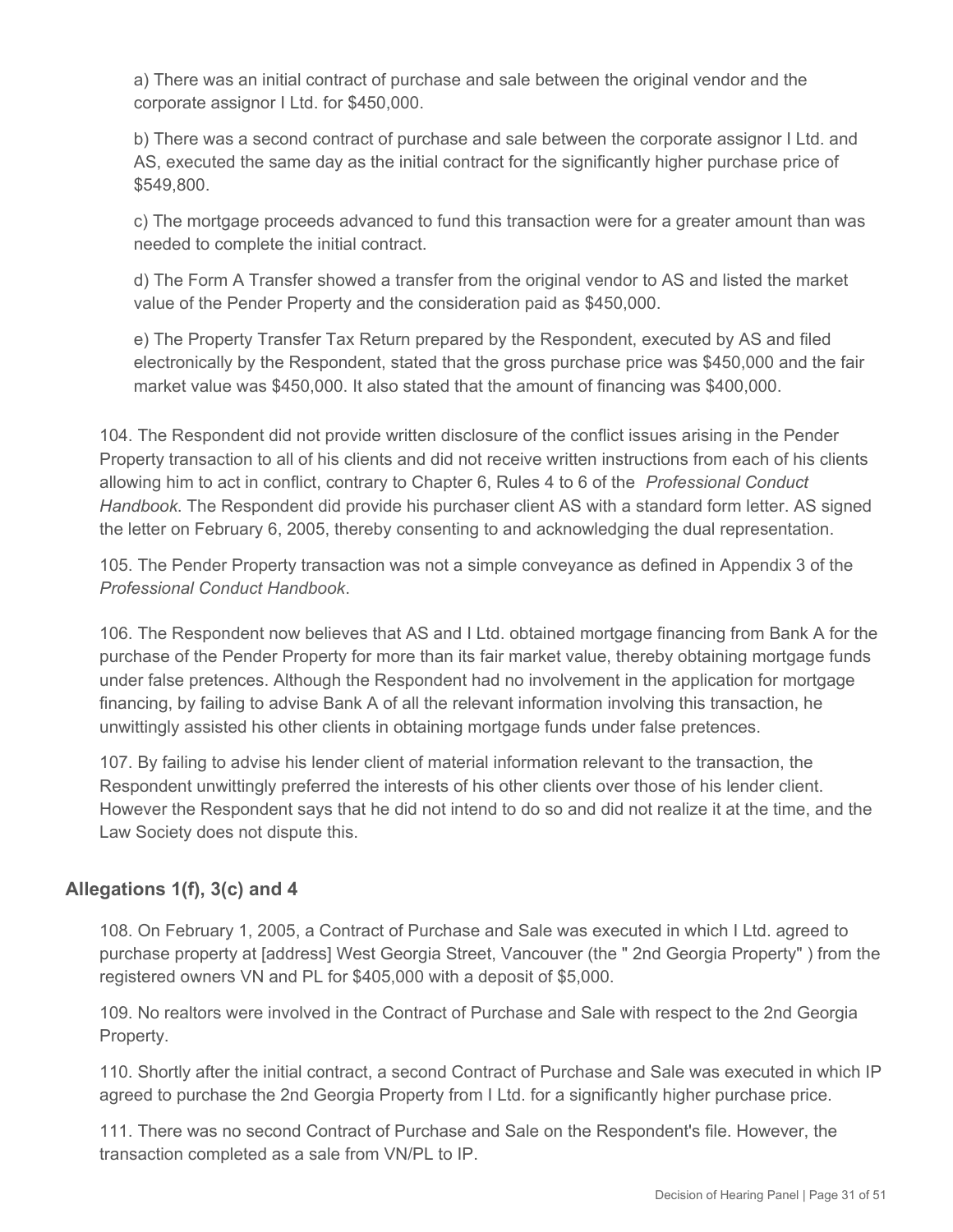112. In the 2nd Georgia Property transaction, the Respondent acted for each of:

- a) the purchaser IP, and
- b) the lender Bank A.

113. LP acted for the vendors, VN/PL.

114. Bank A agreed to fund the 2nd Georgia Property transaction with a mortgage to IP in the amount of \$422,394.75. Bank A retained the Respondent to act on its behalf on February 14, 2005.

115. The Respondent prepared and certified a Power of Attorney that was executed on February 14, 2005 by IP granting GF power of attorney with respect to this transaction. At the relevant time GF was a principal of the corporate assignor I Ltd.

116. The 2nd Georgia Property was transferred from the original vendor to IP on February 15, 2005. The Respondent registered the Form A Transfer electronically on February 15, 2005. The transfer form stated the 2nd Georgia Property had a market value of \$405,000 and was transferred from VN and PL to IP for consideration of \$405,000.

117. The Respondent prepared and arranged a Form B Mortgage to be executed by IP and registered electronically on February 15, 2005 in the amount of \$422,394.75 in favour of Bank A against the 2nd Georgia Property.

118. The Respondent prepared the Purchaser's Statement of Adjustments, showing that excess mortgage proceeds of \$3,849.48 remained in trust after the 2nd Georgia Property transaction completed. He did not disclose the existence of these excess proceeds to his lender client Bank A. The Respondent charged \$1,500 in legal fees for this transaction.

119. The Respondent did not obtain written instructions from his client IP to disburse the excess proceeds; he received verbal instructions from GF as to how to disburse them. The Respondent disbursed these excess proceeds by transferring them to another client file (W). The Respondent recorded this payment on his Statement of Receipts and Disbursements (In & Out) for the file.

120. The Respondent did not advise his lender client Bank A that he was disbursing excess proceeds to parties unrelated to the 2nd Georgia Property transaction or that he was receiving instructions from someone other than IP to disburse excess proceeds from the transaction.

121. The Respondent prepared a final report to his purchaser client IP but did not send it out. The original letter remained on the file.

122. The Respondent did not advise his lender client Bank A of the following relevant information regarding the 2nd Georgia Property transaction:

a) There was an initial contract of purchase and sale between the original vendor and the corporate assignor I Ltd. for \$405,000.

b) There was a second contract of purchase and sale between I Ltd. and IP for a significantly higher purchase price.

c) The mortgage proceeds advanced to fund the transaction were for a greater amount than was needed to complete the initial contract.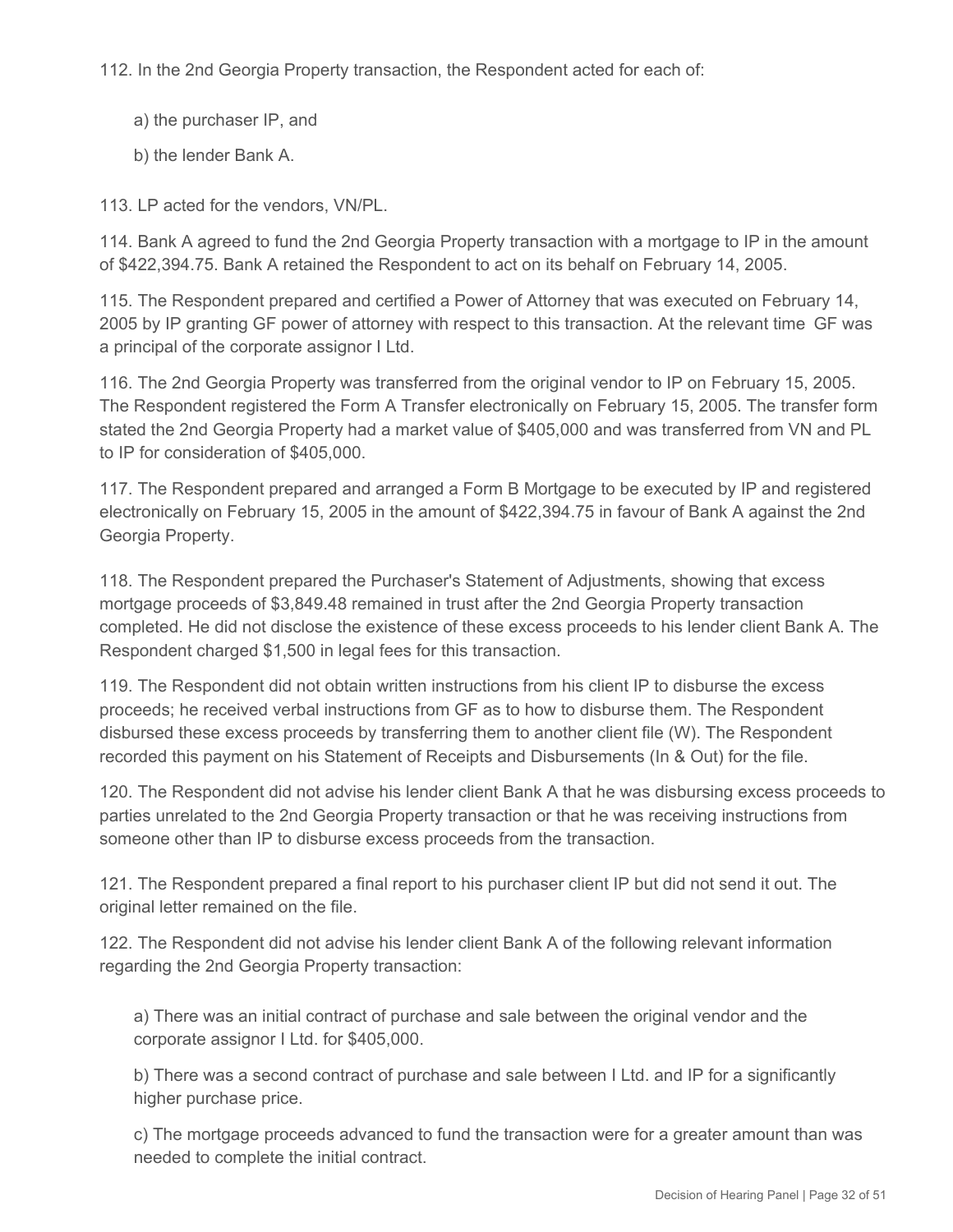d) The Form A Transfer showed a transfer from the original vendor to IP and listed the market value and the consideration paid as \$405,000.

e) The Property Transfer Tax Return prepared by the Respondent, executed by IP and filed by the Respondent stated that the gross purchase price was \$405,000 and the fair market value was \$405,000. It also stated that the amount of financing was \$400,000.

f) IP executed a Power of Attorney in favour of GF, a principal of the corporate assignor.

123. The Respondent did not provide written disclosure of the conflict issues arising in this transaction to all of his clients and did not receive written instructions from each of his clients allowing him to act in conflict, contrary to Chapter 6, Rules 4 to 6 of the *Professional Conduct Handbook*. The Respondent provided his client IP with a standard form letter regarding his representation of both purchaser and lender. IP signed the letter on February 14, 2005, thereby confirming her consent and acknowledgement of the dual representation.

124. The 2nd Georgia Property transaction was not a simple conveyance as defined in Appendix 3 of the *Professional Conduct Handbook*.

125. The Respondent now believes that IP and I Ltd. obtained mortgage financing from Bank A for the purchase of the 2nd Georgia Property for more than its fair market value, thereby obtaining mortgage funds under false pretences.

126. Although the Respondent had no involvement in the application for mortgage financing, by failing to advise Bank A of all the relevant information involving the 2nd Georgia Property transaction, he unwittingly assisted his other clients in obtaining mortgage funds under false pretences.

127. By failing to advise his lender client of material information relevant to the transaction, the Respondent unwittingly preferred the interests of his other clients over those of his lender client. The Respondent says that he did not intend to do so and did not realize it at the time, and the Law Society does not dispute this.

# **Allegations 1(g), 3(c) and 4**

128. On December 8, 2004, a Contract of Purchase and Sale was executed in which KL agreed to purchase property at [address] Pacific Street, Vancouver (the " Pacific Property" ) from the registered owner BZ for \$229,000 with a deposit of \$1,000.

129. On December 11, 2004, a second Contract of Purchase and Sale involving the Pacific Property was prepared by the Respondent with I Ltd. as vendor and a purchase price of \$275,000. There is no purchaser named and the contract is unsigned.

130. By addendum to the initial contract, on December 11, 2004, KL assigned the right to purchase the Pacific Property to I Ltd. The original Contract of Purchase and Sale was amended with KL's name crossed out and I Ltd.'s name inserted.

131. By further addendum, on December 11, 2004, I Ltd. then assigned the right to purchase the Pacific Property to JK. By further addendum, the deposit amount was increased to \$10,000 on December 20, 2004.

132. The realtor involved in the Contract of Purchase and Sale with respect to the Pacific Property was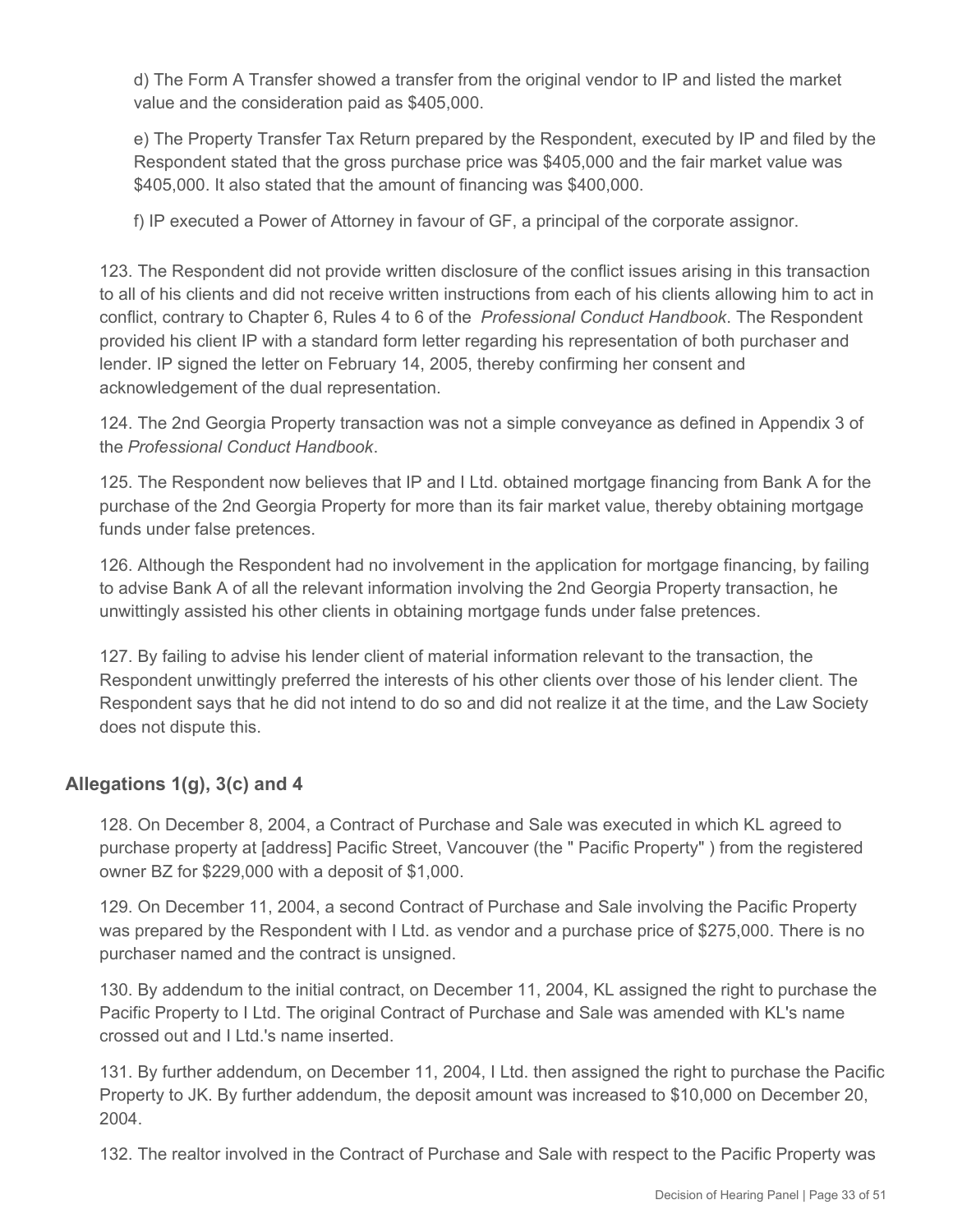NH, of S Realty, who acted as an agent for both the vendor and purchaser.

133. In the Pacific Property transaction, the Respondent acted for each of:

- a) the purchaser JK, and
- b) the lender Bank A.

134. Notary PL acted for the vendor, BZ.

135. Bank A agreed to fund this transaction with a mortgage to JK in the amount of \$253,068.75.

136. The Pacific Property was transferred from the original vendor BZ to JK. The Respondent registered the Form A Transfer electronically on January 24, 2005. The transfer form stated the Pacific Property had a market value of \$229,000 and was transferred from BZ to JK for consideration of \$229,000.

137. The Respondent prepared and arranged a Form B Mortgage to be executed by JK and registered electronically on January 24, 2005 in the amount of \$253,068.75 in favour of Bank A against the Pacific Property.

138. The Respondent prepared the Purchaser's Statement of Adjustments, showing that excess mortgage proceeds of \$3,231.06 remained in trust after the Pacific Property transaction completed. He did not disclose the existence of the excess proceeds to his lender client Bank A. The Respondent charged \$1,900.92 for legal fees, disbursements and taxes for the transaction.

139. The Respondent did not obtain written instructions from his client JK to disburse the excess proceeds; he received verbal instructions from GF as to how to disburse them. The Respondent disbursed the excess proceeds of \$3,231.06 by transferring some to another client file. Payments without written instructions were also made as follows:

- a) \$7,000 to JK;
- b) \$5,000 to GB; and
- c) \$10,000 to RS.

140. The Respondent prepared a final report to his purchaser client JK but did not send it out. The original letter remained on the file.

141. The Respondent did not advise his lender client Bank A that he was disbursing excess proceeds to parties unrelated to the Pacific Property transaction or that he was receiving instructions from someone other than JK to disburse these excess.

142. The Respondent did not advise his lender client Bank A of the following relevant information regarding the Pacific Property transaction:

a) There was an initial contract of purchase and sale between KL and the original vendors.

b) KL assigned the right to purchase to I Ltd., who assigned the right to purchase to JK.

c) The second contract that was prepared (unsigned, no purchaser names) was for a significantly higher purchase price than the initial contract between KL and the original vendors.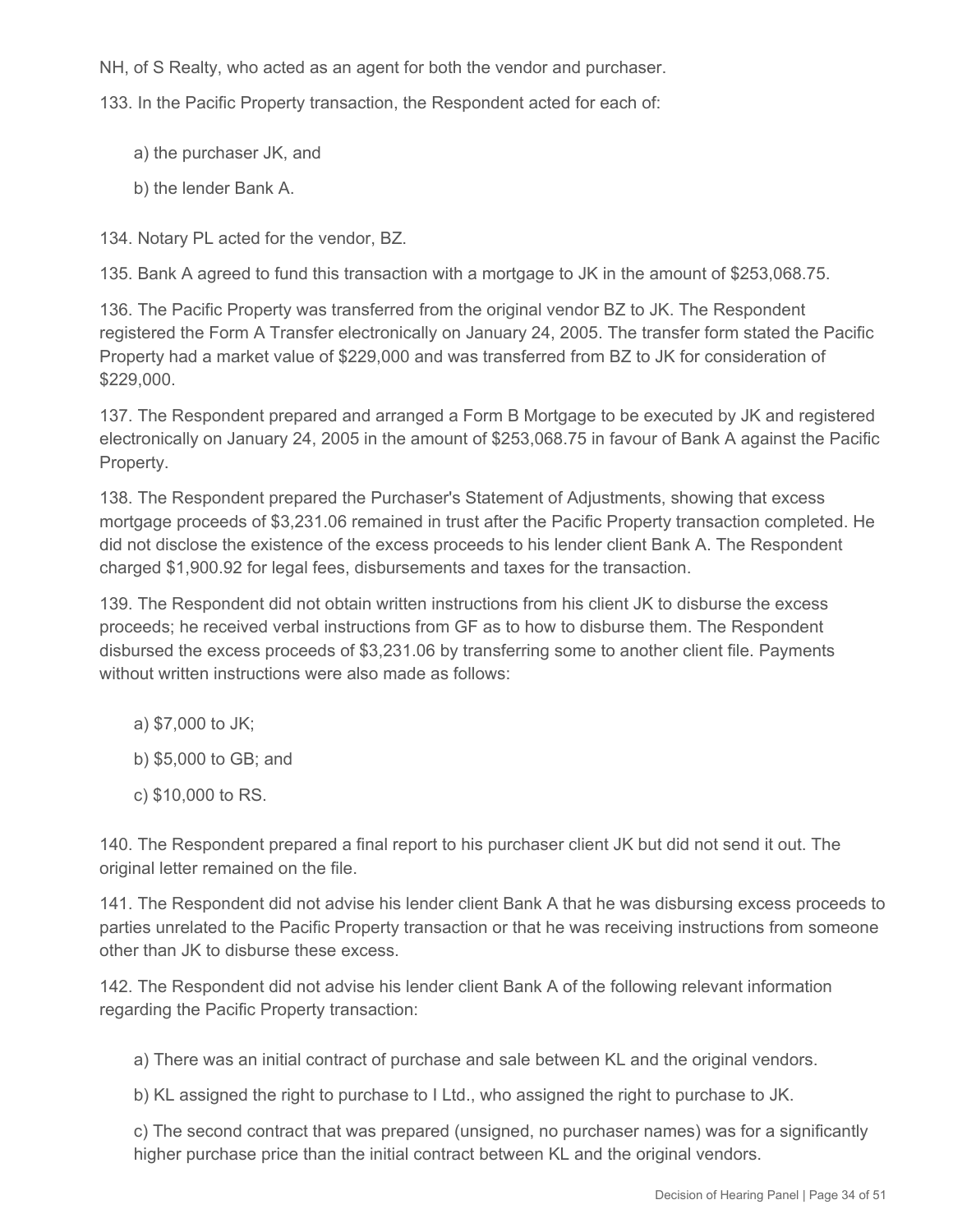d) A second contract of purchase and sale between JK and I Ltd. or KL was executed shortly after the initial contract for a significantly higher purchase price. The second contract was used to obtain mortgage financing.

e) The mortgage proceeds advanced to fund the transaction were for a greater amount than was needed to complete the initial contract.

f) The Form A Transfer showed a transfer from the original vendor to JK and listed the market value and the consideration paid as \$229,000.

g) The Property Transfer Tax Return prepared by the Respondent, executed by JK and filed by the Respondent stated that the gross purchase price was \$229,000 and the fair market value was \$229,000. It also stated that the amount of financing was \$224,000.

143. The Respondent did not provide written disclosure of the conflict issues arising in the Pacific Property transaction to all of his clients and did not receive written instructions from each of his clients allowing him to act in conflict, contrary to Chapter 6, Rules 4 to 6 of the *Professional Conduct Handbook*. The Respondent prepared a standard form letter for his client JK, but did not retain a signed copy in his file.

144. The Pacific Property transaction was not a simple conveyance as defined in Appendix 3 of the *Professional Conduct Handbook*.

145. The Respondent now believes that JK and I Ltd. obtained mortgage financing from Bank A for the purchase of the Pacific Property for more than its fair market value, thereby obtaining mortgage funds under false pretences.

146. Although the Respondent had no involvement in the application for mortgage financing, by failing to advise Bank A of all the relevant information involving this transaction, he unwittingly assisted his other clients in obtaining mortgage funds under false pretences.

147. By failing to advise his lender client of material information relevant to the Pacific Property transaction, the Respondent unwittingly preferred the interests of his other clients over those of his lender client, however the Respondent says that he did not intend to do so and did not realize it at the time, and the Law Society does not dispute this.

## **The Dunbar Properties**

148. On February 14, 2005, a Contract of Purchase and Sale was executed in which Q Ltd. agreed to purchase strata lots #1 to 6 of [address] Dunbar Street, Vancouver (together, the " Dunbar Properties" ) from the registered owner RM (as principal of M Inc.) for \$2,598,000, with a deposit of \$10,000.

149. On February 28, 2005 by Addendum, the deposit was increased to \$40,000.

150. The realtor involved in the first Contract of Purchase and Sale with respect to the Dunbar Properties was NH, of S Realty. He acted as an agent for both the vendor and purchaser. RM, the vendor, was also a realtor involved in this transaction.

## **Allegations 1(h), 3(d) and 4**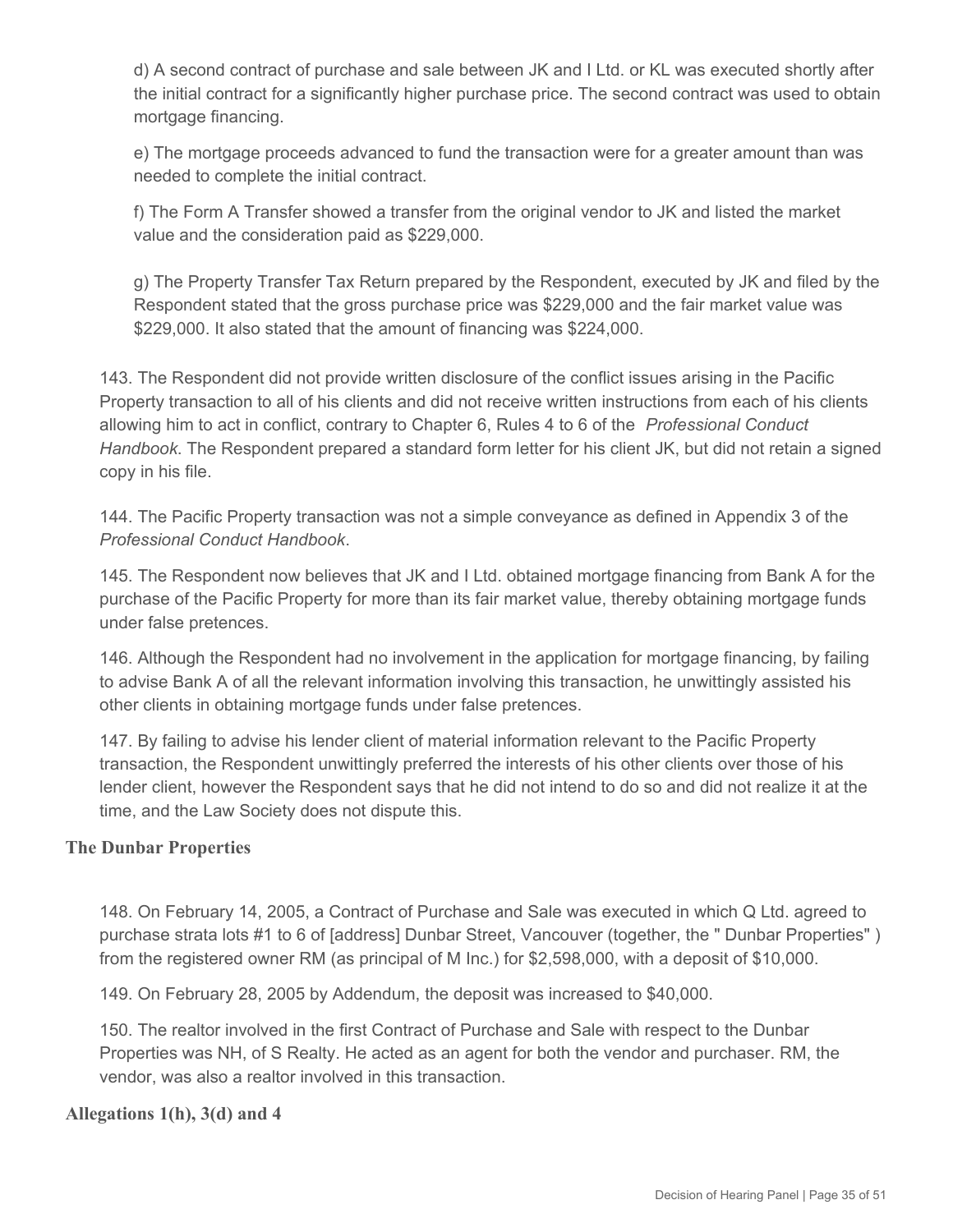151. On February 14, 2005, a Contract of Purchase and Sale involving Unit [number] of the Dunbar Properties was executed in which FP agreed to purchase [address] Dunbar Street, Vancouver (the " 1st Dunbar Property" ) from Q Ltd. for \$438,000 with a \$44,000 deposit.

152. In this transaction, the Respondent acted for each of:

- a) the second purchaser FP, and
- b) the lender Bank A.

153. Bank A agreed to fund the 1st Dunbar Property transaction with a mortgage to FP in the amount of \$403,069.50. Bank A retained the Respondent to act on its behalf on March 3, 2005.

154. On March 3, 2005, the Respondent filed a Power of Attorney that had been executed in Saskatchewan on February 25, 2005 by the purchaser FP, which granted GF power of attorney with respect to this transaction.

155. The 1st Dunbar Property was transferred to FP. The Respondent registered the Form A Transfer in the Land Title Office on March 7, 2005. The transfer form stated the 1st Dunbar Property had a market value of \$337,740 and was transferred from M Inc. to FP for consideration of \$337,740.

156. The Respondent prepared and arranged a Form B Mortgage to be registered electronically on March 7, 2005 in the amount of \$403,069.50 in favour of Bank A against the 1st Dunbar Property.

157. The Respondent prepared the Purchaser's Statement of Adjustments, showing that excess mortgage proceeds of \$51,469.21 remained in trust after the 1st Dunbar Property transaction completed. He did not disclose the existence of these excess proceeds to his lender client Bank A. The Respondent charged legal fees of \$1,600 for this transaction.

158. The Respondent did not obtain written instructions from his client FP to disburse the excess proceeds; he received verbal instructions from GF or others as to how to disburse them. The Respondent disbursed the excess proceeds of \$51,469.21 by transferring them to another client file (#050306: Purchaser JH). The Respondent recorded this payment on his Statement of Receipts and Disbursements (In & Out) for the file. The Respondent charged a total of \$2,189.20 for fees and disbursements on this transaction.

159. The Respondent prepared a final report to his purchaser client FP, but did not send it out. The original letter remained on the file.

160. The Respondent did not advise his lender client Bank A that he was disbursing excess proceeds to parties unrelated to the 1st Dunbar Property transaction or that he was receiving instructions from someone other than FP to disburse excess proceeds from the transaction.

161. The Respondent did not advise his lender client Bank A of the following relevant information regarding the 1st Dunbar Property transaction:

a) There was an initial contract of purchase and sale between the original vendor and the corporate assignor Q Ltd. for \$2,598,000 for the Dunbar Properties.

b) There was a second contract of purchase and sale between the corporate assignor Q Ltd. and FP, executed the same day as the initial contract for the purchase price of \$438,000; for the 1st Dunbar Property.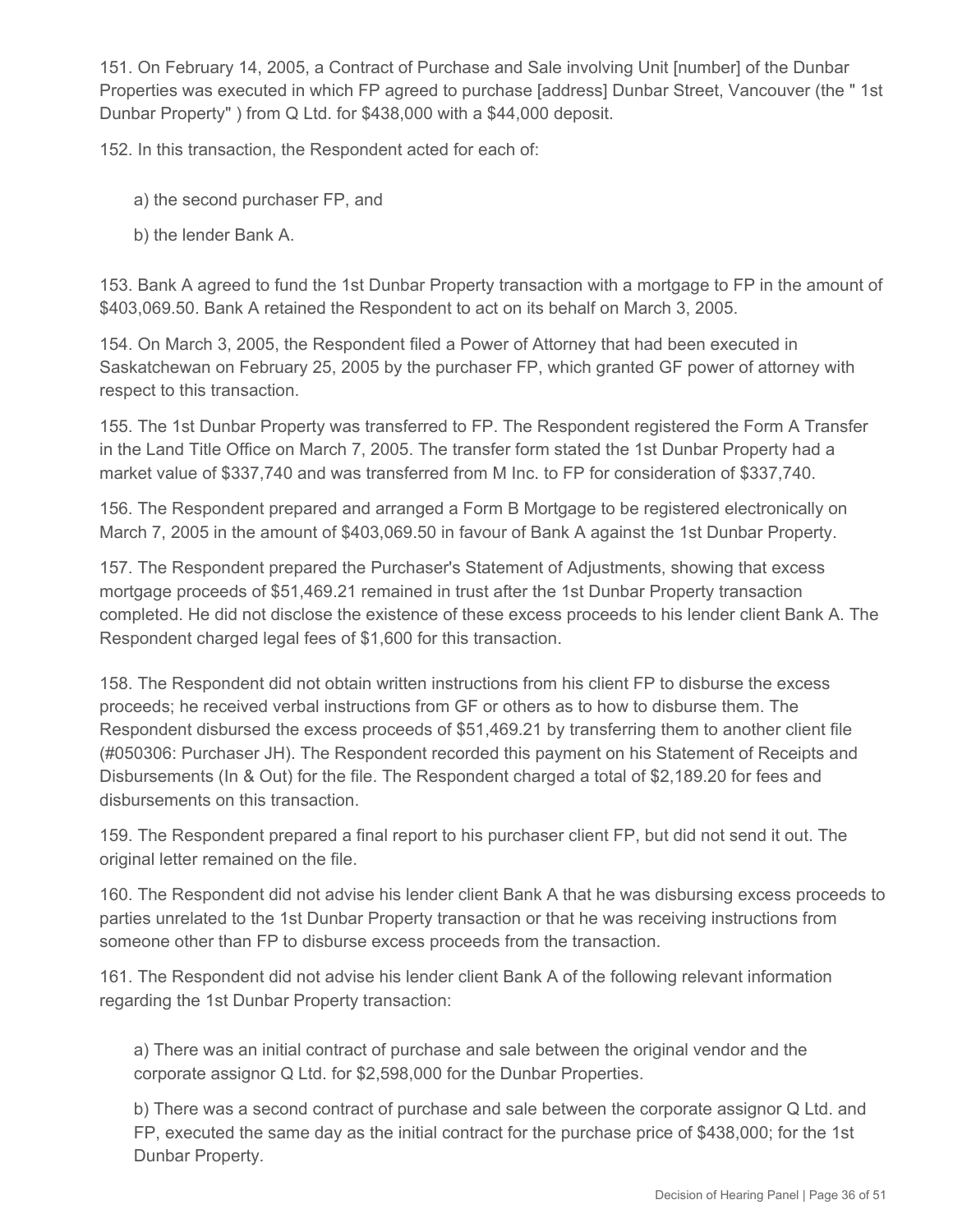c) The mortgage proceeds advanced to fund the transactions for the Dunbar Properties were for a greater amount than was needed to complete the initial contract.

d) The Form A Transfer showed a transfer from M Inc. to FP and listed the market value and the consideration paid as \$337,740.

e) The Property Transfer Tax Return prepared by the Respondent and signed by GF was blank.

f) FP executed a Power of Attorney in favour of GF.

162. The Respondent did not provide written disclosure of the conflict issues arising in the 1st Dunbar Property transaction to all of his clients and did not receive written instructions from each of his clients allowing him to act in conflict, contrary to Chapter 6, Rules 4 to 6 of the *Professional Conduct Handbook*.

163. The 1st Dunbar Property transaction was not a simple conveyance as defined in Appendix 3 of the *Professional Conduct Handbook*.

164. The Respondent now believes that FP and Q Ltd. obtained mortgage financing from Bank A for the purchase of 1st Dunbar Property for more than its fair market value, thereby obtaining mortgage funds under false pretences.

165. Although the Respondent had no involvement in the application for mortgage financing, by failing to advise Bank A of all the relevant information involving the 1st Dunbar Property transaction, he unwittingly assisted his other clients in obtaining mortgage funds under false pretences.

166. By failing to advise his lender client of material information relevant to the 1st Dunbar Property transaction, the Respondent unwittingly preferred the interests of his other clients over those of his lender client. The Respondent says that he did not intend to do so and did not realize it at the time, and the Law Society does not dispute this.

# **Allegation 1(i), 3(d) and 4**

167. On February 14, 2005, a Contract of Purchase and Sale involving Unit [number] of the Dunbar Properties was executed, in which LP agreed to purchase [address] Dunbar Street, Vancouver (the " 2nd Dunbar Property" ) from Q Ltd. for \$489,000 with a \$49,000 deposit.

168. In this transaction, the Respondent acted for each of:

- a) the second purchaser LP, and
- b) the lender Bank A.

169. Bank A agreed to fund this transaction with a mortgage to LP in the amount of \$450,002.25. Bank A retained the Respondent to act on its behalf on March 1, 2005.

170. The Respondent prepared a Power of Attorney that was executed on March 2, 2005 by the purchaser LP granting GF power of attorney with respect to the 2nd Dunbar Property transaction.

171. The 2nd Dunbar Property was transferred to LP on March 7, 2005. The Respondent registered the Form A Transfer electronically on March 7, 2005. The Form A Transfer stated the 2nd Dunbar Property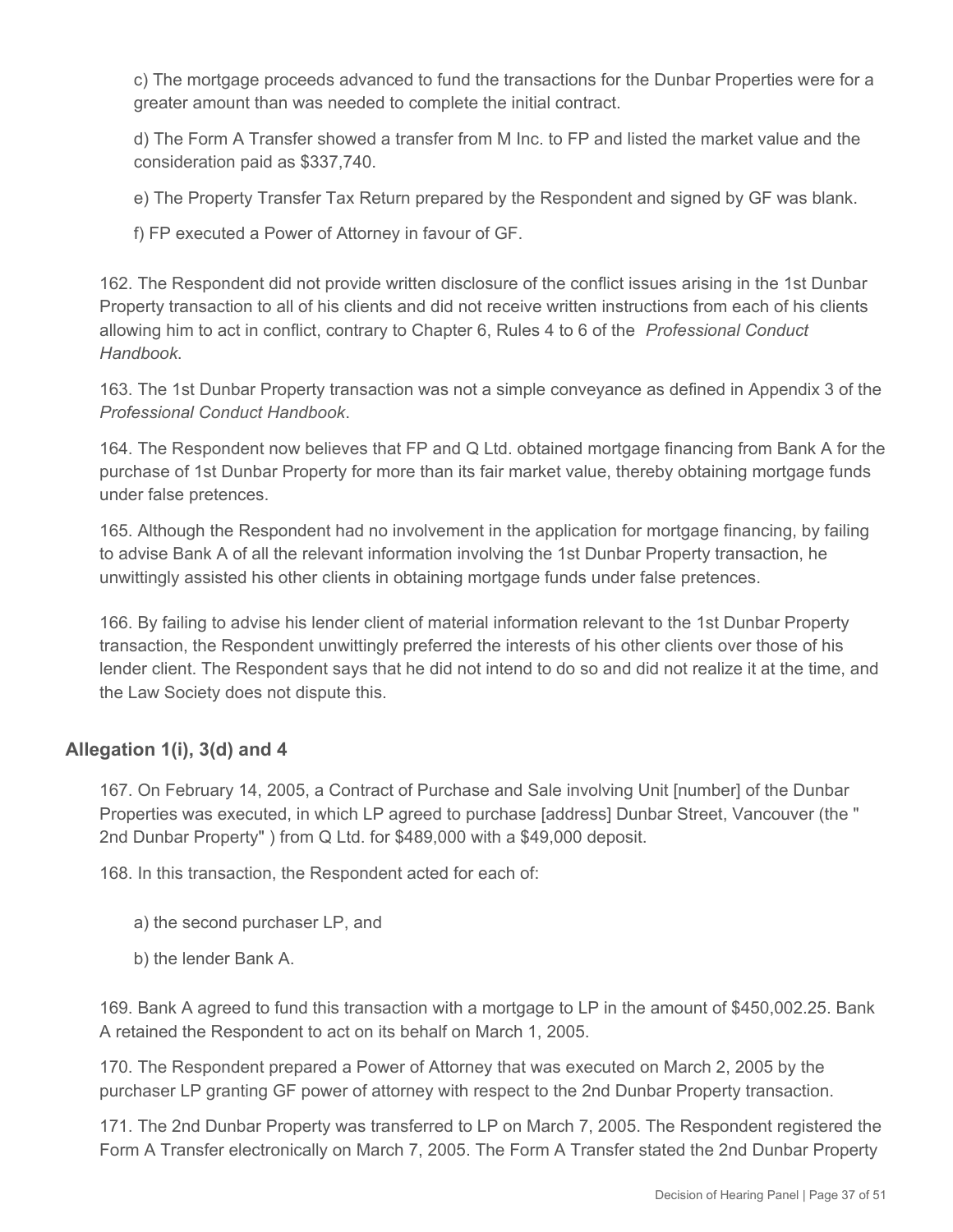had a market value of \$389,700 and was transferred from M Inc. to LP for consideration of \$389,700.

172. The Respondent prepared and arranged a Form B Mortgage to be registered electronically on March 7, 2005 in the amount of \$450,002.25 in favour of Bank A against the 2nd Dunbar Property.

173. The Respondent prepared the Purchaser's Statement of Adjustments, showing that excess mortgage proceeds of \$44,640.33 remained in trust after the 2nd Dunbar Property transaction completed. He did not disclose the existence of these excess proceeds to his lender client Bank A. The Respondent charged legal fees of \$1,600 for this transaction.

174. The Respondent did not obtain written instructions from his client LP to disburse the excess proceeds; he received verbal instructions from GF as to how to disburse them. The Respondent disbursed the excess proceeds of \$44,640.33 by transferring them to another client file (#050306: Purchaser JH) which the Respondent recorded on his Statement of Receipts and Disbursements (In & Out) for the file.

175. The Respondent billed his purchaser client \$2,189.20 for fees and disbursements for this transaction.

176. The Respondent prepared a final report to his purchaser client LP, but did not send it out. The original letter remained on the file.

177. The Respondent did not advise his lender client Bank A that he was disbursing excess proceeds to parties unrelated to the 2nd Dunbar Property transaction or that he was receiving instructions from someone other than LP to disburse excess proceeds from this transaction.

178. The Respondent did not advise his lender client Bank A of the following relevant information regarding the 2nd Dunbar Property transaction:

a) There was an initial contract of purchase and sale between the original vendor and the corporate assignor Q Ltd. for \$2,598,000 for the Dunbar Properties.

b) There was a second contract of purchase and sale between the corporate assignor Q Ltd. and LP executed the same day as the initial contract for 2nd Dunbar Property for a purchase price of \$489,000.

c) The mortgage proceeds advanced to fund the Dunbar Property transactions were for a greater amount than was needed to complete the initial contract;

d) The Form A Transfer showed a transfer from M Inc. to LP and listed the market value and the consideration paid as \$389,700.

e) The Property Transfer Tax Return prepared by the Respondent, executed by LP and filed by the Respondent, stated that the gross purchase price was \$389,700 and the fair market value was \$389,700. It also stated that the amount of financing was \$345,700.

f) LP executed a Power of Attorney in favour of GF.

179. The Respondent did not provide written disclosure of the conflict issues arising in the 2nd Dunbar Property transaction to all of his clients and did not receive written instructions from each of his clients allowing him to act in conflict, contrary to Chapter 6, Rules 4 to 6 of the *Professional Conduct Handbook*. The Respondent prepared a standard form letter for his purchaser client LP regarding the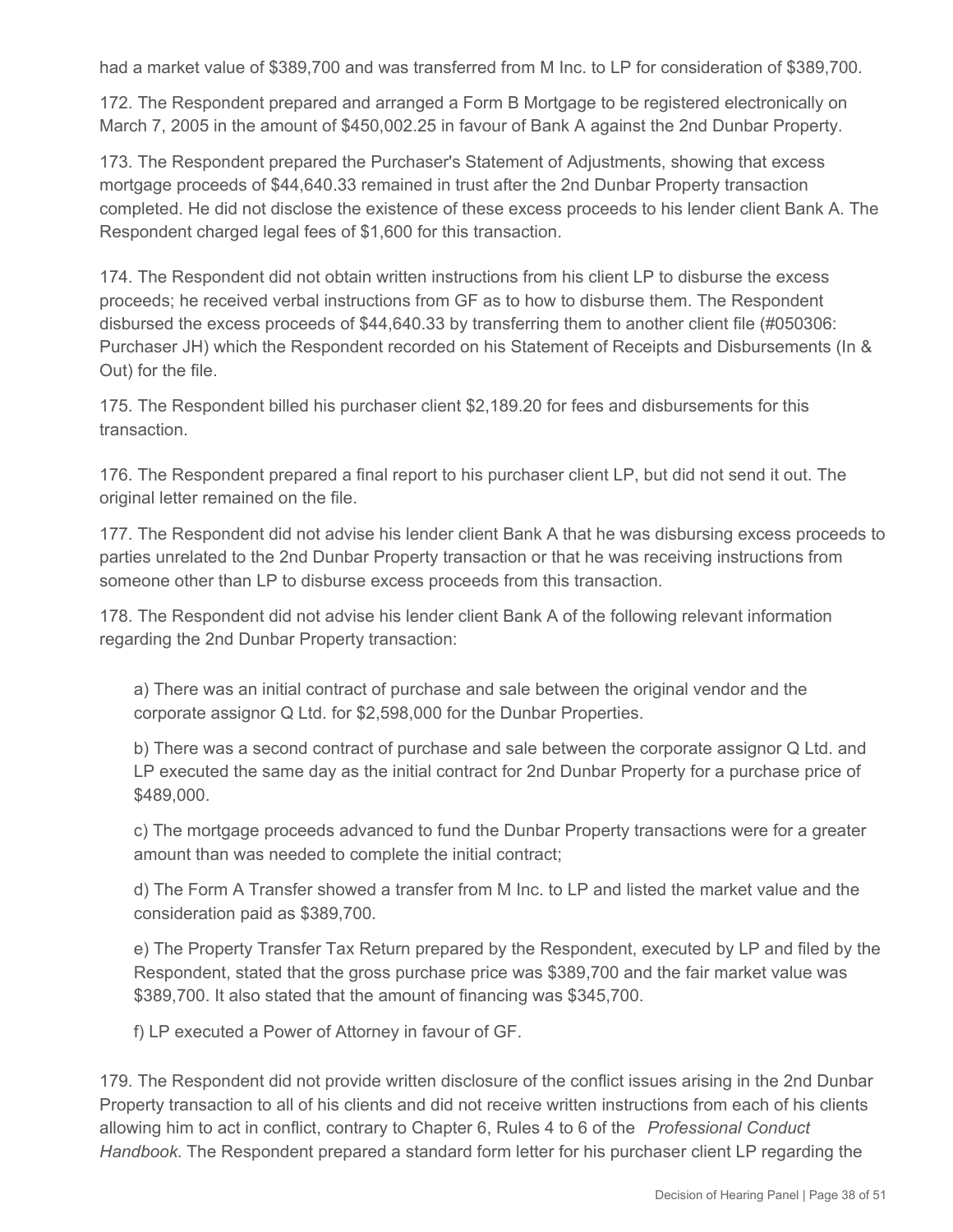joint representation. The letter is undated and the consent and acknowledgement was signed by GF.

180. The 2nd Dunbar Property transaction was not a simple conveyance as defined in Appendix 3 of the *Professional Conduct Handbook*.

181. The Respondent now believes that LP and Q Ltd. obtained mortgage financing from Bank A for the purchase of the 2nd Dunbar Property for more than its fair market value, thereby obtaining mortgage funds under false pretences.

182. Although the Respondent had no involvement in the application for mortgage financing, by failing to advise Bank A of all the relevant information involving this transaction, he unwittingly assisted his other clients in obtaining mortgage funds under false pretences.

183. By failing to advise his lender client of material information relevant to the 2nd Dunbar Property transaction, the Respondent unwittingly preferred the interests of his other clients over those of his lender client. The Respondent says that he did not intend to do so and did not realize it at the time, and the Law Society does not dispute this.

#### **Allegations 1(j), 3(d) and 4**

184. On February 14, 2005, a Contract of Purchase and Sale involving Unit [number] of the Dunbar Properties was executed in which MF agreed to purchase [address] Dunbar Street, Vancouver (the " 3rd Dunbar Property" ) from Q Ltd. for \$438,000 with a \$44,000 deposit.

185. In this transaction, the Respondent acted for each of:

- a) the second purchaser MF, and
- b) the lender Bank A.

186. Bank A agreed to fund the 3rd Dunbar Property transaction with a mortgage to MF in the amount of \$403,069.50. Bank A retained the Respondent to act on its behalf on March 3, 2005.

187. A Power of Attorney was executed on March 1, 2005 by which the purchaser MF granted GF power of attorney with respect to the 3rd Dunbar Property transaction. The Respondent caused that Power of Attorney to be filed on March 3, 2005.

188. The 3rd Dunbar Property was transferred to MF on March 7, 2005. The Respondent registered the Form A Transfer electronically on March 7, 2005. The Form A Transfer stated the 3rd Dunbar Property had a market value of \$363,720 and was transferred from M Properties Inc. to MF for consideration of \$363,720.

189. The Respondent prepared and arranged a Form B Mortgage to be registered electronically on March 7, 2005 in the amount of \$403,069.50 in favour of Bank A against the 3rd Dunbar Property.

190. The Respondent prepared the Purchaser's Statement of Adjustments, showing that excess mortgage proceeds of \$24,962.76 remained in trust after the 3rd Dunbar Property transaction completed. He did not disclose the existence of these excess proceeds to his lender client Bank A.

191. The Respondent did not obtain written instructions from his client MF to disburse the excess proceeds; he received verbal instructions from GF or others as to how to disburse them. The Respondent disbursed the excess proceeds of \$24,962.76 by transferring them to another client file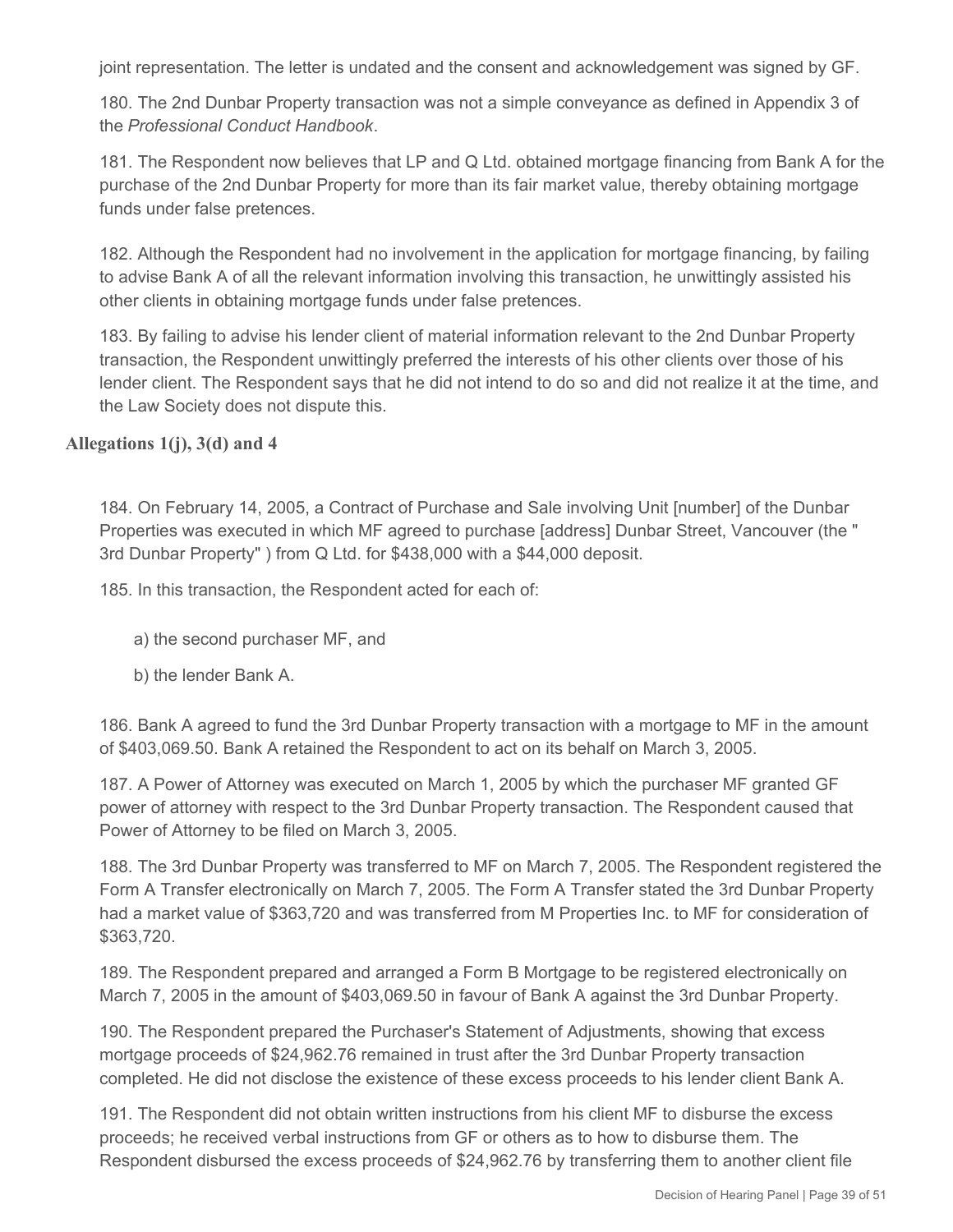(#050306: Purchaser JH), which the Respondent recorded on his Statement of Receipts and Disbursements (In & Out) for the file. The Respondent charged \$1,600 in legal fees for this transaction.

192. The Respondent prepared a final report to his purchaser client MF, but did not send it out. The original letter remained on the file.

193. The Respondent did not advise his lender client Bank A that he was disbursing excess proceeds to parties unrelated to the 3rd Dunbar Property transaction or that he was receiving instructions from someone other than MF to disburse these excess proceeds.

194. The Respondent did not advise his lender client Bank A of the following relevant information regarding the 3rd Dunbar Property transaction:

a) There was an initial contract of purchase and sale between the original vendor and the corporate assignor Q Ltd. for \$2,598,000 for the Dunbar Properties.

b) There was a second contract of purchase and sale between the corporate assignor Q Ltd. and MF, executed the same day as the initial contract for the 3rd Dunbar Property with a purchase price of \$438,000.

c) The mortgage proceeds advanced to fund the transactions for the Dunbar Properties were for a greater amount than was needed to complete the initial contract.

d) The Form A Transfer showed a transfer from M Properties Inc. to MF and listed the market value of the 3rd Dunbar Property and the consideration paid as \$363,720.

e) The Property Transfer Tax Return prepared by the Respondent and signed by GF was blank.

f) MF executed a Power of Attorney in favour of GF.

195. The Respondent did not provide written disclosure of the conflict issues arising in the 3rd Dunbar Property transaction to all of his clients and did not receive written instructions from each of his clients allowing him to act in conflict, contrary to Chapter 6, Rules 4 to 6 of the *Professional Conduct Handbook*. The Respondent prepared a standard form letter for his purchaser client MF regarding the joint representation of purchaser and lender. It is not dated and the consent and acknowledgement was signed by GF.

196. The 3rd Dunbar Property transaction was not a simple conveyance as defined in Appendix 3 of the *Professional Conduct Handbook*.

197. The Respondent now believes that MF and Q Ltd. obtained mortgage financing from Bank A for the purchase of the 3rd Dunbar Property for more than its fair market value, thereby obtaining mortgage funds under false pretences.

198. Although the Respondent had no involvement in the application for mortgage financing, by failing to advise Bank A of all the relevant information involving the 3rd Dunbar Property transaction, he unwittingly assisted his other clients in obtaining mortgage funds under false pretences.

199. By failing to advise his lender client of material information relevant to this transaction, the Respondent unwittingly preferred the interests of his other clients over those of his lender client. The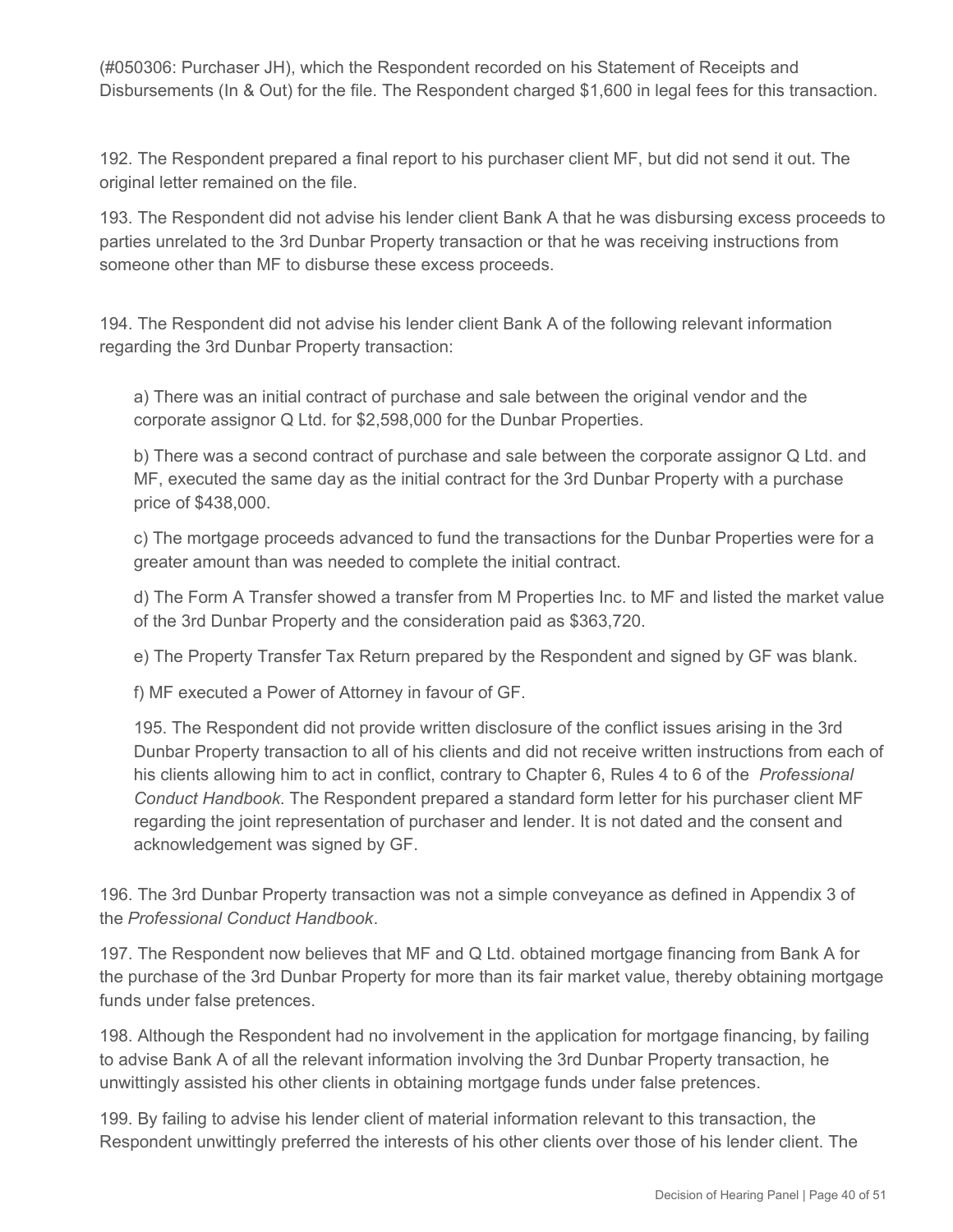Respondent says that he did not intend to do so and did not realize it at the time, and the Law Society does not dispute this.

## **Allegations 1(k), 3(d) and 4**

200. On February 14, 2005, a Contract of Purchase and Sale involving Unit [number] of the Dunbar Properties was executed in which AP agreed to purchase [address] Dunbar Street, Vancouver (the " 4th Dunbar Property" ) from Q Ltd. for \$489,000 with a \$49,000 deposit.

201. In this transaction, the Respondent acted for each of:

- a) the second purchaser AP, and
- b) the lender Bank A.

202. Bank A agreed to fund the transaction with a mortgage to AP in the amount of \$450,002.25. Bank A retained the Respondent on March 1, 2005.

203. The Respondent prepared a Power of Attorney that was executed on March 1, 2005 by the purchaser AP, granting GF power of attorney with respect to the transaction.

204. The 4th Dunbar Property was transferred to AP on March 7, 2005. The Respondent registered the Form A Transfer electronically on March 7, 2005. The Form A Transfer stated the 4th Dunbar Property had a market value of \$389,700 and was transferred from M Properties Inc. to AP for consideration of \$389,700.

205. The Respondent prepared and arranged a Form B Mortgage to be registered electronically on March 7, 2005 in the amount of \$450,002.25 in favour of Bank A against the 4th Dunbar Property.

206. The Respondent prepared the Purchaser's Statement of Adjustments, showing that excess mortgage proceeds of \$44,809.14 remained in trust after the 4th Dunbar Property transaction completed. He did not disclose the existence of these excess proceeds to his lender client Bank A. The Respondent charged \$1,600 in legal fees for this transaction.

207. The Respondent did not obtain written instructions from his client AP to disburse the excess proceeds; he received verbal instructions from GF as to how to disburse them. The Respondent disbursed the excess proceeds of \$44,809.14 by transferring them to another client file (#050306: Purchaser JH), which the Respondent recorded on his Statement of Receipts and Disbursements (In & Out) for the file.

208. The Respondent billed his purchaser client AP \$1,600 for fees plus disbursements totalling \$2,189.20.

209. The Respondent prepared a final report to his purchaser client AP, but did not send it out. The original letter remained on the file.

210. The Respondent did not advise his lender client Bank A that he was disbursing excess proceeds to parties unrelated to the 4th Dunbar Property transaction or that he was receiving instructions from someone other than AP to disburse these excess proceeds.

211. The Respondent did not advise his lender client Bank A of the following relevant information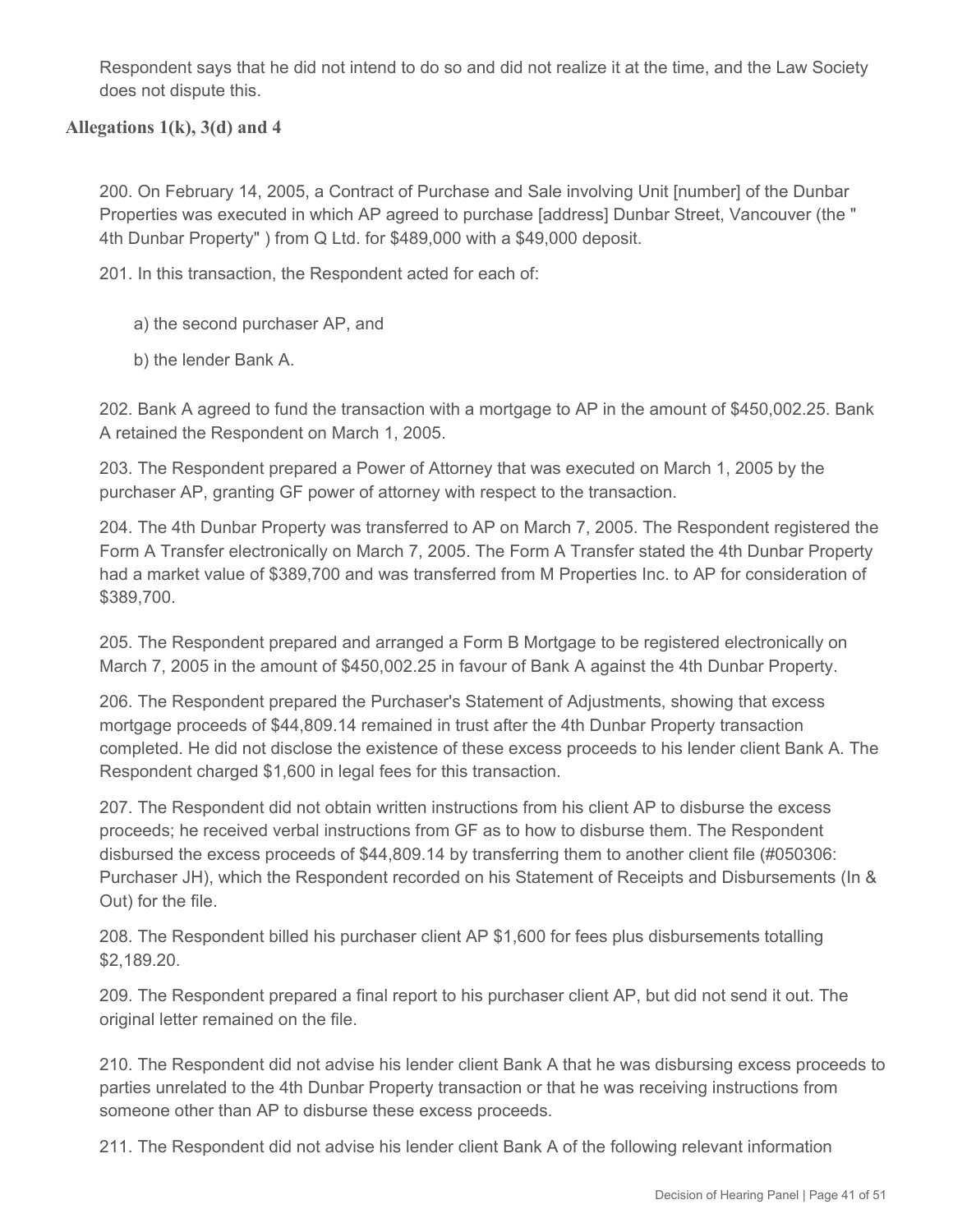regarding the 4th Dunbar Property transaction:

a) There was an initial contract of purchase and sale between the original vendor and the corporate assignor Q Ltd. for \$2,598,000 for the Dunbar Properties.

b) There was a second contract of purchase and sale between the corporate assignor Q Ltd. and AP executed the same day as the initial contract for the 4th Dunbar Property for the purchase price of \$489,000.

c) The mortgage proceeds advanced to fund the transactions for the Dunbar Properties were for a greater amount than was needed to complete the initial contract.

d) The Form A Transfer showed a transfer from M Properties Inc. to AP and listed the market value and the consideration paid as \$389,700.

e) The Property Transfer Tax Return prepared by the Respondent and signed by AP was blank.

f) AP executed a Power of Attorney in favour of GF.

212. The Respondent did not provide written disclosure of the conflict issues arising in the 4th Dunbar Property transaction to all of his clients and did not receive written instructions from each of his clients allowing him to act in conflict, contrary to Chapter 6, Rules 4 to 6 of the *Professional Conduct Handbook*. The Respondent prepared a standard form letter for his purchaser client AP regarding the joint representation of purchaser and lender. It is not dated and the consent and acknowledgement was signed by GF.

213. The 4th Dunbar Property transaction was not a simple conveyance as defined in Appendix 3 of the *Professional Conduct Handbook*.

214. The Respondent now believes that AP and Q Ltd. obtained mortgage financing from Bank A for the purchase of the 4th Dunbar Property for more than its fair market value, thereby obtaining mortgage funds under false pretences.

215. Although the Respondent had no involvement in the application for mortgage financing, by failing to advise Bank A of all the relevant information involving the 4th Dunbar Property transaction, he unwittingly assisted his other clients in obtaining mortgage funds under false pretences.

216. By failing to advise his lender client of material information relevant to the transaction, the Respondent unwittingly preferred the interests of his other clients over those of his lender client. The Respondent says that he did not intend to do so and did not realize it at the time, and the Law Society does not dispute this.

## **Allegations 1(l), 3(d), 4 and 7**

217. On February 14, 2005, a Contract of Purchase and Sale involving Unit [number] of the Dunbar Properties was executed in which JH agreed to purchase [address] Dunbar Street, Vancouver (the " 5th Dunbar Property" ) from Q Ltd. for \$750,000 with a \$75,000 deposit.

218. In this transaction, the Respondent acted for each of:

a) the second purchaser JH, and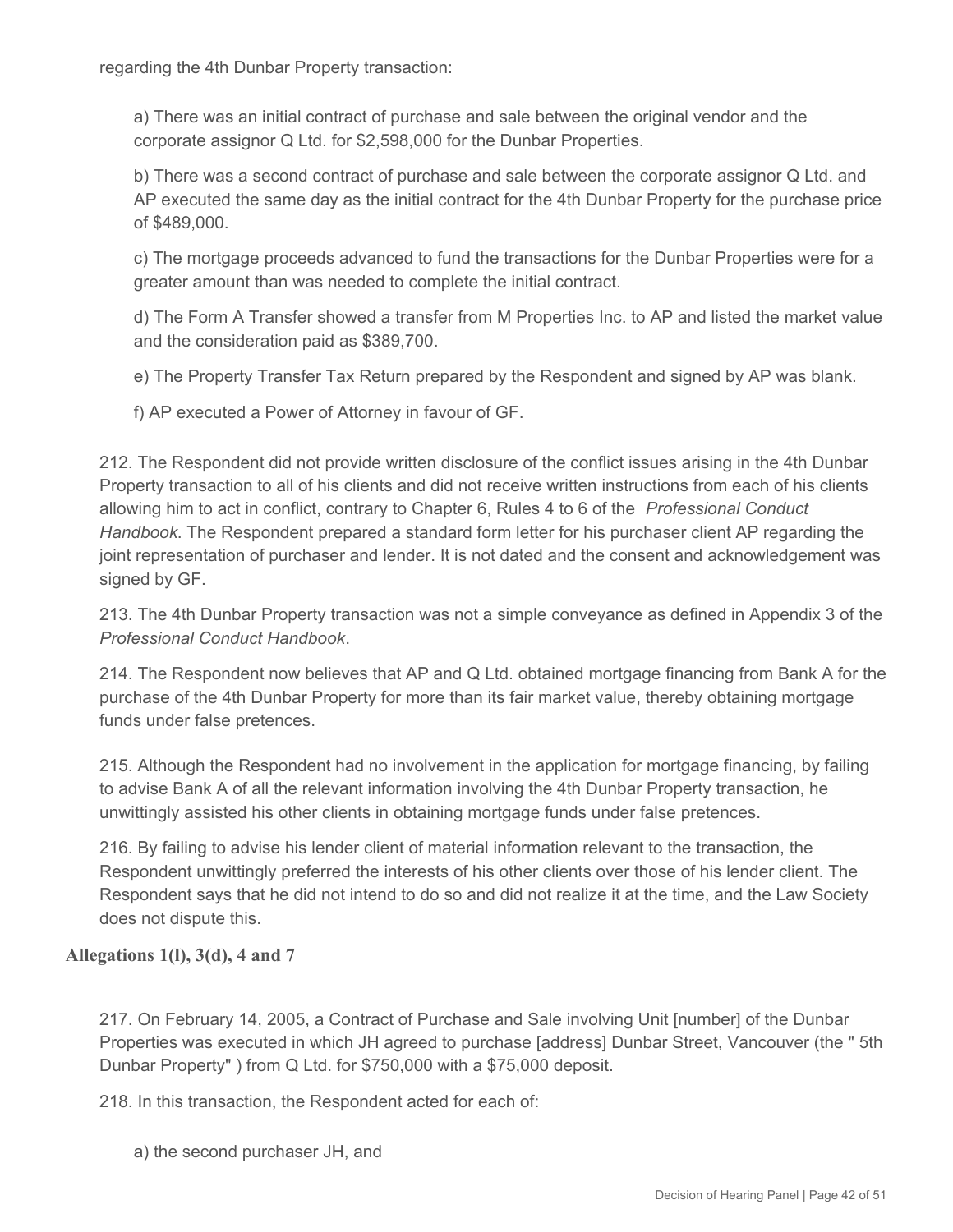b) the lender Bank A.

219. Bank A agreed to fund the transaction with a mortgage to JH in the amount of \$561,352.50. Bank A retained the Respondent to act on its behalf on March 7, 2005.

220. The Respondent prepared a Power of Attorney that was executed on March 1, 2005 by the purchaser JH granting GF power of attorney with respect to this transaction. The Respondent caused that Power of Attorney to be filed on March 3, 2005.

221. On March 7, 2005, the Respondent caused \$548,835 to be deposited into his trust account to the credit of his client JH. Those funds were advanced from the lender Bank A to fund the 5th Dunbar Property transaction. In addition to those funds, on March 7, 2005, the Respondent transferred \$223,308.49 from other client trust ledgers to the credit of JH.

222. The 5th Dunbar Property was transferred from the original vendor to JH on March 7, 2005. The Respondent registered the Form A Transfer electronically on March 7, 2005. The Form A Transfer stated the 5th Dunbar Property had a market value of \$597,540 and was transferred from RM to JH for consideration of \$597,540.

223. The Respondent prepared and arranged a Form B Mortgage to be registered electronically on March 9, 2005 in the amount of \$561,352.50 in favour of Bank A against the 5th Dunbar Property. The Form B was executed by JH's power of attorney, GF.

224. The Respondent prepared the Purchaser's Statement of Adjustments, showing that an additional \$17,204.04 was required to complete the 5th Dunbar Property transaction.

225. The Respondent did not obtain written instructions from his client JH to disburse the excess proceeds; he received verbal instructions from GF as to how to disburse them. The Respondent disbursed the excess proceeds from the 5th Dunbar Property transaction by transferring them to another client file, or by disbursing the funds to other unrelated parties.

226. The excess proceeds from this transaction and the other Dunbar properties were disbursed as follows:

- a) \$10,000 to IK;
- b) \$90,000 to [trust company];
- c) \$5,200 to LP;
- d) \$5,200 to MI;
- e) \$7,000 to AP;
- f) \$3,600 to GW;
- g) \$15,000 to RR;
- h) \$7,000 to FP;
- i) \$15,000 to MC;
- j) \$9,000 to [realty company];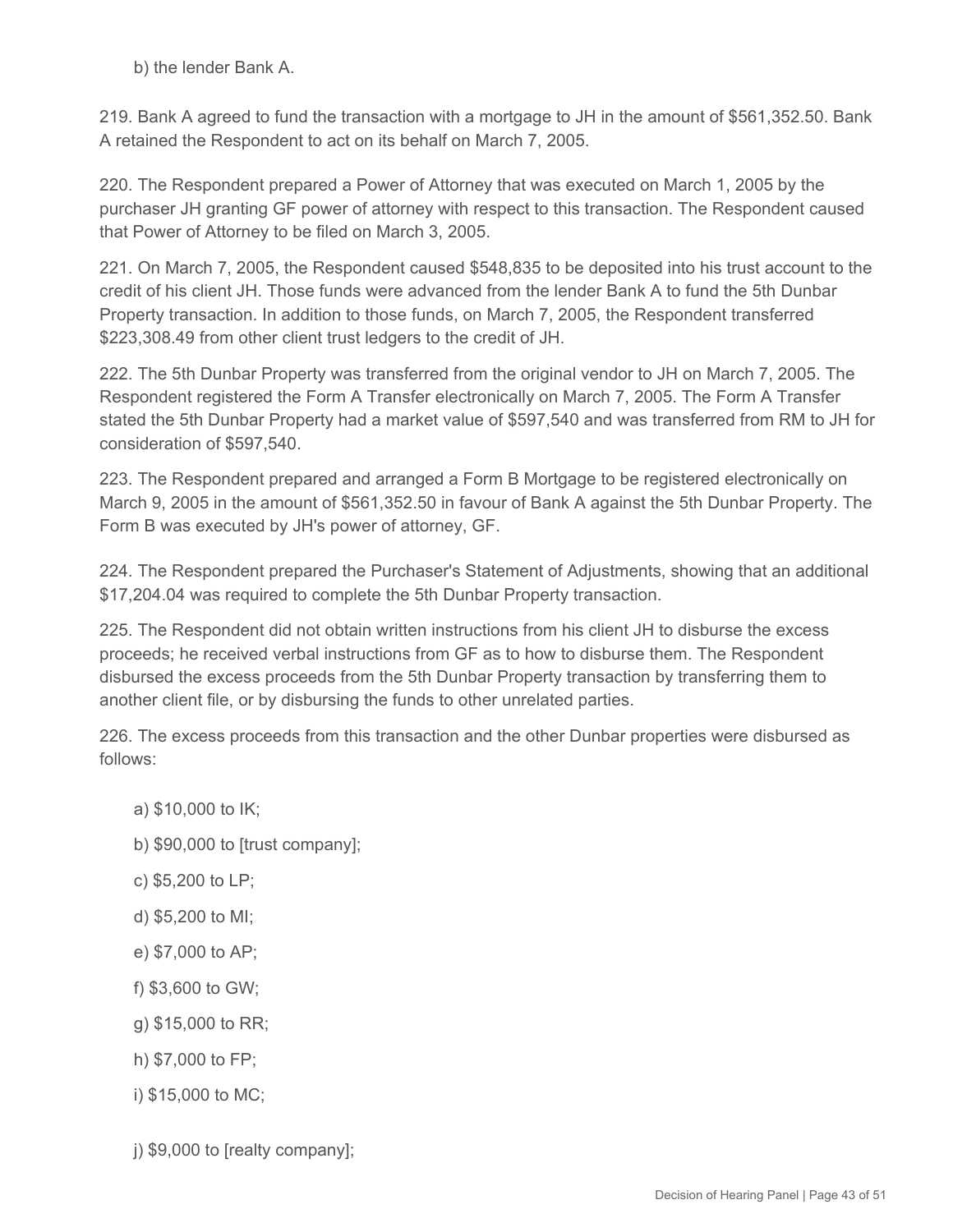k) \$30,000 to GF; and

l) \$2,000 to Richard Nielsen (cheque not processed)

m) \$7,104.25 to file 050206 (W).

227. The Respondent prepared a final report to his purchaser client JH, but did not send it out. The original letter remained on the file.

228. The Respondent prepared a Statement of Account dated March 7, 2005, in which he charged \$1,600 in fees, plus disbursements, for a total of \$2,189.20.

229. The Respondent did not advise his lender client Bank A that he was disbursing excess proceeds to parties unrelated to the 5th Dunbar Property transaction or that he was receiving instructions from someone other than JH to disburse these excess proceeds.

230. The Respondent did not advise his lender client Bank A of the following relevant information regarding the 5th Dunbar Property transaction:

a) There was an initial contract of purchase and sale between the original vendor and the corporate assignor Q Ltd. for \$2,598,000 for the Dunbar Properties.

b) On the same day, there was a second contract of purchase and sale executed between the corporate assignor Q Ltd. and JH for the 5th Dunbar Property for the purchase price of \$750,000.

c) The mortgage proceeds advanced to fund the transactions for the Dunbar Properties were for a greater amount than was needed to complete the initial contract.

d) The Form A Transfer showed a transfer from the original vendor to JH and listed the market value and the consideration paid as \$597,540.

e) The Property Transfer Tax Return prepared by the Respondent and signed by GF was blank.

f) JH executed a Power of Attorney in favour of GF.

231. The Respondent did not provide written disclosure of the conflict issues arising in the 5th Dunbar Property transaction to all of his clients and did not receive written instructions from each of his clients allowing him to act in conflict, contrary to Chapter 6, Rules 4 to 6 of the *Professional Conduct Handbook*. The Respondent prepared a standard form letter for his purchaser client JH regarding the joint representation of purchaser and lender. It is not dated and the consent and acknowledgement was signed by GF.

232. The 5th Dunbar Property transaction was not a simple conveyance as defined in Appendix 3 of the *Professional Conduct Handbook*.

233. The Respondent now believes that JH and Q Ltd. obtained mortgage financing from Bank A for the purchase of the 5th Dunbar Property for more than its fair market value, thereby obtaining mortgage funds under false pretences.

234. Although the Respondent had no involvement in the application for mortgage financing, by failing to advise Bank A of all the relevant information involving this transaction, he unwittingly assisted his other clients in obtaining mortgage funds under false pretences.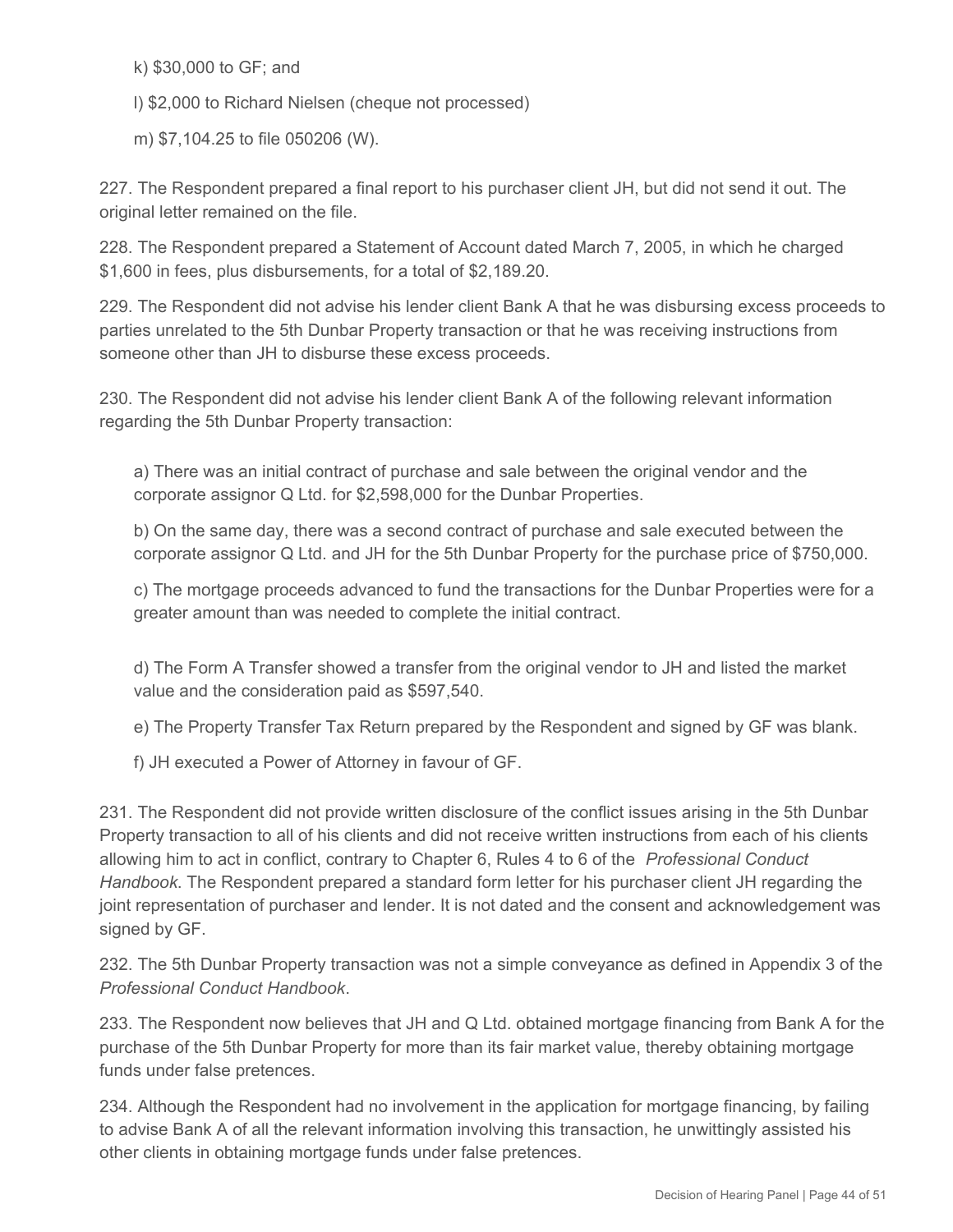235. By failing to advise his lender client of material information relevant to the 5th Dunbar Property transaction, the Respondent unwittingly preferred the interests of his other clients over those of his lender client, however the Respondent says that he did not intend to do so and did not realize it at the time, and the Law Society does not dispute this.

#### **Allegation 7: Unauthorized Trust Cheque**

236. After the Respondent paid the vendor and paid other necessary disbursements on the 5th Dunbar Property transaction, including his account for \$2,189.50 for fees and disbursements, there were excess funds in trust to the credit of JH.

237. The Respondent wrote a cheque payable to himself on March 7, 2005 for \$2,000 (the " JH Bonus cheque" ). At March 31, 2005, the Respondent had not removed the cheque from his chequebook, but he had recorded the amount in the trust ledger for this client as a bonus of \$1,754.38, plus GST and PST.

238. The Respondent had not prepared a bill to support the authorization of the withdrawal of trust funds for fees prior to writing the JH Bonus cheque. He did not have the written authorization of the client or his lawful representative to withdraw those funds from trust prior to writing the JH Bonus cheque. The Respondent received verbal instructions from GF to write the JH Bonus cheque. The Respondent admits that he breached Rule 3-56(1) and 3-57(2) when he wrote the JH Bonus cheque. The Respondent says he subsequently decided not to cash the JH Bonus Cheque as he concluded that it was inappropriate to do so. He recorded the amount of the cheque in his trust ledger because he believed that this was required to comply with the Law Society Rules. He did not prepare an invoice as he did not consider it necessary to do so given the fact that he decided not to cash the cheque. The Law Society does not dispute this evidence.

## **Allegations 2, 3(d) and 4**

239. On February 14, 2005, a Contract of Purchase and Sale involving Unit [number] of the Dunbar Properties was executed in which MI agreed to purchase [address] Dunbar Street, Vancouver (the " 6th Dunbar Property" ) from Q Ltd. for \$650,000 with a \$65,000 deposit.

240. In this transaction, the Respondent acted for each of:

- a) the second purchaser MI, and
- b) the lender Bank B.

241. Bank B agreed to fund the 6th Dunbar Property transaction with a mortgage to MI in the amount of \$598,162.50.

242. The Respondent prepared a Power of Attorney that was executed on March 2, 2005 by the purchaser MI granting GF power of attorney with respect to this transaction.

243. The 6th Dunbar Property was transferred to MI on March 7, 2005. The Respondent registered the Form A Transfer electronically on March 7, 2005. The Form A Transfer stated the 6th Dunbar Property had a market value of \$519,600 and was transferred from M Inc. to MI for consideration of \$519,600.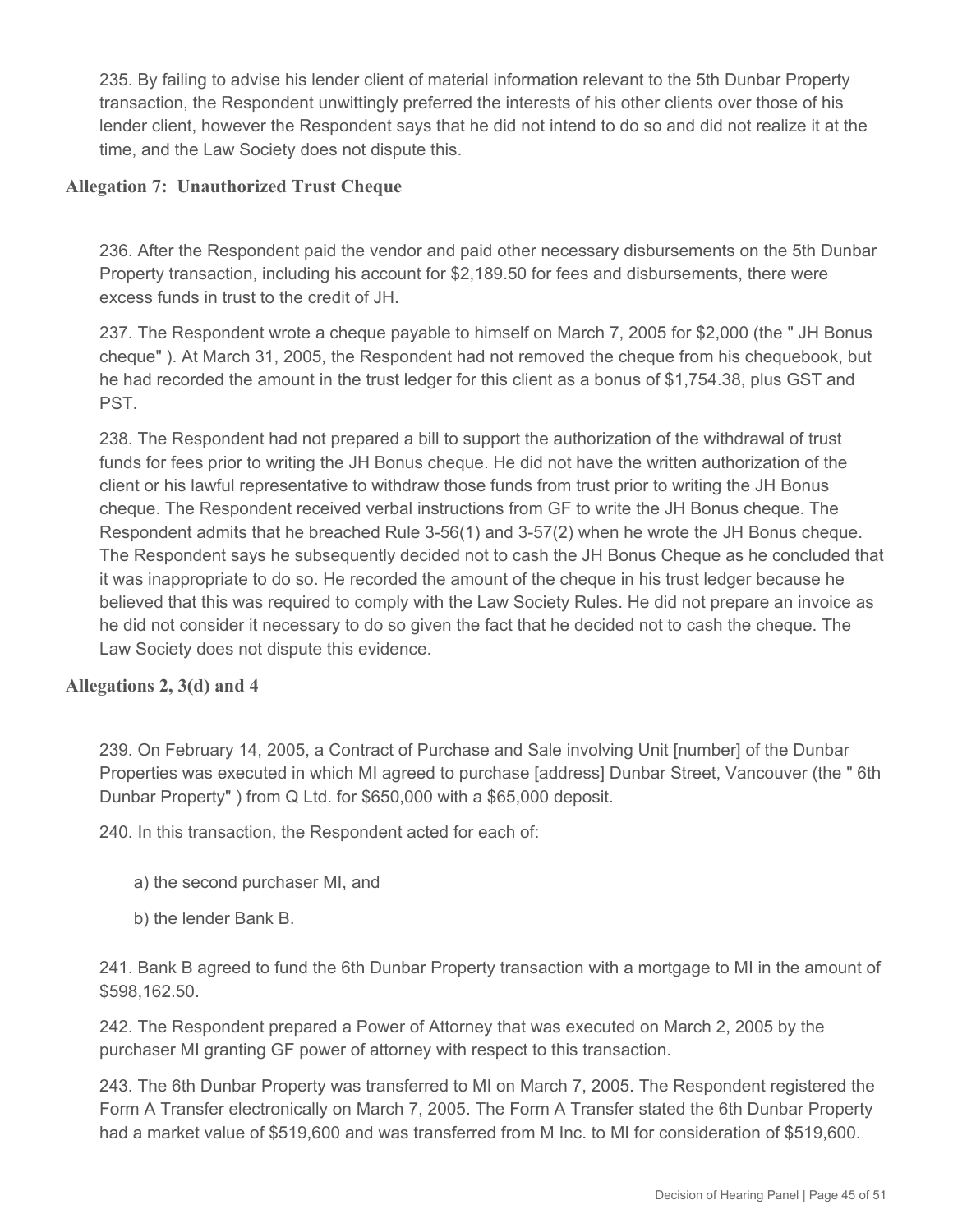244. The Respondent prepared and arranged a Form B Mortgage to be registered electronically on March 7, 2005 in the amount of \$598,162.50 in favour of Bank B against the 6th Dunbar Property.

245. The Respondent prepared an incomplete Purchaser's Statement of Adjustments showing that excess mortgage proceeds would remain in trust after the 6th Dunbar Property transaction completed. He did not disclose the existence of these excess proceeds to his lender client Bank B.

246. The Respondent did not obtain written instructions from his client MI to disburse these excess proceeds; he received verbal instructions from GF as to how to disburse them. The Respondent disbursed the excess proceeds of \$57,427.05 by transferring them to another client file (#050306: Purchaser JH), which the Respondent recorded on his Statement of Receipts and Disbursements (In & Out) for the file.

247. The Respondent prepared a Statement of Account on March 3, 2005. He charged \$1,600 in fees for this transaction.

248. The Respondent prepared a final report to his purchaser client MI, but did not send it out. The original letter remained on the file.

249. The Respondent did not advise his lender client Bank B that he was disbursing excess proceeds to parties unrelated to the 6th Dunbar Property transaction or that he was receiving instructions from someone other than MI to disburse these excess proceeds.

250. The Respondent did not advise his lender client Bank B of the following relevant information regarding the 6th Dunbar Property transaction:

a) There was an initial contract of purchase and sale between the original vendor and the corporate assignor Q Ltd. for \$2,598,000 for the Dunbar Properties.

b) There was a second contract of purchase and sale between the corporate assignor Q Ltd. and MI, executed the same day as the initial contract for the purchase of the 6th Dunbar Property for the purchase price of \$650,000.

c) The mortgage proceeds advanced to fund the transactions for the Dunbar Properties were for a greater amount than was needed to complete the initial contract.

d) The Form A Transfer showed a transfer from M Inc. to MI and listed the market value of the 6th Dunbar Property and the consideration paid as \$519,600.

e) The Property Transfer Tax Return prepared by the Respondent, executed by MI and filed by the Respondent stated that the gross purchase price was \$519,600 and the fair market value was \$519,600. It also stated that the amount of financing was \$454,600.

f) MI executed a Power of Attorney in favour of GF.

251. The Respondent did not provide written disclosure of the conflict issues arising in the 6th Dunbar Property transaction to all of his clients and did not receive written instructions from each of his clients allowing him to act in conflict, contrary to Chapter 6, Rules 4 to 6 of the *Professional Conduct Handbook*.

252. The 6th Dunbar Property transaction was not a simple conveyance as defined in Appendix 3 of the *Professional Conduct Handbook*.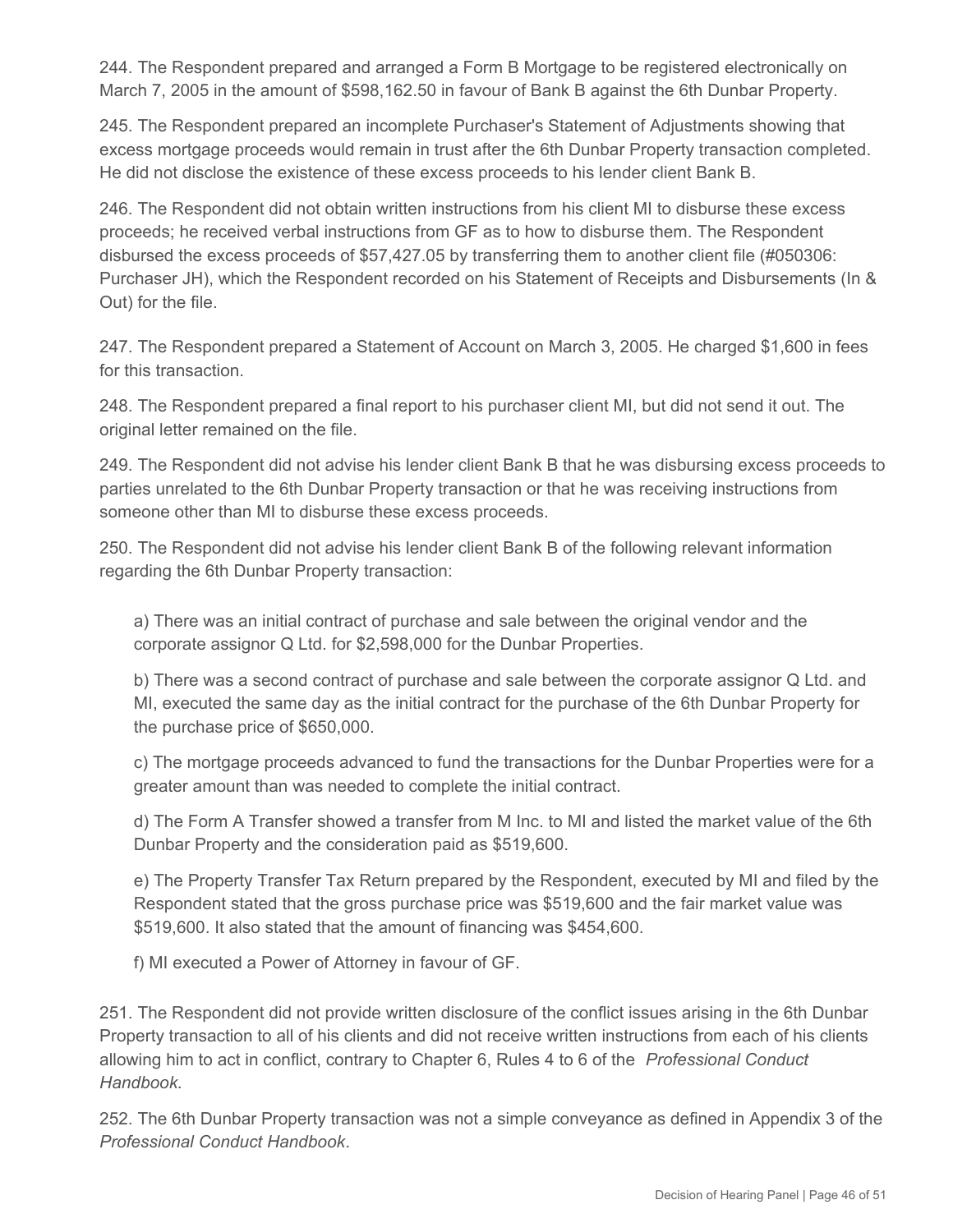253. The Respondent now believes that MI and Q Ltd. obtained mortgage financing from Bank B for the purchase of the 6th Dunbar Property for more than its fair market value, thereby obtaining mortgage funds under false pretences.

254. Although the Respondent had no involvement in the application for mortgage financing, by failing to advise Bank B of all the relevant information involving this transaction, he unwittingly assisted his other clients in obtaining mortgage funds under false pretences.

255. By failing to advise his lender client of material information relevant to the 6th Dunbar Property transaction, the Respondent unwittingly preferred the interests of his other clients over those of his lender client, however the Respondent says that he did not intend to do so and did not realize it at the time, and the Law Society does not dispute this.

## **Allegations 3(a) and 4**

256. On January 18, 2005, a Contract of Purchase and Sale was executed in which FS agreed to purchase property at [address] Cambie Street, Vancouver (the " Cambie Property" ) from the registered owner AM for \$348,000 with a deposit of \$5,000.

257. The realtor involved in the Contract of Purchase and Sale with respect to the Cambie Property was EC, of Apex International Services Ltd.

258. In this transaction, the Respondent acted for each of:

- a) the vendor AM,
- b) the purchaser FS, and
- c) the lender Bank A.

259. Bank A agreed to fund the Cambie Property transaction with a mortgage to FS in the amount of \$320,247. Bank A retained the Respondent to act on its behalf on January 26, 2005.

260. AM had purchased the Cambie Property from DP and CW on August 17, 2004 for \$268,000. Several days prior to that sale, on August 14, 2004, AM executed a Power of Attorney granting MF power of attorney. The Respondent caused that document to be filed on January 25, 2005.

261. MF, as attorney for AM, executed the Contract of Purchase and Sale dated January 18, 2005.

262. The Respondent prepared a Power of Attorney that was executed on January 26, 2005 by the purchaser FS, granting GF power of attorney with respect to the Cambie Property transaction.

263. The Cambie Property was transferred from the original vendor to FS on January 26, 2005. The Form A Transfer which was registered in the Land Title Office showed a transfer of the Cambie Property from AM to FS for consideration of \$348,000 and a market value of \$348,000.

264. The Respondent prepared and arranged to be registered a Form B Mortgage in the amount of \$320,247 in favour of Bank A against the Cambie Property.

265. The Respondent prepared the Purchaser's Statement of Adjustments and the Vendor's Statement of Adjustments, both showing that there was a credit from vendor to purchaser in the amount of \$37,455.17 to complete the Cambie Property transaction.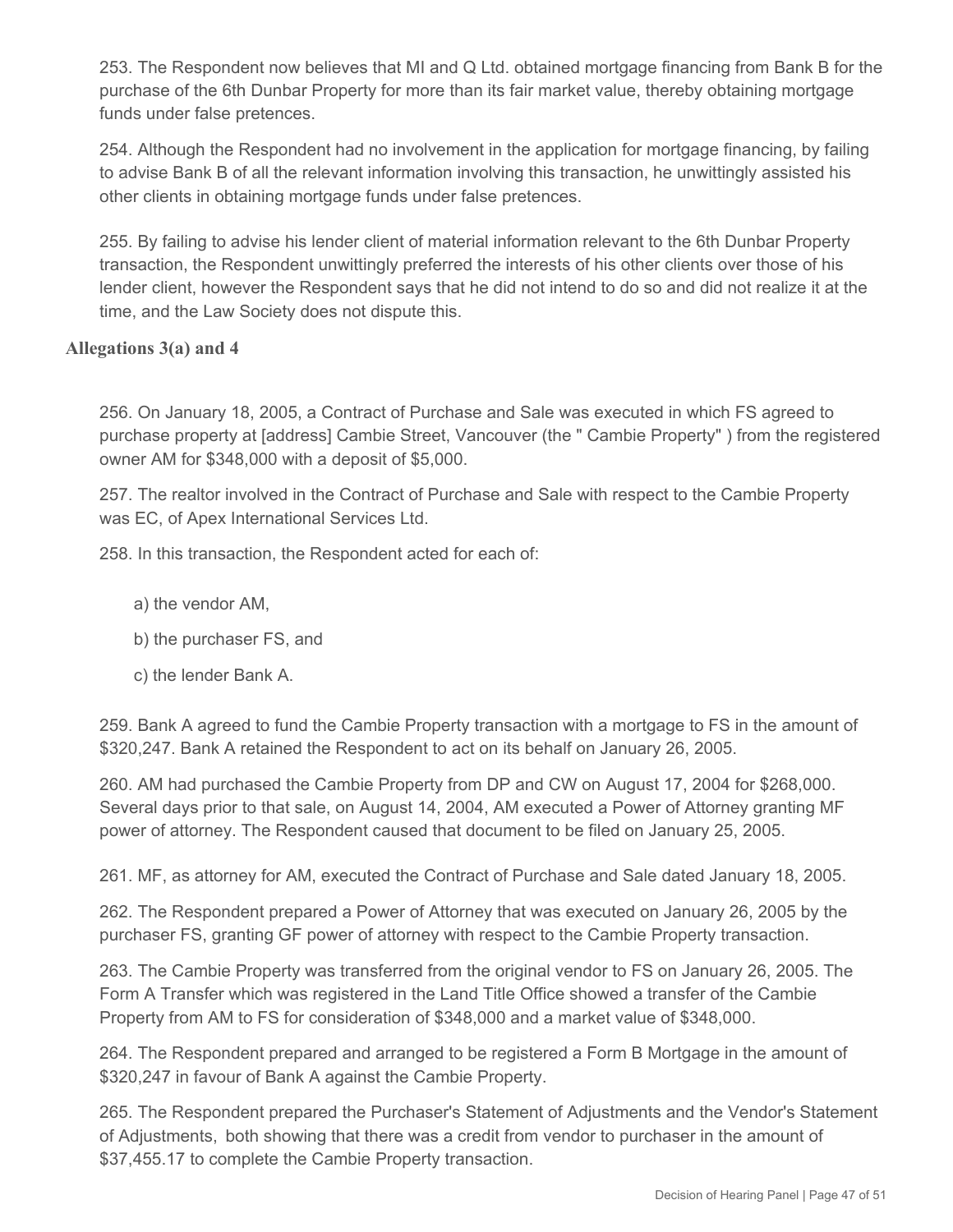266. The credit of \$37,455.17 from the vendor to the purchaser was not contemplated in the contract and purchase and sale, and was not disclosed to the Respondent's lender client Bank A.

267. The Respondent prepared an account and charged his purchaser client \$1,300 for fees plus disbursements.

268. The Respondent prepared a Statement of Disbursement of Proceeds which showed net sale proceeds of \$301,700 plus \$3,231.06 transferred from another file. With the sale proceeds, the Respondent paid his fees of \$500 plus disbursements and two mortgages on title to the Cambie Property, and also made the following payments:

- a) \$330.60 to C Ltd.;
- b) \$7,000 to FS;
- c) \$30,000 to HS;
- d) \$5,000 to R Realty in Trust;
- e) \$5,200 to NS;
- f) \$4,800 to RC;
- g) \$10,000 to SK;
- h) \$3,035.56 to RP; and
- i) \$8,391.33 transfer to another file.

269. The Respondent prepared an account and charged his vendor client \$500 for fees plus disbursements totalling \$786.81.

270. The Respondent did not obtain written instructions from either his client FS or AM to disburse the excess proceeds; he received verbal instructions from GF or others as to how to disburse them.

271. The Respondent did not advise his lender client Bank A that he was disbursing these excess proceeds to parties unrelated to the Cambie Property transaction or that he was receiving instructions from someone other than FS or AM to disburse them.

272. The Respondent did not advise his lender client Bank A of the following relevant information regarding the Cambie Property transaction:

a) There was an initial sale of the property to AM for \$268,000.

b) There was a second sale between AM and FS for a significantly higher purchase price.

c) AM executed a Power of Attorney in favour of MF, prior to the first sale. MF signed the documents for the second sale.

d) FS executed a Power of Attorney in favour of GF.

e) There was a credit back from the vendor to the purchaser to complete the transaction.

273. The Respondent did not provide written disclosure of the conflict issues arising in the Cambie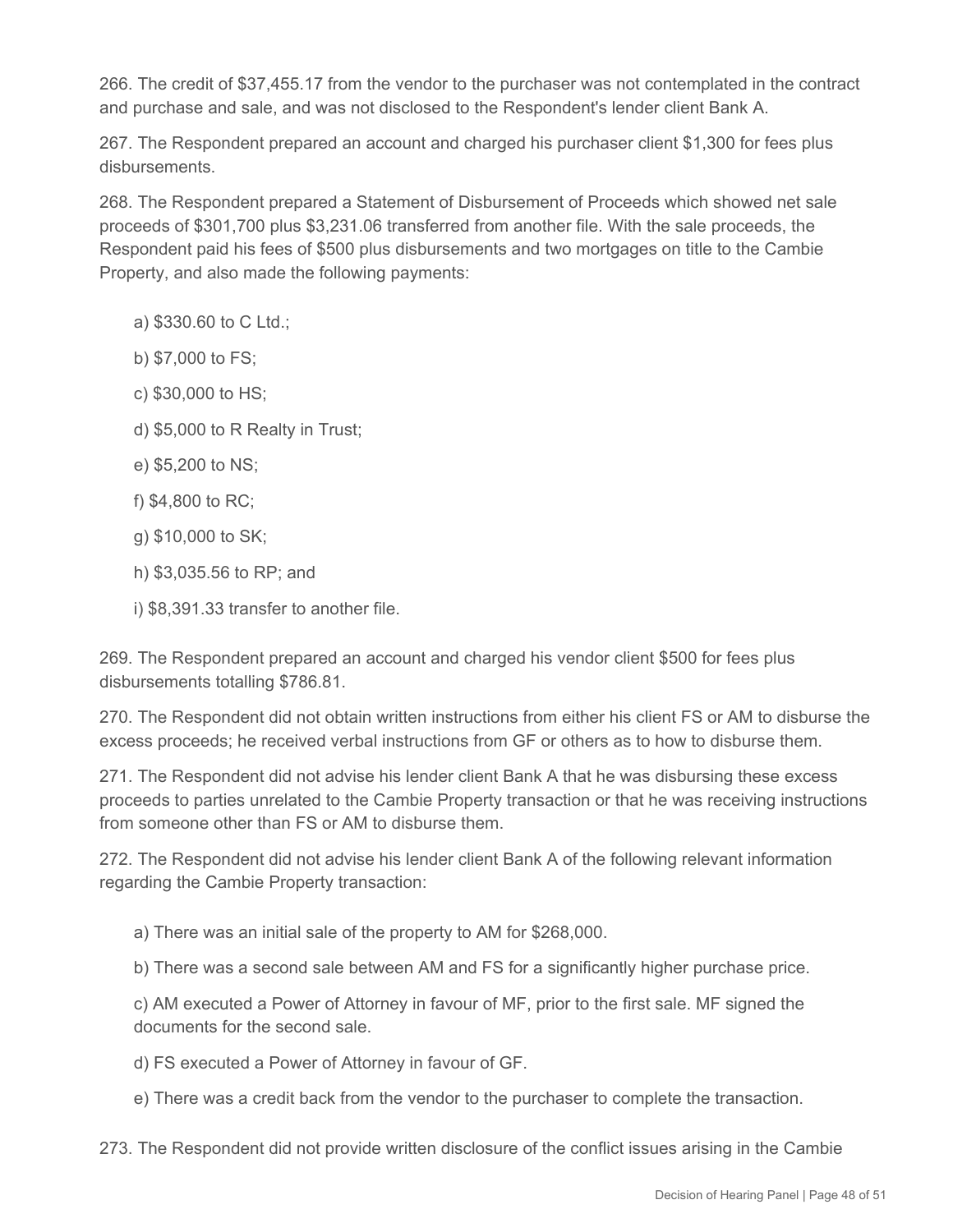Property transaction to all of his clients and did not receive written instructions from each of his clients allowing him to act in conflict, contrary to Chapter 6, Rules 4 to 6 of the *Professional Conduct Handbook*.

274. The Cambie Property transaction was not a simple conveyance as defined in Appendix 3 of the *Professional Conduct Handbook*.

275. By failing to advise his lender client of material information relevant to the Cambie Property transaction, the Respondent unwittingly preferred the interests of his other clients over those of his lender client. However the Respondent says that he did not intend to do so and did not realize it at the time and the Law Society does not dispute this.

## **Allegation 4: Failure to Provide Quality of Service**

276. For each of the 14 real estate transactions set out in this Statement of Agreed Facts, the Respondent admits that he:

a) failed to advise his lender client of material facts, contrary to Chapter 1, Rule 3 (2) of the *Professional Conduct Handbook*;

b) failed to acquire and maintain sufficient knowledge and skill to represent his client's interests effectively, contrary to Chapter 3, Rule 1 of the *Professional Conduct Handbook*; and

c) failed to serve his client in a conscientious, diligent and efficient manner so as to provide a quality of service at least equal to that which would be expected of a competent lawyer in a similar situation, and in particular he failed to disclose all relevant information to his client, contrary to Chapter 3, Rule 3 of the *Professional Conduct Handbook*.

# **Allegation 8: Failure to Maintain Books and Records**

277. Pursuant to the Investigation Order, Mr. Kinsey, CA investigated the books, records and accounts of the Respondent. He produced an audit report dated April 26, 2005 (the " Audit Report" ).

278. The Respondent admits that Mr. Kinsey is qualified to give expert opinion evidence about law practice accounting and compliance with Division 3, Part 7 of the Law Society Rules.

279. The Audit Report contains Mr. Kinsey's opinion about the state of the Respondent's books, records and accounts and the Respondent admits the opinion as fact and admits those facts set out in the Audit Report that support that opinion.

280. Appendix F of the Audit Report sets out the apparent violations of Law Society Rules observed by Mr. Kinsey. The Respondent admits that he failed to maintain his books, records and accounts in accordance with Part 3, Division 7 of the Law Society Rules, and in particular, he admits that he breached the following rules as set out in paragraphs 281 to 289.

281. The Respondent made payments from trust funds when trust accounting records were not current, contrary to Rule 3-56(1.2) of the Law Society Rules, when he made such payments from his trust account between August 2004 and May 2005 despite the fact that trust accounts had not been reconciled since August 2004.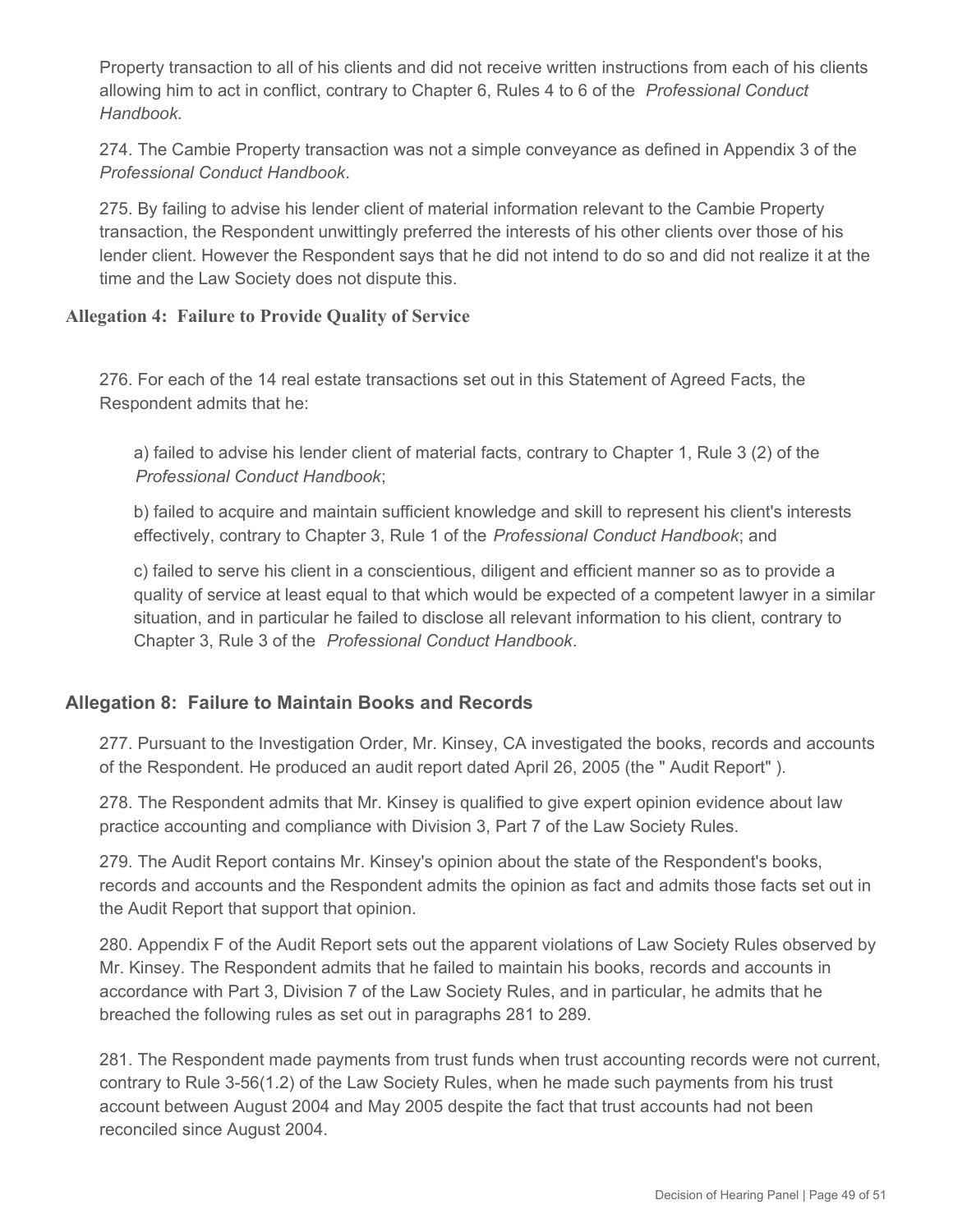282. The Respondent failed to properly record all funds received and disbursed in connection with his law practice by maintaining the records required under Part 3, Division 7 of the Law Society Rules, contrary to Rule 3-59(1) of the Law Society Rules.

283. The Respondent failed to maintain a central source for trust ledger sheets or equivalent documents, thereby failing to record transactions in books, records and accounts in a chronological and in an easily traceable form, contrary to Rule 3-59(3) of the Law Society Rules.

284. The Respondent failed to maintain a trust account data source or book of entry to record the source of funds received, the identity of the client on whose behalf the funds were received or disbursed and the name of each recipient of funds paid out of trust, contrary to Rule 3-60(a) of the Law Society Rules when he kept trust cash books that did not identify the names of the accounts for which funds were received or paid out, that failed to identify the source of deposits or to which client file the deposit related, and when he did not identify property purchase tax bank withdrawals in his accounting records.

285. The Respondent failed to maintain a trust transfer journal to record, explain the purpose of and confirm lawyer authorization of transfers of funds between client trust ledgers, contrary to Rule 3-60(c) of the Law Society Rules when he transferred funds between clients on multiple occasions but did not prepare a trust transfer journal.

286. The Respondent failed to reconcile trust records from August 2004 to March 2005, contrary to Rule 3-60(d), and Rule 3-65(1), (2), and (4) of the Law Society Rules.

287. The Respondent failed to maintain adequate general account books, contrary to Rule 3-61(1) of the Law Society Rules when he kept general account books that were incomplete and not totalled, failed to record billing details on all ledger sheets, and failed to maintain an accounts receivable ledger or other suitable system.

288. The Respondent failed to keep file copies of all bills delivered to clients or persons charged in chronological, alphabetical or numerical order, contrary to Rule 3-62(1) of the Law Society Rules when he failed to maintain a billings file after January 21, 2005.

289. The Respondent failed to total his cashbooks and record trust transactions within the applicable time limits, contrary to Rule 3-63(1) of the Law Society Rules when he failed to total his cashbooks from October 2004 to March 2005, and when he recorded numerous trust transfers much more than seven days after the transaction.

## **Allegation 5: Trust Shortage of \$2,500 from June to December, 2004**

290. In May 2004, \$2,900 was transferred from the Respondent's trust account to his general account. The Respondent admits that he was aware of the transfer in June 2004 and recorded it in his records. The Respondent has not provided an explanation as to how the transfer occurred in the first place.

291. The Respondent did not reconcile his trust accounting records between June 2004 and November 2004.

292. Bank C reversed the \$2,900 transfer by transferring that amount from the Respondent's general account to his trust account on December 3, 2004.

293. The Respondent admits that he allowed a trust shortage of over \$2,500 to continue from June